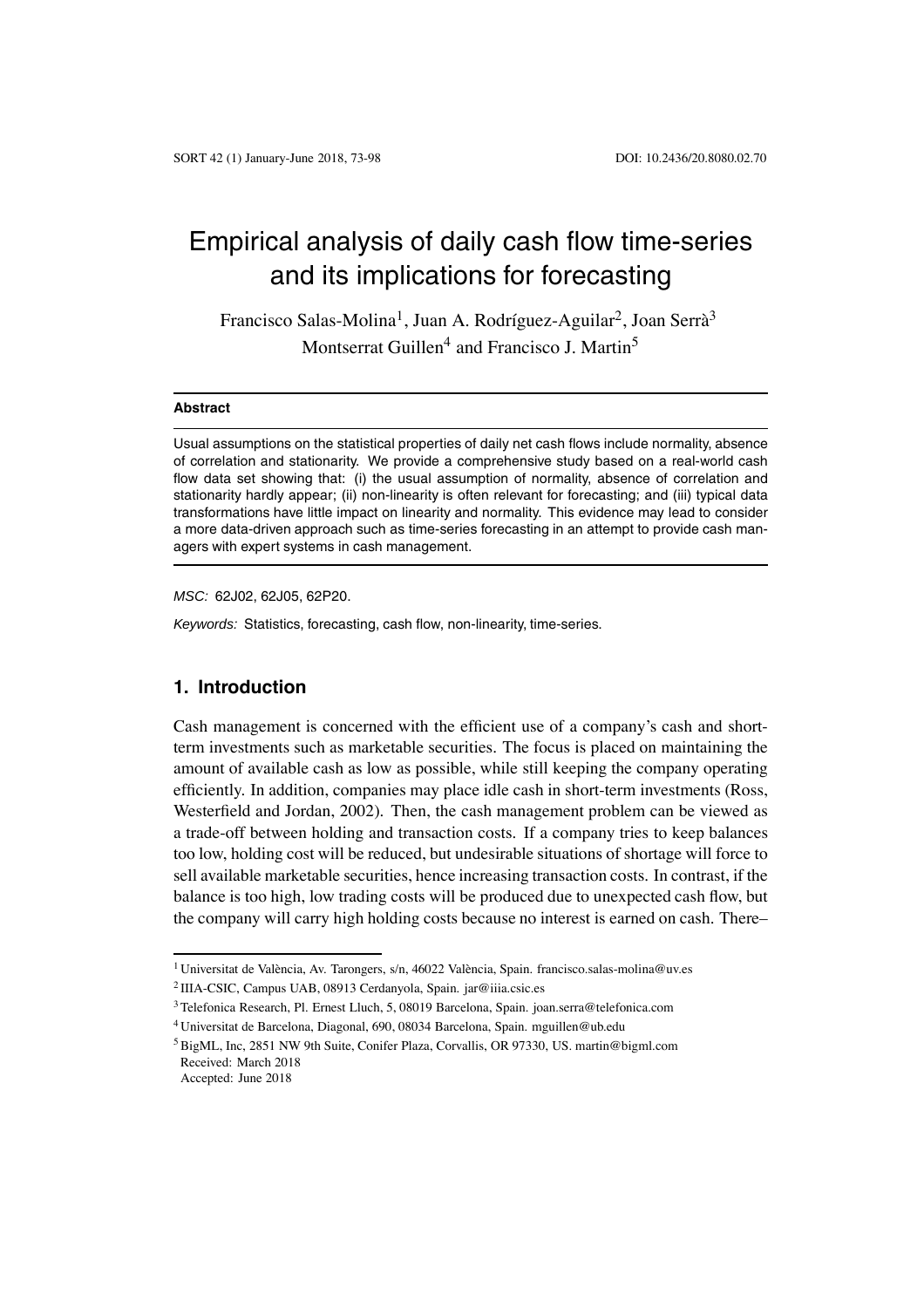

*Figure 1: Example of a cash flow time-series.*

fore, there is a target cash balance which each company must optimize according to the particular characteristics of its cash flows. An example of a raw cash flow time-series is shown in Figure 1, where observations do not apparently follow any seasonal pattern and whose evolution over time seems to be quite stable in terms of mean and variance, similarly to a white noise signal.

Testing the validity of time-series assumptions is an ongoing issue in finance (Marathe and Ryan,  $2005$ ; Ewing and Thompson,  $2007$ ; Cavaliere and Xu,  $2014$ ; Horváth, Kokoszka and Rice, 2014; Arratia, Cabana and Cabana, 2016; Torabi, Montazeri and Grané, 2016). Since Baumol (1952), a number of cash management models have been proposed to control cash balances. These models are based either on the specific statistical properties of cash balances or on cash flow forecasts. A comprehensive review of models, from the first proposals to the most recent contributions, can be found in Gregory (1976), Srinivasan and Kim (1986), and da Costa Moraes, Nagano and Sobreiro (2015). Most of them are based on assuming a given probability distribution for cash flows such as: (i) a random walk in the form of independent Bernouilli trials as in Miller and Orr (1966); (ii) a Wiener process as in Constantinides and Richard (1978), Premachandra (2004), and Baccarin (2009); (iii) a double exponential distribution as in Penttinen (1991). From these and other works, we observe that common assumptions on the statistical properties of cash flow time-series include:

- Normality: cash flows follow a Gaussian distribution with observations symmetrically centered around the mean, and with finite variance.
- Absence of correlation: the occurrence of past cash flows does not affect the probability of occurrence of the next ones.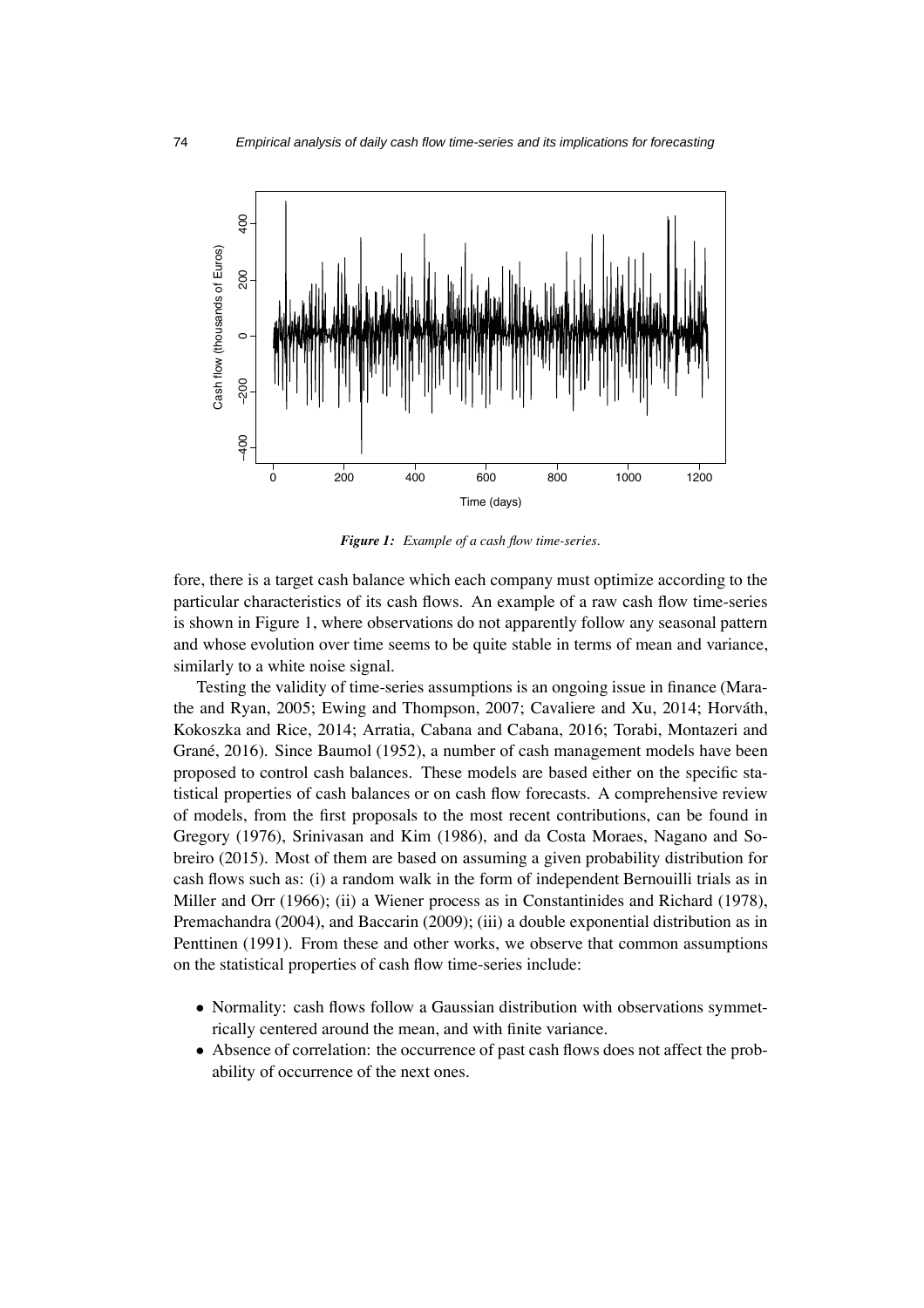- Stationarity: the probability distribution of cash flows does not change over time and, consequently, its statistical properties such as the mean and variance remain stable.
- Linearity: cash flows are proportional either to another (external) explanatory variable or to a combination of (external) explanatory variables.

Surprisingly, little and/or contradictory empirical evidence on these assumptions has been provided besides individual cases through time. Early on, negative normality tests were reported in Homonoff and Mullins (1975) for the times series samples of a manufacturing company. Contrastingly, later on, Emery (1981) reported normally distributed cash flow, after data transformation, for two out of three companies, and a small serial dependence for all of them. Pindado and Vico (1996) provided negative normality and independence results on 36 companies, but considering daily cash flow for only a single month. Previous works also reported day-of-week and day-of-month effects on cash flows, in line with the works of Stone and Wood (1977), Miller and Stone (1985), and Stone and Miller (1987). Recently, Gormley and Meade (2007) described the time-series from a multinational company with a non-normal distribution and serial dependence.

We consider that the evidence derived from these works is inconclusive due to: (i) the disagreement between the conclusions of some of the works; (ii) the limited number of companies analysed; and (iii) the short time range of the observations. Moreover, none of the previous works considered the presence of non-linear patterns for forecasting purposes. In this work, we provide an analysis of the statistical properties of 54 real cash flow data sets from small and medium companies in Spain as a representative sample of the most common type of companies in Europe. Indeed, small and medium companies contribute to 99.8% of all enterprises, 57.4% of value added, and 66.8% of employment across the EU28 (Muller et al., 2015). To the best of our knowledge, this is the most comprehensive empirical study on daily cash flow so far. We base this statement on both the length and number of data sets, which amounts to 58005 observations in total, with a minimum, average and maximum time range of 170, 737, 1508 working days, respectively. In addition, we consider a wider range of statistical properties. A further contribution of the present work is to make all the aforementioned data publicly available online<sup>1</sup>. Finally, from a forecasting perspective, we also aim to identify the family of forecasters that best accommodate to cash flow time-series data sets. To this end, we propose a new and simple cross-validated test for non-linearity that provides further knowledge to cash managers in their search for better forecasting models.

Our results show the unlikely occurrence of normality, absence of correlation and stationarity in the data sets under study. These results are consistent with the cited reports of Homonoff and Mullins (1975), based on only one time-series, and Pindado and Vico (1996), based on a very short time range, raising doubts about the claim of indepen-

<sup>1.</sup> [http://www.iiia.csic.es/ jar/54datasets3.csv](http://www.iiia.csic.es/~jar/54datasets3.csv)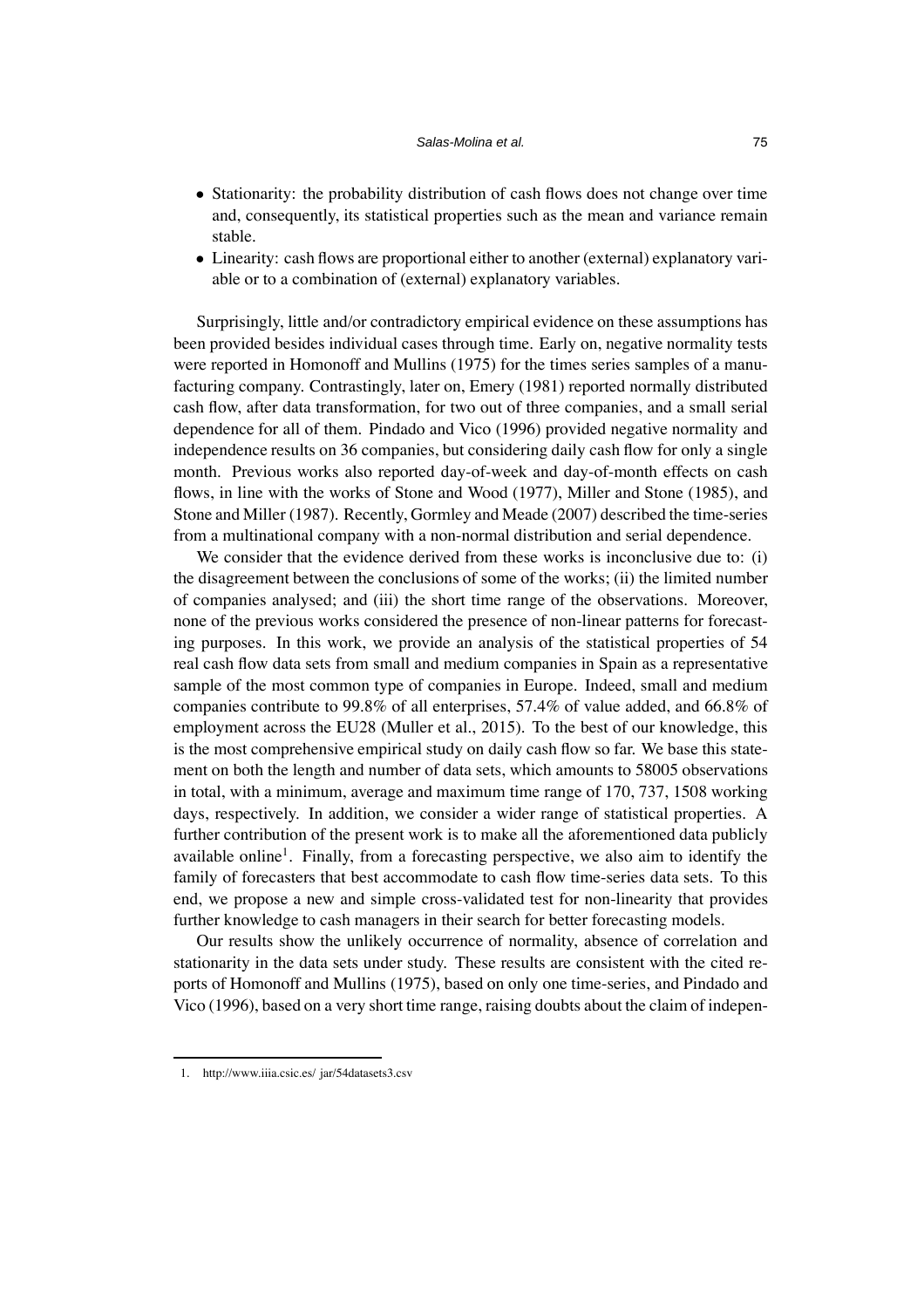dence. We also report that normality could not be achieved through removing outliers, contrary to what was reported by Emery (1981), based on only three time-series. Our analysis also confirms the influence of seasonality as suggested in Miller and Stone (1985) and Stone and Miller (1987). Thus, we consider that our results provide stronger evidence against normality, uncorrelatedness and stationarity than previous works. Note that we do not claim that these results can be extrapolated to all kind of companies. On the contrary, we provide further evidence against standard assumptions in cash management. This evidence may lead to consider a more data-driven approach such as time-series forecasting in order to provide cash managers with expert systems in cash management (Nedović and Devedžić, 2002).

In an attempt to achieve Gaussian and stationary time-seres, practitioners typically use the Box-Cox transformation (Box and Cox, 1964), and time-series differencing (Makridakis, Wheelwright and Hyndman, 2008). Furthermore, some kind of outlier treatment is also a recommended practice. Then, we also study the impact of outlier treatment by replacing them with linear interpolations between two consecutive observations. However, in our study, we find little benefit when these methods are applied to our data sets. As a result, we point out the underlying question about data transformation in relation to the properties of a time-series. Is it always possible to achieve a Gaussian and linear time-series through data transformations? We rely here both on common statistical tests and on our novel non-linearity test to answer this question and we find that: (i) outlier treatment and Box-Cox transformation are not always enough to achieve normality; (ii) outlier treatment produces mixed results in terms of noise reduction and information loss; (iii) outlier treatment and Box-Cox transformations do not produce linearity. These results suggest that non-linear models conform a justifiable alternative for cash flow time-series forecasting, beyond the current conjectures of the literature.

The remaining of the paper is organized as follows. In Section 2, we provide a statistical summary of the contributed 54 real cash flow data sets including normality, correlation and stationarity. In Section 3, we propose a new cross-validated test for nonlinearity based on the comparison of a linear model and a non-linear model. Later, we present in Section 4 detailed results on the impact of data transformations on linearity. Finally, we provide some concluding remarks in Section 5.

### **2. Data summary**

The data set contains daily cash flows from 54 different companies from the manufacturing and the service sector in Spain with annual revenue up to  $\in$ 10 million each. No company from the primary sectors is included in the sample. We select only small and medium companies since it is the most common size of companies in both Spain and Europe (Muller et al., 2015). This data set covers a date range of about eight years and is available online. An instance in the data set contains the following fields or columns: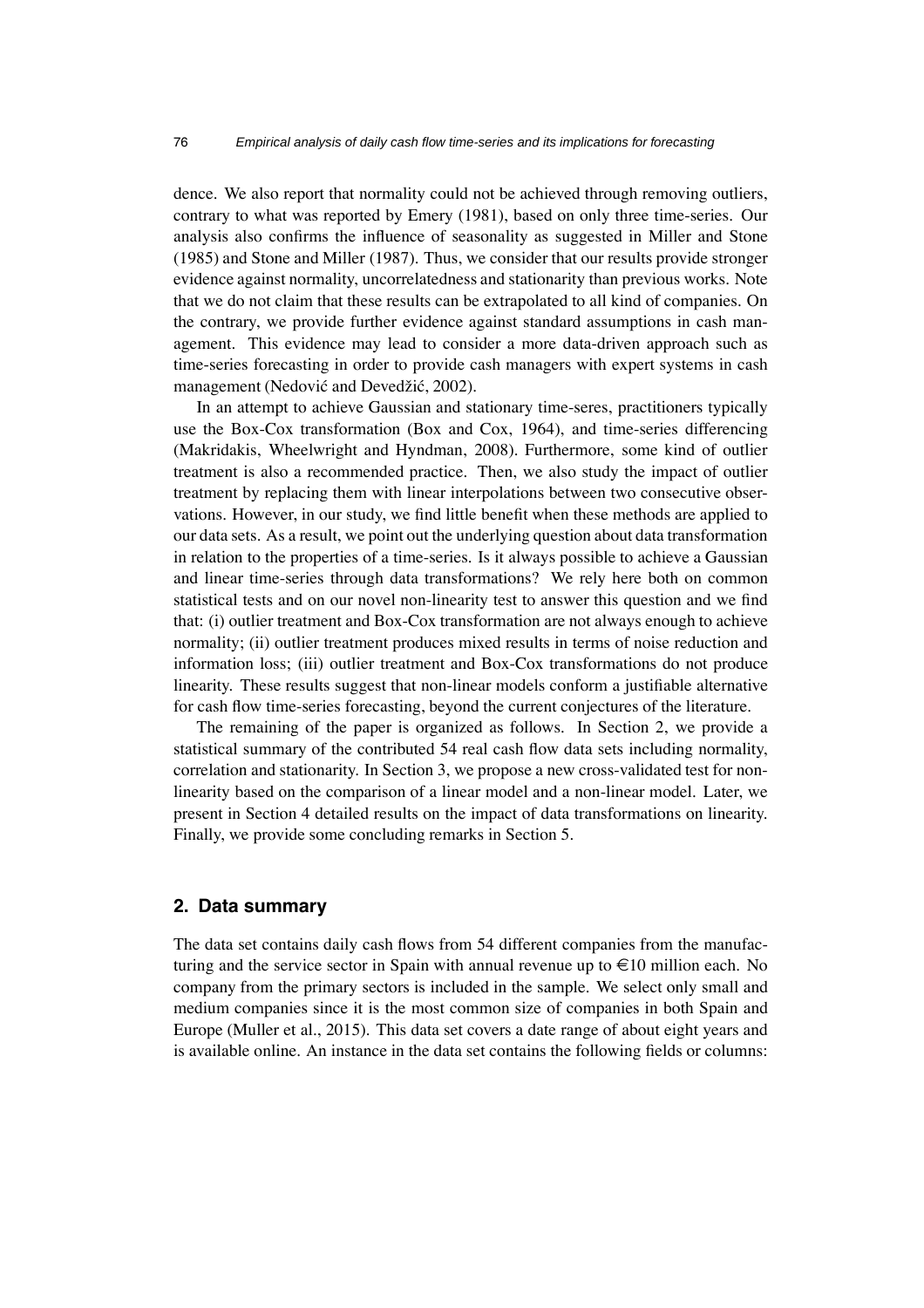### **Salas-Molina et al.** 77

| Id               | Length     | Null %  | Mean     | Std           | Kurtosis | Skewness | Min        | Max             |
|------------------|------------|---------|----------|---------------|----------|----------|------------|-----------------|
| $\mathbf{1}$     | 856        | 35.7    | $0.01\,$ | 3.38          | 594.81   | 22.37    | $-9.07$    | 90.27           |
| $\overline{c}$   | 684        | 29.8    | 0.26     | 5.80          | 58.98    | 3.69     | $-56.51$   | 62.66           |
| 3                | 856        | 8.5     | 0.36     | 35.35         | 163.62   | 6.28     | $-303.20$  | 671.04          |
| $\overline{4}$   | 1201       | 34.9    | $-0.12$  | 14.32         | 78.14    | $-6.30$  | $-223.38$  | 72.76           |
| 5                | 849        | 19.4    | 0.00     | 1.67          | 56.10    | $-0.48$  | $-18.26$   | 16.42           |
| 6                | 799        | 20.7    | 0.01     | 6.63          | 33.21    | $-2.42$  | $-68.97$   | 56.27           |
| $\boldsymbol{7}$ | 772        | 38.5    | 0.07     | 5.36          | 86.75    | 6.74     | $-24.41$   | 82.91           |
| $\,$ 8 $\,$      | 695        | 21.7    | 0.05     | 3.15          | 14.27    | $-2.57$  | $-24.21$   | 11.31           |
| 9                | 852        | 18.8    | 0.73     | 56.54         | 18.92    | $-0.78$  | $-411.41$  | 473.36          |
| 10               | 744        | 13.2    | 0.12     | 6.95          | 70.63    | 0.60     | $-81.13$   | 78.72           |
| 11               | 639        | 62.6    | $-0.05$  | 8.56          | 391.86   | $-17.65$ | $-191.53$  | 30.74           |
| 12               | 503        | 2.6     | 0.48     | 35.30         | 449.38   | 20.70    | $-47.27$   | 771.38          |
| 13               | 697        | 24.7    | 0.52     | 24.24         | 18.81    | 2.06     | $-99.39$   | 227.45          |
| 14               | 604        | 4.6     | 0.10     | 13.23         | 8.51     | 1.05     | $-63.23$   | 92.71           |
| 15               | 605        | 4.1     | 0.68     | 11.67         | 4.43     | 0.33     | $-54.75$   | 55.61           |
| 16               | 596        | 6.4     | $0.01\,$ | 1.46          | 107.82   | 6.68     | $-8.48$    | 22.61           |
| 17               | 1102       | 25.1    | 0.58     | 13.31         | 215.97   | 11.96    | $-118.01$  | 250.13          |
| 18               | 552        | 3.1     | 0.16     | 2.16          | 70.23    | 5.10     | $-16.14$   | 26.36           |
| 19               | 503        | 2.4     | $-0.31$  | 2.58          | 6.43     | 0.50     | $-15.06$   | 15.28           |
| 20               | 848        | 27.8    | 0.02     | 1.07          | 96.19    | 3.86     | $-12.07$   | 16.04           |
| 21               | 829        | 18.7    | $-0.06$  | 5.99          | 33.36    | $-1.62$  | $-70.00$   | 53.17           |
| 22               | 494        | 1.6     | $-0.46$  | 27.28         | 22.64    | $-1.96$  | $-244.29$  | 138.87          |
| 23               | 604        | 9.1     | 1.63     | 20.85         | 79.99    | 5.41     | $-124.19$  | 269.27          |
| 24               | 1097       | 8.4     | 0.96     | 20.36         | 95.45    | 6.48     | $-73.33$   | 317.85          |
| 25               | 587        | 10.9    | 0.49     | 13.94         | 119.60   | 6.93     | $-116.01$  | 201.13          |
| 26               | 751        | 11.6    | $-0.02$  | 1.77          | 15.73    | 0.15     | $-10.73$   | 15.56           |
| 27               | 332        | 8.1     | 0.29     | 1.64          | 10.60    | 2.14     | $-4.36$    | 11.84           |
| 28               | 855        | 5.1     | 0.00     | 4.64          | 13.83    | 1.77     | $-18.10$   | 39.01           |
| 29               | 609        | 13.6    | 0.04     | 6.07          | 108.66   | $-6.35$  | $-90.04$   | 55.89           |
| 30               | 554        | 8.1     | 0.03     | 1.47          | 68.26    | 5.47     | $-4.81$    | 19.82           |
| 31               | 372        | 29.6    | 0.37     | 8.05          | 31.46    | $-2.41$  | $-80.44$   | 34.95           |
| 32               | 1103       | 24.8    | 0.28     | 4.03          | 11.07    | 0.54     | $-25.76$   | 24.50           |
| 33               | 854        | 31.0    | $-0.19$  | 6.81          | 115.63   | $-1.74$  | $-94.33$   | 95.59           |
| 34               | 1508       | 11.5    | $-0.06$  | 10.13         | 19.89    | $-2.32$  | $-96.82$   | 49.65           |
| 35               | 501        | 7.4     | 0.20     | 5.40          | 11.41    | $-0.58$  | $-31.42$   | 29.19           |
| 36               | 359        | 11.4    | 0.42     | 1.85          | 12.24    | 2.44     | $-7.87$    | 11.84           |
| 37               | 361        | 3.0     | $-0.69$  | 17.82         | 139.06   | $-1.38$  | $-228.88$  | 218.42          |
| 38               | 170        | 9.4     | $-1.20$  | 7.10          | 43.34    | $-5.73$  | $-61.93$   | 19.66           |
| 39               | 1104       | 29.0    | 0.02     | 0.95          | 7.95     | $-0.07$  | $-5.67$    | 6.57            |
| 40               | 198        | $0.0\,$ | 0.78     | 12.38         | 0.58     | 1.02     | $-25.63$   | 36.91           |
| 41               | 341        | 17.6    | $-0.25$  | 8.34          | 15.80    | 1.22     | $-44.29$   | 64.34           |
| 42               | 566        | 11.0    | 0.01     | 1.82          | 308.62   | $-15.80$ | $-37.02$   | 7.48            |
| 43               | 750        | 3.2     | 0.34     | 13.10         | 7.66     | $-0.04$  | $-65.84$   | 73.40           |
| 44               | 287        | 4.2     | 0.52     | 11.46         | 81.19    | $-0.05$  | $-118.74$  | 120.34          |
| 45               | 1465       | 49.8    | 0.04     | 9.12          | 43.51    | $-2.89$  | $-107.20$  | 75.47           |
|                  |            |         |          |               |          |          |            |                 |
| 46<br>47         | 565        | 44.8    | 0.54     | 5.58<br>46.81 | 75.41    | 2.91     | $-51.16$   | 73.83<br>478.26 |
|                  | 503        | 4.4     | 1.98     |               | 46.03    | 1.37     | $-338.39$  |                 |
| 48               | 605<br>993 | 13.1    | 0.21     | 22.71         | 34.31    | $-1.68$  | $-207.04$  | 203.09          |
| 49               |            | 50.5    | $-0.08$  | 1.36          | 27.18    | $-2.18$  | $-10.78$   | 12.73           |
| 50               | 605        | 45.0    | $-0.01$  | 27.37         | 43.79    | $-2.01$  | $-262.52$  | 221.96          |
| 51               | 1225       | 0.2     | 15.09    | 96.96         | 2.77     | 0.12     | $-419.88$  | 481.66          |
| 52               | 1225       | 0.4     | 8.94     | 49.39         | 36.23    | 2.81     | $-325.46$  | 700.66          |
| 53               | 1223       | 39.7    | 0.47     | 9.13          | 203.12   | $-10.25$ | $-196.88$  | 38.48           |
| 54               | 1225       | 52.3    | 0.46     | 77.91         | 151.93   | 4.28     | $-1021.36$ | 1532.10         |

*Table 1:* Data sets statistical summary. Mean, standard deviation, minimum, maximum in thousands of  $\epsilon$ .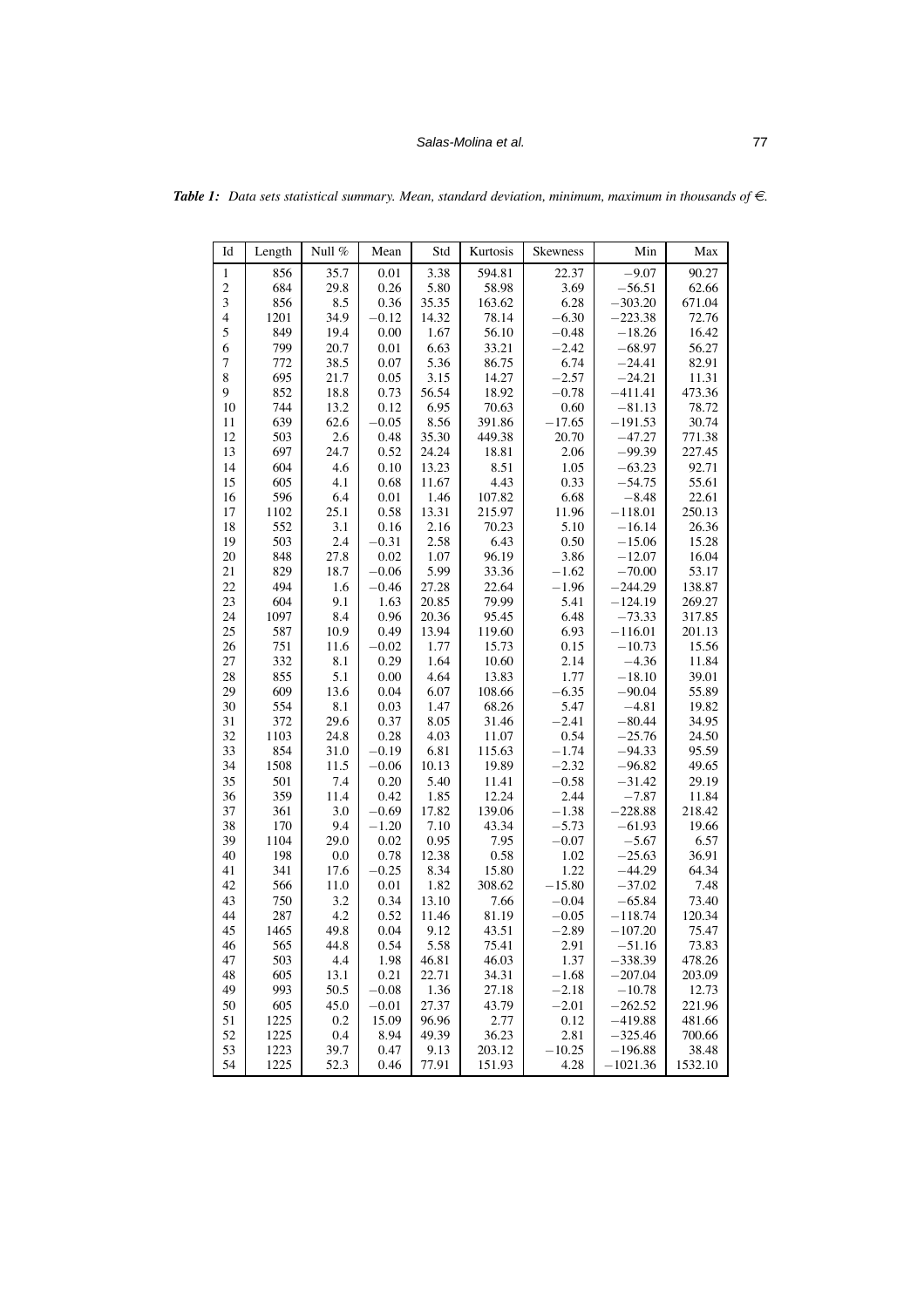- Date: standardized YYYY-MM-DD dates from 2009-01-01 to 2016-28-08.
- Company: company identifier from 1 to 54.
- NetCF: daily net cash flow in thousands of  $\epsilon$ .
- DayMonth: categorical variable with the day of the month from 1 to 31.
- DayWeek: categorical variable with the day of the week from 1 (Monday) to 7 (Sunday).

Table 1 shows the statistical summary of daily net cash flow on non-holidays, grouped by company. Small and medium companies are likely to experiment daily null cash flows, meaning that no monetary movement is observed at a particular working day even under regular activity. As a result, the occurrence of null cash flows is an important characteristic of small and medium companies due to the size of companies. Indeed, almost 30% of the companies in our data set present more than 25% of null cash flow observations even at working days. This fact implies that a null cash flow prediction will be right at least 25% of the times for this group of data sets. Therefore, two good baseline forecasting models for comparative purposes would be an *always-predict-null* or an *always-predict-mean* forecaster (Makridakis et al., 2008).

In addition, the average net cash flow shows that a high percentage of companies present either positive or negative mean with the exception of companies 5 and 28. High positive kurtosis indicates a peaked data distribution in comparison to the normal distribution that has zero kurtosis. The skewness is a measure of the symmetry of the data distribution. Negative skewness indicates that the left tail is longer, and positive skewness indicates that the right tail is longer.

#### *2.1. Normality*

First, we study if our cash flows follow a Gaussian distribution. In fact, the observed kurtosis and skewness can be used as a first normality test of the data distribution for each company. Table 1 shows that no company presents zero kurtosis and skewness. Only company 40, with kurtosis 0.58 and skewness 1.02, could be considered close to normality. The proportion of null cash flows is also a strong evidence against normality. Since this situation is likely to be common for SMEs and, due to the high proportion of this type of companies in Europe, we believe that cash managers should test normality before applying cash management models based on this assumption.

Two additional tests can be used to either verify or reject the hypothesis of normality: the Shapiro-Wilk test for normality (Royston, 1982) and the Lilliefors (Kolmogorov-Smirnov) test for normality (Lilliefors, 1967). The results from these two tests applied to the original time-series (summarized in Table 2) allow us to reject the hypothesis of normally distributed cash flows for all the companies in our data set (no exception). However, the presence of correlation and possible changes in the mean of data sets may limit the reliability of these tests. We overcome this problem by performing an additional normality test. More precisely, we check the normality of the residuals of fitting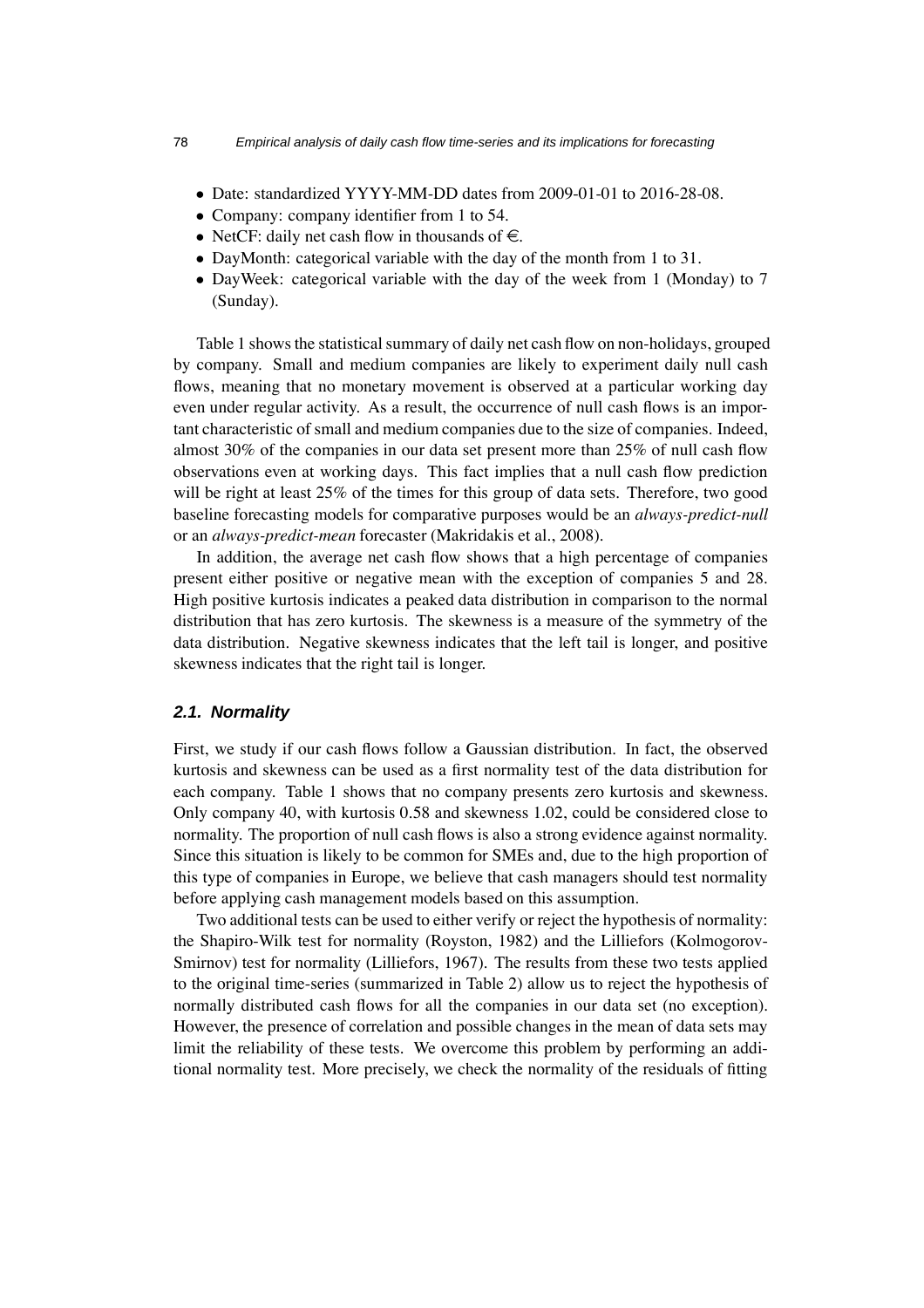an ARMA model to each of the time-series as suggested by Ducharme and Lafaye de Micheaux (2004). To obtain ARMA models, we follow the automatic fitting procedure described in Hyndman and Khandakar (2008). Finally, we test the normality of the residuals by means of Neyman (1937) smooth tests as recently proposed by Ducharme and Lafaye de Micheaux (2004) and Duchesne, Lafaye de Micheaux and Tagne Tatsinkou (2016). The results from Table 2 before any data transformation suggest the rejection of the normality hypothesis.

As pointed out elsewhere (Emery, 1981; Pindado and Vico, 1996), a possible explanation for non-normality could be the presence of abnormally high values or heavy tails. Thus, we repeated the Shapiro-Wilk, the Lilliefors (Kolmogorov-Simirnov), and the Neyman tests for normality, but now using a trimmed version of the net cash flow time-series by deleting observations greater or lower than three times the sample standard deviation. No difference in the results of the tests was observed, confirming the non-normality hypothesis beyond the conjectures of Emery (1981) and Pindado and Vico (1996).

Non-normal residuals may be problematic in the estimation process when using linear models. Data transformations such as the Box and Cox (1964) transformation to normality represent a possible solution. Forecasts are then calculated on the transformed data, but we must reverse the transformation to obtain forecasts on the original data, resulting in two additional steps. However, these transformations are not always the solution to the non-normality problem. Using both the original observations and the trimmed version of our data sets, we proceeded to transform the data using a Box-Cox transformation of the type:

<span id="page-6-0"></span>
$$
y^{(\lambda)} = \begin{cases} \frac{(y+\lambda_2)^{\lambda_1}-1}{\lambda_1} & \text{if } \lambda_1 \neq 0, \\ \log(y+\lambda_2) & \text{if } \lambda_1 = 0, \end{cases}
$$
 (1)

where *y* is the original time-series, and  $\lambda_1$  and  $\lambda_2$  are parameters. In these experiments, we first set  $\lambda_2$  to minus two times the minimum value of the time-series to avoid problems with negative and zero observations. Box and Cox (1964) provided the profile likelihood function for  $\lambda_1$  and suggested to use this function as a way to tune this parameter. Then, we follow the recommendations in Venables and Ripley (2013) to compute the profile likelihood function for  $\lambda_1$ , and we later select the value that maximizes the loglikelihood function when applying a linear regression model of the time-series based on day-of-month and day-of-week dummy variables. After a Box-Cox transformation on the trimmed time-series, we repeated the Shapiro-Wilk, the Lilliefors (Kolmogorov-Smirnov), and the Neyman smooth tests for normality obtaining again negative results as shown in Table 2. A possible explanation of these results is that the correlational structure of a transformed time-series closely depends on the original. A special case of this feature for a logarithmic transformation can be found in Moriña, Puig and Valero (2015). As a result, we must conclude that, even after Box-Cox transformation, the normality hypothesis does not hold.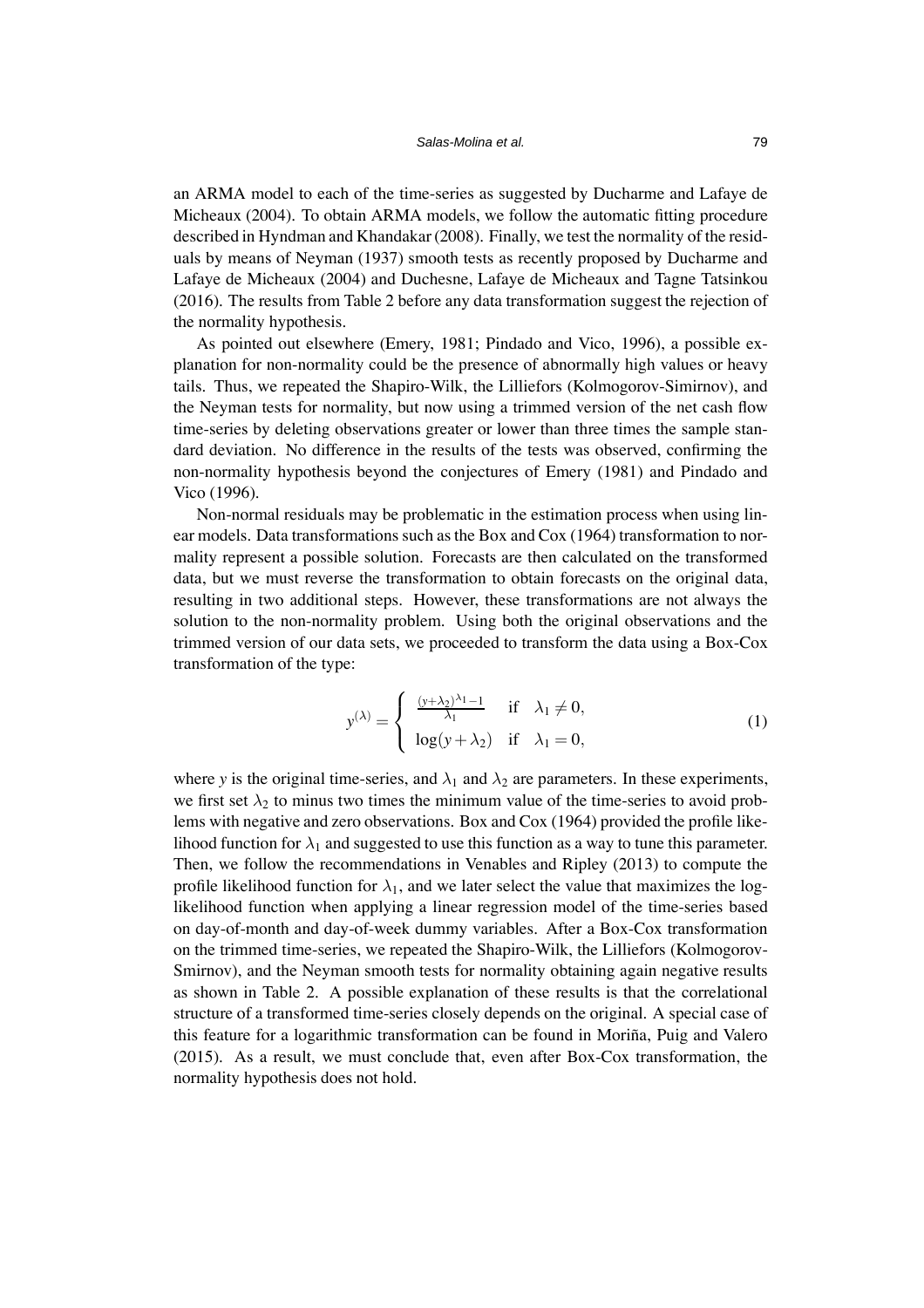| Before data transformation<br>p-value<br>SW<br>p-value<br>LKS<br>p-value<br>Neyman<br>p-value<br>SW<br>LKS<br>p-value<br>Neyman<br>Id<br>0.20<br>< 0.05<br>0.31<br>13165.72<br>0.76<br>< 0.05<br>0.23<br>2125.70<br>< 0.05<br>< 0.05<br>< 0.05<br>1<br>0.36<br>< 0.05<br>0.35<br>< 0.05<br>6539.22<br>< 0.05<br>0.55<br>< 0.05<br>0.35<br>< 0.05<br>3884.23<br>2<br>3<br>0.42<br>< 0.05<br>0.26<br>6452.81<br>< 0.05<br>0.76<br>< 0.05<br>0.26<br>< 0.05<br>839.58<br>< 0.05<br>0.69<br>4<br>0.45<br>< 0.05<br>0.32<br>10249.73<br>< 0.05<br>< 0.05<br>0.28<br>< 0.05<br>4463.36<br>< 0.05<br>0.24<br>0.83<br>949.19<br>5<br>0.54<br>< 0.05<br>< 0.05<br>5103.79<br>< 0.05<br>< 0.05<br>0.23<br>< 0.05<br>0.59<br>0.27<br>768.83<br>6<br>< 0.05<br>< 0.05<br>3694.65<br>< 0.05<br>0.78<br>< 0.05<br>0.26<br>< 0.05<br>7<br>1223.53<br>0.48<br>< 0.05<br>0.32<br>4768.18<br>< 0.05<br>0.74<br>< 0.05<br>0.29<br>< 0.05<br>< 0.05<br>8<br>0.64<br>< 0.05<br>0.33<br>1902.93<br>< 0.05<br>0.75<br>< 0.05<br>0.28<br>< 0.05<br>1724.23<br>< 0.05<br>9<br>0.54<br>0.39<br>0.63<br>1563.74<br>< 0.05<br>< 0.05<br>2558.89<br>< 0.05<br>< 0.05<br>0.38<br>< 0.05<br>< 0.05<br>0.24<br>6437.00<br>0.78<br>0.25<br>1715.64<br>10<br>0.41<br>< 0.05<br>< 0.05<br>< 0.05<br>< 0.05<br>0.17<br>< 0.05<br>0.39<br>10234.39<br>< 0.05<br>0.49<br>< 0.05<br>0.35<br>< 0.05<br>3164.46<br>11<br>< 0.05<br>0.37<br>9828.61<br>0.76<br>1171.58<br>12<br>0.11<br>< 0.05<br>< 0.05<br>< 0.05<br>< 0.05<br>0.28<br>< 0.05<br>2229.85<br>0.59<br>< 0.05<br>0.33<br>< 0.05<br>0.65<br>< 0.05<br>0.31<br>< 0.05<br>1111.39<br>13<br>< 0.05<br>0.89<br>127.69<br>0.84<br>< 0.05<br>0.17<br>353.45<br>< 0.05<br>< 0.05<br>0.16<br>< 0.05<br>14<br>< 0.05<br>0.89<br>216.99<br>0.91<br>148.40<br>15<br>< 0.05<br>0.16<br>< 0.05<br>< 0.05<br>< 0.05<br>0.16<br>< 0.05<br>0.53<br>< 0.05<br>0.22<br>3145.88<br>0.88<br>0.20<br>175.85<br>< 0.05<br>< 0.05<br>< 0.05<br>< 0.05<br>16<br>0.24<br>0.34<br>14724.84<br>0.69<br>< 0.05<br>2295.82<br>17<br>< 0.05<br>< 0.05<br>< 0.05<br>0.31<br>< 0.05<br>0.55<br>< 0.05<br>0.89<br>< 0.05<br>242.65<br>18<br>0.19<br>< 0.05<br>2660.82<br>< 0.05<br>0.19<br>< 0.05<br>0.92<br>456.82<br>0.97<br>0.10<br>54.93<br>19<br>< 0.05<br>0.10<br>< 0.05<br>< 0.05<br>< 0.05<br>< 0.05<br>0.53<br>< 0.05<br>0.24<br>4530.45<br>< 0.05<br>0.84<br>< 0.05<br>0.24<br>578.91<br>20<br>< 0.05<br>< 0.05<br>0.69<br>< 0.05<br>0.23<br>2015.07<br>< 0.05<br>0.84<br>588.95<br>21<br>< 0.05<br>< 0.05<br>0.22<br>< 0.05<br>22<br>< 0.05<br>0.22<br>1263.64<br>0.82<br>0.21<br>285.96<br>0.67<br>< 0.05<br>< 0.05<br>< 0.05<br>< 0.05<br>23<br>< 0.05<br>0.27<br>3365.92<br>< 0.05<br>0.77<br>< 0.05<br>0.27<br>500.78<br>0.48<br>< 0.05<br>< 0.05<br>0.49<br>< 0.05<br>0.29<br>5986.28<br>< 0.05<br>0.71<br>0.31<br>1345.56<br>24<br>< 0.05<br>< 0.05<br>< 0.05<br>25<br>0.36<br>< 0.05<br>0.28<br>5084.02<br>< 0.05<br>0.74<br>< 0.05<br>0.28<br>805.87<br>< 0.05<br>< 0.05<br>0.21<br>1271.00<br>0.84<br>0.21<br>476.22<br>26<br>0.75<br>< 0.05<br>< 0.05<br>< 0.05<br>< 0.05<br>< 0.05<br>27<br>0.81<br>< 0.05<br>0.17<br>3832.19<br>< 0.05<br>0.92<br>< 0.05<br>0.14<br>< 0.05<br>1034.84<br>< 0.05<br>< 0.05<br>0.21<br>1622.42<br>0.85<br>486.48<br>28<br>0.77<br>< 0.05<br>< 0.05<br>< 0.05<br>0.19<br>< 0.05<br>29<br>0.31<br>< 0.05<br>0.39<br>6782.20<br>0.55<br>< 0.05<br>3712.34<br>< 0.05<br>< 0.05<br>0.37<br>< 0.05<br>30<br>0.62<br>< 0.05<br>0.20<br>1988.27<br>< 0.05<br>0.86<br>< 0.05<br>0.21<br>< 0.05<br>196.55<br>< 0.05<br>< 0.05<br>0.18<br>1707.62<br>< 0.05<br>0.86<br>< 0.05<br>0.19<br>580.67<br>31<br>0.69<br>< 0.05<br>< 0.05<br>32<br>0.22<br>1838.10<br>0.80<br>0.22<br>741.53<br>0.73<br>< 0.05<br>< 0.05<br>< 0.05<br>< 0.05<br>< 0.05<br>33<br>0.24<br>< 0.05<br>0.37<br>10442.42<br>< 0.05<br>0.44<br>< 0.05<br>0.38<br>< 0.05<br>6581.93<br>< 0.05<br>0.68<br>< 0.05<br>0.27<br>2529.16<br>$< 0.05$<br>0.77<br>< 0.05<br>0.23<br>< 0.05<br>1048.52<br>34<br>< 0.05<br>35<br>0.24<br>1027.85<br>0.83<br>0.23<br>356.87<br>0.74<br>< 0.05<br>< 0.05<br>< 0.05<br>< 0.05<br>< 0.05<br>< 0.05<br>0.26<br>4331.31<br>< 0.05<br>0.80<br>< 0.05<br>0.23<br>< 0.05<br>1949.37<br>36<br>0.67<br>< 0.05<br>< 0.05<br>0.46<br>6768.47<br>< 0.05<br>0.18<br>< 0.05<br>0.46<br>< 0.05<br>5398.45<br>37<br>0.10<br>< 0.05<br>38<br>< 0.05<br>0.30<br>1695.03<br>< 0.05<br>0.68<br>< 0.05<br>0.21<br>371.92<br>0.41<br>< 0.05<br>< 0.05<br>39<br>0.82<br>0.24<br>497.26<br>0.87<br>191.56<br>< 0.05<br>< 0.05<br>< 0.05<br>< 0.05<br>0.23<br>< 0.05<br>40<br>0.89<br>< 0.05<br>0.21<br>50.00<br>< 0.05<br>0.95<br>< 0.05<br>< 0.05<br>2155.90<br>< 0.05<br>0.15<br>0.73<br>41<br>< 0.05<br>0.28<br>1117.07<br>< 0.05<br>< 0.05<br>0.27<br>< 0.05<br>507.15<br>0.66<br>< 0.05 | After trimming and Box-Cox transformation |  |  |  |
|------------------------------------------------------------------------------------------------------------------------------------------------------------------------------------------------------------------------------------------------------------------------------------------------------------------------------------------------------------------------------------------------------------------------------------------------------------------------------------------------------------------------------------------------------------------------------------------------------------------------------------------------------------------------------------------------------------------------------------------------------------------------------------------------------------------------------------------------------------------------------------------------------------------------------------------------------------------------------------------------------------------------------------------------------------------------------------------------------------------------------------------------------------------------------------------------------------------------------------------------------------------------------------------------------------------------------------------------------------------------------------------------------------------------------------------------------------------------------------------------------------------------------------------------------------------------------------------------------------------------------------------------------------------------------------------------------------------------------------------------------------------------------------------------------------------------------------------------------------------------------------------------------------------------------------------------------------------------------------------------------------------------------------------------------------------------------------------------------------------------------------------------------------------------------------------------------------------------------------------------------------------------------------------------------------------------------------------------------------------------------------------------------------------------------------------------------------------------------------------------------------------------------------------------------------------------------------------------------------------------------------------------------------------------------------------------------------------------------------------------------------------------------------------------------------------------------------------------------------------------------------------------------------------------------------------------------------------------------------------------------------------------------------------------------------------------------------------------------------------------------------------------------------------------------------------------------------------------------------------------------------------------------------------------------------------------------------------------------------------------------------------------------------------------------------------------------------------------------------------------------------------------------------------------------------------------------------------------------------------------------------------------------------------------------------------------------------------------------------------------------------------------------------------------------------------------------------------------------------------------------------------------------------------------------------------------------------------------------------------------------------------------------------------------------------------------------------------------------------------------------------------------------------------------------------------------------------------------------------------------------------------------------------------------------------------------------------------------------------------------------------------------------------------------------------------------------------------------------------------------------------------------------------------------------------------------------------------------------------------------------------------------------------------------------------------------------------------------------------------------------------------------------------------------------|-------------------------------------------|--|--|--|
|                                                                                                                                                                                                                                                                                                                                                                                                                                                                                                                                                                                                                                                                                                                                                                                                                                                                                                                                                                                                                                                                                                                                                                                                                                                                                                                                                                                                                                                                                                                                                                                                                                                                                                                                                                                                                                                                                                                                                                                                                                                                                                                                                                                                                                                                                                                                                                                                                                                                                                                                                                                                                                                                                                                                                                                                                                                                                                                                                                                                                                                                                                                                                                                                                                                                                                                                                                                                                                                                                                                                                                                                                                                                                                                                                                                                                                                                                                                                                                                                                                                                                                                                                                                                                                                                                                                                                                                                                                                                                                                                                                                                                                                                                                                                                                                                      | p-value                                   |  |  |  |
|                                                                                                                                                                                                                                                                                                                                                                                                                                                                                                                                                                                                                                                                                                                                                                                                                                                                                                                                                                                                                                                                                                                                                                                                                                                                                                                                                                                                                                                                                                                                                                                                                                                                                                                                                                                                                                                                                                                                                                                                                                                                                                                                                                                                                                                                                                                                                                                                                                                                                                                                                                                                                                                                                                                                                                                                                                                                                                                                                                                                                                                                                                                                                                                                                                                                                                                                                                                                                                                                                                                                                                                                                                                                                                                                                                                                                                                                                                                                                                                                                                                                                                                                                                                                                                                                                                                                                                                                                                                                                                                                                                                                                                                                                                                                                                                                      | < 0.05                                    |  |  |  |
|                                                                                                                                                                                                                                                                                                                                                                                                                                                                                                                                                                                                                                                                                                                                                                                                                                                                                                                                                                                                                                                                                                                                                                                                                                                                                                                                                                                                                                                                                                                                                                                                                                                                                                                                                                                                                                                                                                                                                                                                                                                                                                                                                                                                                                                                                                                                                                                                                                                                                                                                                                                                                                                                                                                                                                                                                                                                                                                                                                                                                                                                                                                                                                                                                                                                                                                                                                                                                                                                                                                                                                                                                                                                                                                                                                                                                                                                                                                                                                                                                                                                                                                                                                                                                                                                                                                                                                                                                                                                                                                                                                                                                                                                                                                                                                                                      | < 0.05                                    |  |  |  |
|                                                                                                                                                                                                                                                                                                                                                                                                                                                                                                                                                                                                                                                                                                                                                                                                                                                                                                                                                                                                                                                                                                                                                                                                                                                                                                                                                                                                                                                                                                                                                                                                                                                                                                                                                                                                                                                                                                                                                                                                                                                                                                                                                                                                                                                                                                                                                                                                                                                                                                                                                                                                                                                                                                                                                                                                                                                                                                                                                                                                                                                                                                                                                                                                                                                                                                                                                                                                                                                                                                                                                                                                                                                                                                                                                                                                                                                                                                                                                                                                                                                                                                                                                                                                                                                                                                                                                                                                                                                                                                                                                                                                                                                                                                                                                                                                      | < 0.05                                    |  |  |  |
|                                                                                                                                                                                                                                                                                                                                                                                                                                                                                                                                                                                                                                                                                                                                                                                                                                                                                                                                                                                                                                                                                                                                                                                                                                                                                                                                                                                                                                                                                                                                                                                                                                                                                                                                                                                                                                                                                                                                                                                                                                                                                                                                                                                                                                                                                                                                                                                                                                                                                                                                                                                                                                                                                                                                                                                                                                                                                                                                                                                                                                                                                                                                                                                                                                                                                                                                                                                                                                                                                                                                                                                                                                                                                                                                                                                                                                                                                                                                                                                                                                                                                                                                                                                                                                                                                                                                                                                                                                                                                                                                                                                                                                                                                                                                                                                                      | < 0.05                                    |  |  |  |
|                                                                                                                                                                                                                                                                                                                                                                                                                                                                                                                                                                                                                                                                                                                                                                                                                                                                                                                                                                                                                                                                                                                                                                                                                                                                                                                                                                                                                                                                                                                                                                                                                                                                                                                                                                                                                                                                                                                                                                                                                                                                                                                                                                                                                                                                                                                                                                                                                                                                                                                                                                                                                                                                                                                                                                                                                                                                                                                                                                                                                                                                                                                                                                                                                                                                                                                                                                                                                                                                                                                                                                                                                                                                                                                                                                                                                                                                                                                                                                                                                                                                                                                                                                                                                                                                                                                                                                                                                                                                                                                                                                                                                                                                                                                                                                                                      | < 0.05                                    |  |  |  |
|                                                                                                                                                                                                                                                                                                                                                                                                                                                                                                                                                                                                                                                                                                                                                                                                                                                                                                                                                                                                                                                                                                                                                                                                                                                                                                                                                                                                                                                                                                                                                                                                                                                                                                                                                                                                                                                                                                                                                                                                                                                                                                                                                                                                                                                                                                                                                                                                                                                                                                                                                                                                                                                                                                                                                                                                                                                                                                                                                                                                                                                                                                                                                                                                                                                                                                                                                                                                                                                                                                                                                                                                                                                                                                                                                                                                                                                                                                                                                                                                                                                                                                                                                                                                                                                                                                                                                                                                                                                                                                                                                                                                                                                                                                                                                                                                      | < 0.05                                    |  |  |  |
|                                                                                                                                                                                                                                                                                                                                                                                                                                                                                                                                                                                                                                                                                                                                                                                                                                                                                                                                                                                                                                                                                                                                                                                                                                                                                                                                                                                                                                                                                                                                                                                                                                                                                                                                                                                                                                                                                                                                                                                                                                                                                                                                                                                                                                                                                                                                                                                                                                                                                                                                                                                                                                                                                                                                                                                                                                                                                                                                                                                                                                                                                                                                                                                                                                                                                                                                                                                                                                                                                                                                                                                                                                                                                                                                                                                                                                                                                                                                                                                                                                                                                                                                                                                                                                                                                                                                                                                                                                                                                                                                                                                                                                                                                                                                                                                                      | < 0.05                                    |  |  |  |
|                                                                                                                                                                                                                                                                                                                                                                                                                                                                                                                                                                                                                                                                                                                                                                                                                                                                                                                                                                                                                                                                                                                                                                                                                                                                                                                                                                                                                                                                                                                                                                                                                                                                                                                                                                                                                                                                                                                                                                                                                                                                                                                                                                                                                                                                                                                                                                                                                                                                                                                                                                                                                                                                                                                                                                                                                                                                                                                                                                                                                                                                                                                                                                                                                                                                                                                                                                                                                                                                                                                                                                                                                                                                                                                                                                                                                                                                                                                                                                                                                                                                                                                                                                                                                                                                                                                                                                                                                                                                                                                                                                                                                                                                                                                                                                                                      | < 0.05                                    |  |  |  |
|                                                                                                                                                                                                                                                                                                                                                                                                                                                                                                                                                                                                                                                                                                                                                                                                                                                                                                                                                                                                                                                                                                                                                                                                                                                                                                                                                                                                                                                                                                                                                                                                                                                                                                                                                                                                                                                                                                                                                                                                                                                                                                                                                                                                                                                                                                                                                                                                                                                                                                                                                                                                                                                                                                                                                                                                                                                                                                                                                                                                                                                                                                                                                                                                                                                                                                                                                                                                                                                                                                                                                                                                                                                                                                                                                                                                                                                                                                                                                                                                                                                                                                                                                                                                                                                                                                                                                                                                                                                                                                                                                                                                                                                                                                                                                                                                      | < 0.05                                    |  |  |  |
|                                                                                                                                                                                                                                                                                                                                                                                                                                                                                                                                                                                                                                                                                                                                                                                                                                                                                                                                                                                                                                                                                                                                                                                                                                                                                                                                                                                                                                                                                                                                                                                                                                                                                                                                                                                                                                                                                                                                                                                                                                                                                                                                                                                                                                                                                                                                                                                                                                                                                                                                                                                                                                                                                                                                                                                                                                                                                                                                                                                                                                                                                                                                                                                                                                                                                                                                                                                                                                                                                                                                                                                                                                                                                                                                                                                                                                                                                                                                                                                                                                                                                                                                                                                                                                                                                                                                                                                                                                                                                                                                                                                                                                                                                                                                                                                                      | < 0.05                                    |  |  |  |
|                                                                                                                                                                                                                                                                                                                                                                                                                                                                                                                                                                                                                                                                                                                                                                                                                                                                                                                                                                                                                                                                                                                                                                                                                                                                                                                                                                                                                                                                                                                                                                                                                                                                                                                                                                                                                                                                                                                                                                                                                                                                                                                                                                                                                                                                                                                                                                                                                                                                                                                                                                                                                                                                                                                                                                                                                                                                                                                                                                                                                                                                                                                                                                                                                                                                                                                                                                                                                                                                                                                                                                                                                                                                                                                                                                                                                                                                                                                                                                                                                                                                                                                                                                                                                                                                                                                                                                                                                                                                                                                                                                                                                                                                                                                                                                                                      | < 0.05                                    |  |  |  |
|                                                                                                                                                                                                                                                                                                                                                                                                                                                                                                                                                                                                                                                                                                                                                                                                                                                                                                                                                                                                                                                                                                                                                                                                                                                                                                                                                                                                                                                                                                                                                                                                                                                                                                                                                                                                                                                                                                                                                                                                                                                                                                                                                                                                                                                                                                                                                                                                                                                                                                                                                                                                                                                                                                                                                                                                                                                                                                                                                                                                                                                                                                                                                                                                                                                                                                                                                                                                                                                                                                                                                                                                                                                                                                                                                                                                                                                                                                                                                                                                                                                                                                                                                                                                                                                                                                                                                                                                                                                                                                                                                                                                                                                                                                                                                                                                      | < 0.05                                    |  |  |  |
|                                                                                                                                                                                                                                                                                                                                                                                                                                                                                                                                                                                                                                                                                                                                                                                                                                                                                                                                                                                                                                                                                                                                                                                                                                                                                                                                                                                                                                                                                                                                                                                                                                                                                                                                                                                                                                                                                                                                                                                                                                                                                                                                                                                                                                                                                                                                                                                                                                                                                                                                                                                                                                                                                                                                                                                                                                                                                                                                                                                                                                                                                                                                                                                                                                                                                                                                                                                                                                                                                                                                                                                                                                                                                                                                                                                                                                                                                                                                                                                                                                                                                                                                                                                                                                                                                                                                                                                                                                                                                                                                                                                                                                                                                                                                                                                                      | < 0.05                                    |  |  |  |
|                                                                                                                                                                                                                                                                                                                                                                                                                                                                                                                                                                                                                                                                                                                                                                                                                                                                                                                                                                                                                                                                                                                                                                                                                                                                                                                                                                                                                                                                                                                                                                                                                                                                                                                                                                                                                                                                                                                                                                                                                                                                                                                                                                                                                                                                                                                                                                                                                                                                                                                                                                                                                                                                                                                                                                                                                                                                                                                                                                                                                                                                                                                                                                                                                                                                                                                                                                                                                                                                                                                                                                                                                                                                                                                                                                                                                                                                                                                                                                                                                                                                                                                                                                                                                                                                                                                                                                                                                                                                                                                                                                                                                                                                                                                                                                                                      | < 0.05                                    |  |  |  |
|                                                                                                                                                                                                                                                                                                                                                                                                                                                                                                                                                                                                                                                                                                                                                                                                                                                                                                                                                                                                                                                                                                                                                                                                                                                                                                                                                                                                                                                                                                                                                                                                                                                                                                                                                                                                                                                                                                                                                                                                                                                                                                                                                                                                                                                                                                                                                                                                                                                                                                                                                                                                                                                                                                                                                                                                                                                                                                                                                                                                                                                                                                                                                                                                                                                                                                                                                                                                                                                                                                                                                                                                                                                                                                                                                                                                                                                                                                                                                                                                                                                                                                                                                                                                                                                                                                                                                                                                                                                                                                                                                                                                                                                                                                                                                                                                      | < 0.05                                    |  |  |  |
|                                                                                                                                                                                                                                                                                                                                                                                                                                                                                                                                                                                                                                                                                                                                                                                                                                                                                                                                                                                                                                                                                                                                                                                                                                                                                                                                                                                                                                                                                                                                                                                                                                                                                                                                                                                                                                                                                                                                                                                                                                                                                                                                                                                                                                                                                                                                                                                                                                                                                                                                                                                                                                                                                                                                                                                                                                                                                                                                                                                                                                                                                                                                                                                                                                                                                                                                                                                                                                                                                                                                                                                                                                                                                                                                                                                                                                                                                                                                                                                                                                                                                                                                                                                                                                                                                                                                                                                                                                                                                                                                                                                                                                                                                                                                                                                                      | < 0.05                                    |  |  |  |
|                                                                                                                                                                                                                                                                                                                                                                                                                                                                                                                                                                                                                                                                                                                                                                                                                                                                                                                                                                                                                                                                                                                                                                                                                                                                                                                                                                                                                                                                                                                                                                                                                                                                                                                                                                                                                                                                                                                                                                                                                                                                                                                                                                                                                                                                                                                                                                                                                                                                                                                                                                                                                                                                                                                                                                                                                                                                                                                                                                                                                                                                                                                                                                                                                                                                                                                                                                                                                                                                                                                                                                                                                                                                                                                                                                                                                                                                                                                                                                                                                                                                                                                                                                                                                                                                                                                                                                                                                                                                                                                                                                                                                                                                                                                                                                                                      | < 0.05                                    |  |  |  |
|                                                                                                                                                                                                                                                                                                                                                                                                                                                                                                                                                                                                                                                                                                                                                                                                                                                                                                                                                                                                                                                                                                                                                                                                                                                                                                                                                                                                                                                                                                                                                                                                                                                                                                                                                                                                                                                                                                                                                                                                                                                                                                                                                                                                                                                                                                                                                                                                                                                                                                                                                                                                                                                                                                                                                                                                                                                                                                                                                                                                                                                                                                                                                                                                                                                                                                                                                                                                                                                                                                                                                                                                                                                                                                                                                                                                                                                                                                                                                                                                                                                                                                                                                                                                                                                                                                                                                                                                                                                                                                                                                                                                                                                                                                                                                                                                      | < 0.05                                    |  |  |  |
|                                                                                                                                                                                                                                                                                                                                                                                                                                                                                                                                                                                                                                                                                                                                                                                                                                                                                                                                                                                                                                                                                                                                                                                                                                                                                                                                                                                                                                                                                                                                                                                                                                                                                                                                                                                                                                                                                                                                                                                                                                                                                                                                                                                                                                                                                                                                                                                                                                                                                                                                                                                                                                                                                                                                                                                                                                                                                                                                                                                                                                                                                                                                                                                                                                                                                                                                                                                                                                                                                                                                                                                                                                                                                                                                                                                                                                                                                                                                                                                                                                                                                                                                                                                                                                                                                                                                                                                                                                                                                                                                                                                                                                                                                                                                                                                                      | < 0.05                                    |  |  |  |
|                                                                                                                                                                                                                                                                                                                                                                                                                                                                                                                                                                                                                                                                                                                                                                                                                                                                                                                                                                                                                                                                                                                                                                                                                                                                                                                                                                                                                                                                                                                                                                                                                                                                                                                                                                                                                                                                                                                                                                                                                                                                                                                                                                                                                                                                                                                                                                                                                                                                                                                                                                                                                                                                                                                                                                                                                                                                                                                                                                                                                                                                                                                                                                                                                                                                                                                                                                                                                                                                                                                                                                                                                                                                                                                                                                                                                                                                                                                                                                                                                                                                                                                                                                                                                                                                                                                                                                                                                                                                                                                                                                                                                                                                                                                                                                                                      | < 0.05                                    |  |  |  |
|                                                                                                                                                                                                                                                                                                                                                                                                                                                                                                                                                                                                                                                                                                                                                                                                                                                                                                                                                                                                                                                                                                                                                                                                                                                                                                                                                                                                                                                                                                                                                                                                                                                                                                                                                                                                                                                                                                                                                                                                                                                                                                                                                                                                                                                                                                                                                                                                                                                                                                                                                                                                                                                                                                                                                                                                                                                                                                                                                                                                                                                                                                                                                                                                                                                                                                                                                                                                                                                                                                                                                                                                                                                                                                                                                                                                                                                                                                                                                                                                                                                                                                                                                                                                                                                                                                                                                                                                                                                                                                                                                                                                                                                                                                                                                                                                      | < 0.05                                    |  |  |  |
|                                                                                                                                                                                                                                                                                                                                                                                                                                                                                                                                                                                                                                                                                                                                                                                                                                                                                                                                                                                                                                                                                                                                                                                                                                                                                                                                                                                                                                                                                                                                                                                                                                                                                                                                                                                                                                                                                                                                                                                                                                                                                                                                                                                                                                                                                                                                                                                                                                                                                                                                                                                                                                                                                                                                                                                                                                                                                                                                                                                                                                                                                                                                                                                                                                                                                                                                                                                                                                                                                                                                                                                                                                                                                                                                                                                                                                                                                                                                                                                                                                                                                                                                                                                                                                                                                                                                                                                                                                                                                                                                                                                                                                                                                                                                                                                                      | < 0.05                                    |  |  |  |
|                                                                                                                                                                                                                                                                                                                                                                                                                                                                                                                                                                                                                                                                                                                                                                                                                                                                                                                                                                                                                                                                                                                                                                                                                                                                                                                                                                                                                                                                                                                                                                                                                                                                                                                                                                                                                                                                                                                                                                                                                                                                                                                                                                                                                                                                                                                                                                                                                                                                                                                                                                                                                                                                                                                                                                                                                                                                                                                                                                                                                                                                                                                                                                                                                                                                                                                                                                                                                                                                                                                                                                                                                                                                                                                                                                                                                                                                                                                                                                                                                                                                                                                                                                                                                                                                                                                                                                                                                                                                                                                                                                                                                                                                                                                                                                                                      | < 0.05                                    |  |  |  |
|                                                                                                                                                                                                                                                                                                                                                                                                                                                                                                                                                                                                                                                                                                                                                                                                                                                                                                                                                                                                                                                                                                                                                                                                                                                                                                                                                                                                                                                                                                                                                                                                                                                                                                                                                                                                                                                                                                                                                                                                                                                                                                                                                                                                                                                                                                                                                                                                                                                                                                                                                                                                                                                                                                                                                                                                                                                                                                                                                                                                                                                                                                                                                                                                                                                                                                                                                                                                                                                                                                                                                                                                                                                                                                                                                                                                                                                                                                                                                                                                                                                                                                                                                                                                                                                                                                                                                                                                                                                                                                                                                                                                                                                                                                                                                                                                      | < 0.05                                    |  |  |  |
|                                                                                                                                                                                                                                                                                                                                                                                                                                                                                                                                                                                                                                                                                                                                                                                                                                                                                                                                                                                                                                                                                                                                                                                                                                                                                                                                                                                                                                                                                                                                                                                                                                                                                                                                                                                                                                                                                                                                                                                                                                                                                                                                                                                                                                                                                                                                                                                                                                                                                                                                                                                                                                                                                                                                                                                                                                                                                                                                                                                                                                                                                                                                                                                                                                                                                                                                                                                                                                                                                                                                                                                                                                                                                                                                                                                                                                                                                                                                                                                                                                                                                                                                                                                                                                                                                                                                                                                                                                                                                                                                                                                                                                                                                                                                                                                                      | < 0.05                                    |  |  |  |
|                                                                                                                                                                                                                                                                                                                                                                                                                                                                                                                                                                                                                                                                                                                                                                                                                                                                                                                                                                                                                                                                                                                                                                                                                                                                                                                                                                                                                                                                                                                                                                                                                                                                                                                                                                                                                                                                                                                                                                                                                                                                                                                                                                                                                                                                                                                                                                                                                                                                                                                                                                                                                                                                                                                                                                                                                                                                                                                                                                                                                                                                                                                                                                                                                                                                                                                                                                                                                                                                                                                                                                                                                                                                                                                                                                                                                                                                                                                                                                                                                                                                                                                                                                                                                                                                                                                                                                                                                                                                                                                                                                                                                                                                                                                                                                                                      | < 0.05                                    |  |  |  |
|                                                                                                                                                                                                                                                                                                                                                                                                                                                                                                                                                                                                                                                                                                                                                                                                                                                                                                                                                                                                                                                                                                                                                                                                                                                                                                                                                                                                                                                                                                                                                                                                                                                                                                                                                                                                                                                                                                                                                                                                                                                                                                                                                                                                                                                                                                                                                                                                                                                                                                                                                                                                                                                                                                                                                                                                                                                                                                                                                                                                                                                                                                                                                                                                                                                                                                                                                                                                                                                                                                                                                                                                                                                                                                                                                                                                                                                                                                                                                                                                                                                                                                                                                                                                                                                                                                                                                                                                                                                                                                                                                                                                                                                                                                                                                                                                      | < 0.05                                    |  |  |  |
|                                                                                                                                                                                                                                                                                                                                                                                                                                                                                                                                                                                                                                                                                                                                                                                                                                                                                                                                                                                                                                                                                                                                                                                                                                                                                                                                                                                                                                                                                                                                                                                                                                                                                                                                                                                                                                                                                                                                                                                                                                                                                                                                                                                                                                                                                                                                                                                                                                                                                                                                                                                                                                                                                                                                                                                                                                                                                                                                                                                                                                                                                                                                                                                                                                                                                                                                                                                                                                                                                                                                                                                                                                                                                                                                                                                                                                                                                                                                                                                                                                                                                                                                                                                                                                                                                                                                                                                                                                                                                                                                                                                                                                                                                                                                                                                                      | $< 0.05$                                  |  |  |  |
|                                                                                                                                                                                                                                                                                                                                                                                                                                                                                                                                                                                                                                                                                                                                                                                                                                                                                                                                                                                                                                                                                                                                                                                                                                                                                                                                                                                                                                                                                                                                                                                                                                                                                                                                                                                                                                                                                                                                                                                                                                                                                                                                                                                                                                                                                                                                                                                                                                                                                                                                                                                                                                                                                                                                                                                                                                                                                                                                                                                                                                                                                                                                                                                                                                                                                                                                                                                                                                                                                                                                                                                                                                                                                                                                                                                                                                                                                                                                                                                                                                                                                                                                                                                                                                                                                                                                                                                                                                                                                                                                                                                                                                                                                                                                                                                                      | < 0.05                                    |  |  |  |
|                                                                                                                                                                                                                                                                                                                                                                                                                                                                                                                                                                                                                                                                                                                                                                                                                                                                                                                                                                                                                                                                                                                                                                                                                                                                                                                                                                                                                                                                                                                                                                                                                                                                                                                                                                                                                                                                                                                                                                                                                                                                                                                                                                                                                                                                                                                                                                                                                                                                                                                                                                                                                                                                                                                                                                                                                                                                                                                                                                                                                                                                                                                                                                                                                                                                                                                                                                                                                                                                                                                                                                                                                                                                                                                                                                                                                                                                                                                                                                                                                                                                                                                                                                                                                                                                                                                                                                                                                                                                                                                                                                                                                                                                                                                                                                                                      | < 0.05                                    |  |  |  |
|                                                                                                                                                                                                                                                                                                                                                                                                                                                                                                                                                                                                                                                                                                                                                                                                                                                                                                                                                                                                                                                                                                                                                                                                                                                                                                                                                                                                                                                                                                                                                                                                                                                                                                                                                                                                                                                                                                                                                                                                                                                                                                                                                                                                                                                                                                                                                                                                                                                                                                                                                                                                                                                                                                                                                                                                                                                                                                                                                                                                                                                                                                                                                                                                                                                                                                                                                                                                                                                                                                                                                                                                                                                                                                                                                                                                                                                                                                                                                                                                                                                                                                                                                                                                                                                                                                                                                                                                                                                                                                                                                                                                                                                                                                                                                                                                      | < 0.05                                    |  |  |  |
|                                                                                                                                                                                                                                                                                                                                                                                                                                                                                                                                                                                                                                                                                                                                                                                                                                                                                                                                                                                                                                                                                                                                                                                                                                                                                                                                                                                                                                                                                                                                                                                                                                                                                                                                                                                                                                                                                                                                                                                                                                                                                                                                                                                                                                                                                                                                                                                                                                                                                                                                                                                                                                                                                                                                                                                                                                                                                                                                                                                                                                                                                                                                                                                                                                                                                                                                                                                                                                                                                                                                                                                                                                                                                                                                                                                                                                                                                                                                                                                                                                                                                                                                                                                                                                                                                                                                                                                                                                                                                                                                                                                                                                                                                                                                                                                                      | < 0.05                                    |  |  |  |
|                                                                                                                                                                                                                                                                                                                                                                                                                                                                                                                                                                                                                                                                                                                                                                                                                                                                                                                                                                                                                                                                                                                                                                                                                                                                                                                                                                                                                                                                                                                                                                                                                                                                                                                                                                                                                                                                                                                                                                                                                                                                                                                                                                                                                                                                                                                                                                                                                                                                                                                                                                                                                                                                                                                                                                                                                                                                                                                                                                                                                                                                                                                                                                                                                                                                                                                                                                                                                                                                                                                                                                                                                                                                                                                                                                                                                                                                                                                                                                                                                                                                                                                                                                                                                                                                                                                                                                                                                                                                                                                                                                                                                                                                                                                                                                                                      | < 0.05                                    |  |  |  |
|                                                                                                                                                                                                                                                                                                                                                                                                                                                                                                                                                                                                                                                                                                                                                                                                                                                                                                                                                                                                                                                                                                                                                                                                                                                                                                                                                                                                                                                                                                                                                                                                                                                                                                                                                                                                                                                                                                                                                                                                                                                                                                                                                                                                                                                                                                                                                                                                                                                                                                                                                                                                                                                                                                                                                                                                                                                                                                                                                                                                                                                                                                                                                                                                                                                                                                                                                                                                                                                                                                                                                                                                                                                                                                                                                                                                                                                                                                                                                                                                                                                                                                                                                                                                                                                                                                                                                                                                                                                                                                                                                                                                                                                                                                                                                                                                      | < 0.05                                    |  |  |  |
|                                                                                                                                                                                                                                                                                                                                                                                                                                                                                                                                                                                                                                                                                                                                                                                                                                                                                                                                                                                                                                                                                                                                                                                                                                                                                                                                                                                                                                                                                                                                                                                                                                                                                                                                                                                                                                                                                                                                                                                                                                                                                                                                                                                                                                                                                                                                                                                                                                                                                                                                                                                                                                                                                                                                                                                                                                                                                                                                                                                                                                                                                                                                                                                                                                                                                                                                                                                                                                                                                                                                                                                                                                                                                                                                                                                                                                                                                                                                                                                                                                                                                                                                                                                                                                                                                                                                                                                                                                                                                                                                                                                                                                                                                                                                                                                                      | < 0.05                                    |  |  |  |
|                                                                                                                                                                                                                                                                                                                                                                                                                                                                                                                                                                                                                                                                                                                                                                                                                                                                                                                                                                                                                                                                                                                                                                                                                                                                                                                                                                                                                                                                                                                                                                                                                                                                                                                                                                                                                                                                                                                                                                                                                                                                                                                                                                                                                                                                                                                                                                                                                                                                                                                                                                                                                                                                                                                                                                                                                                                                                                                                                                                                                                                                                                                                                                                                                                                                                                                                                                                                                                                                                                                                                                                                                                                                                                                                                                                                                                                                                                                                                                                                                                                                                                                                                                                                                                                                                                                                                                                                                                                                                                                                                                                                                                                                                                                                                                                                      | < 0.05                                    |  |  |  |
|                                                                                                                                                                                                                                                                                                                                                                                                                                                                                                                                                                                                                                                                                                                                                                                                                                                                                                                                                                                                                                                                                                                                                                                                                                                                                                                                                                                                                                                                                                                                                                                                                                                                                                                                                                                                                                                                                                                                                                                                                                                                                                                                                                                                                                                                                                                                                                                                                                                                                                                                                                                                                                                                                                                                                                                                                                                                                                                                                                                                                                                                                                                                                                                                                                                                                                                                                                                                                                                                                                                                                                                                                                                                                                                                                                                                                                                                                                                                                                                                                                                                                                                                                                                                                                                                                                                                                                                                                                                                                                                                                                                                                                                                                                                                                                                                      | < 0.05                                    |  |  |  |
|                                                                                                                                                                                                                                                                                                                                                                                                                                                                                                                                                                                                                                                                                                                                                                                                                                                                                                                                                                                                                                                                                                                                                                                                                                                                                                                                                                                                                                                                                                                                                                                                                                                                                                                                                                                                                                                                                                                                                                                                                                                                                                                                                                                                                                                                                                                                                                                                                                                                                                                                                                                                                                                                                                                                                                                                                                                                                                                                                                                                                                                                                                                                                                                                                                                                                                                                                                                                                                                                                                                                                                                                                                                                                                                                                                                                                                                                                                                                                                                                                                                                                                                                                                                                                                                                                                                                                                                                                                                                                                                                                                                                                                                                                                                                                                                                      | < 0.05                                    |  |  |  |
|                                                                                                                                                                                                                                                                                                                                                                                                                                                                                                                                                                                                                                                                                                                                                                                                                                                                                                                                                                                                                                                                                                                                                                                                                                                                                                                                                                                                                                                                                                                                                                                                                                                                                                                                                                                                                                                                                                                                                                                                                                                                                                                                                                                                                                                                                                                                                                                                                                                                                                                                                                                                                                                                                                                                                                                                                                                                                                                                                                                                                                                                                                                                                                                                                                                                                                                                                                                                                                                                                                                                                                                                                                                                                                                                                                                                                                                                                                                                                                                                                                                                                                                                                                                                                                                                                                                                                                                                                                                                                                                                                                                                                                                                                                                                                                                                      | < 0.05                                    |  |  |  |
|                                                                                                                                                                                                                                                                                                                                                                                                                                                                                                                                                                                                                                                                                                                                                                                                                                                                                                                                                                                                                                                                                                                                                                                                                                                                                                                                                                                                                                                                                                                                                                                                                                                                                                                                                                                                                                                                                                                                                                                                                                                                                                                                                                                                                                                                                                                                                                                                                                                                                                                                                                                                                                                                                                                                                                                                                                                                                                                                                                                                                                                                                                                                                                                                                                                                                                                                                                                                                                                                                                                                                                                                                                                                                                                                                                                                                                                                                                                                                                                                                                                                                                                                                                                                                                                                                                                                                                                                                                                                                                                                                                                                                                                                                                                                                                                                      | < 0.05                                    |  |  |  |
|                                                                                                                                                                                                                                                                                                                                                                                                                                                                                                                                                                                                                                                                                                                                                                                                                                                                                                                                                                                                                                                                                                                                                                                                                                                                                                                                                                                                                                                                                                                                                                                                                                                                                                                                                                                                                                                                                                                                                                                                                                                                                                                                                                                                                                                                                                                                                                                                                                                                                                                                                                                                                                                                                                                                                                                                                                                                                                                                                                                                                                                                                                                                                                                                                                                                                                                                                                                                                                                                                                                                                                                                                                                                                                                                                                                                                                                                                                                                                                                                                                                                                                                                                                                                                                                                                                                                                                                                                                                                                                                                                                                                                                                                                                                                                                                                      | < 0.05                                    |  |  |  |
| 42<br>0.36<br>< 0.05<br>8189.26<br>< 0.05<br>0.68<br>< 0.05<br>0.24<br>725.85<br>0.21<br>< 0.05<br>< 0.05                                                                                                                                                                                                                                                                                                                                                                                                                                                                                                                                                                                                                                                                                                                                                                                                                                                                                                                                                                                                                                                                                                                                                                                                                                                                                                                                                                                                                                                                                                                                                                                                                                                                                                                                                                                                                                                                                                                                                                                                                                                                                                                                                                                                                                                                                                                                                                                                                                                                                                                                                                                                                                                                                                                                                                                                                                                                                                                                                                                                                                                                                                                                                                                                                                                                                                                                                                                                                                                                                                                                                                                                                                                                                                                                                                                                                                                                                                                                                                                                                                                                                                                                                                                                                                                                                                                                                                                                                                                                                                                                                                                                                                                                                            | < 0.05                                    |  |  |  |
| 43<br>0.84<br>< 0.05<br>0.16<br>$< 0.05\,$<br>686.05<br>$< 0.05\,$<br>0.90<br>0.17<br>281.96<br>< 0.05<br>$< 0.05$                                                                                                                                                                                                                                                                                                                                                                                                                                                                                                                                                                                                                                                                                                                                                                                                                                                                                                                                                                                                                                                                                                                                                                                                                                                                                                                                                                                                                                                                                                                                                                                                                                                                                                                                                                                                                                                                                                                                                                                                                                                                                                                                                                                                                                                                                                                                                                                                                                                                                                                                                                                                                                                                                                                                                                                                                                                                                                                                                                                                                                                                                                                                                                                                                                                                                                                                                                                                                                                                                                                                                                                                                                                                                                                                                                                                                                                                                                                                                                                                                                                                                                                                                                                                                                                                                                                                                                                                                                                                                                                                                                                                                                                                                   | < 0.05                                    |  |  |  |
| 44 0.37<br>< 0.05<br>0.30<br>< 0.05<br>427.38<br>2611.31<br>< 0.05<br>0.71<br>< 0.05<br>0.30<br>< 0.05                                                                                                                                                                                                                                                                                                                                                                                                                                                                                                                                                                                                                                                                                                                                                                                                                                                                                                                                                                                                                                                                                                                                                                                                                                                                                                                                                                                                                                                                                                                                                                                                                                                                                                                                                                                                                                                                                                                                                                                                                                                                                                                                                                                                                                                                                                                                                                                                                                                                                                                                                                                                                                                                                                                                                                                                                                                                                                                                                                                                                                                                                                                                                                                                                                                                                                                                                                                                                                                                                                                                                                                                                                                                                                                                                                                                                                                                                                                                                                                                                                                                                                                                                                                                                                                                                                                                                                                                                                                                                                                                                                                                                                                                                               | < 0.05                                    |  |  |  |
| 6084.71<br>45<br>0.42<br>< 0.05<br>0.36<br>< 0.05<br>11122.67<br>< 0.05<br>0.57<br>< 0.05<br>< 0.05<br>0.35                                                                                                                                                                                                                                                                                                                                                                                                                                                                                                                                                                                                                                                                                                                                                                                                                                                                                                                                                                                                                                                                                                                                                                                                                                                                                                                                                                                                                                                                                                                                                                                                                                                                                                                                                                                                                                                                                                                                                                                                                                                                                                                                                                                                                                                                                                                                                                                                                                                                                                                                                                                                                                                                                                                                                                                                                                                                                                                                                                                                                                                                                                                                                                                                                                                                                                                                                                                                                                                                                                                                                                                                                                                                                                                                                                                                                                                                                                                                                                                                                                                                                                                                                                                                                                                                                                                                                                                                                                                                                                                                                                                                                                                                                          | < 0.05                                    |  |  |  |
| 0.34<br>$< 0.05$<br>0.37<br>< 0.05<br>5194.50<br>< 0.05<br>0.51<br>< 0.05<br>0.37<br>< 0.05<br>2620.56<br>46                                                                                                                                                                                                                                                                                                                                                                                                                                                                                                                                                                                                                                                                                                                                                                                                                                                                                                                                                                                                                                                                                                                                                                                                                                                                                                                                                                                                                                                                                                                                                                                                                                                                                                                                                                                                                                                                                                                                                                                                                                                                                                                                                                                                                                                                                                                                                                                                                                                                                                                                                                                                                                                                                                                                                                                                                                                                                                                                                                                                                                                                                                                                                                                                                                                                                                                                                                                                                                                                                                                                                                                                                                                                                                                                                                                                                                                                                                                                                                                                                                                                                                                                                                                                                                                                                                                                                                                                                                                                                                                                                                                                                                                                                         | < 0.05                                    |  |  |  |
| 0.40<br>< 0.05<br>0.30<br>< 0.05<br>3979.90<br>< 0.05<br>0.64<br>< 0.05<br>0.30<br>< 0.05<br>1869.51<br>47                                                                                                                                                                                                                                                                                                                                                                                                                                                                                                                                                                                                                                                                                                                                                                                                                                                                                                                                                                                                                                                                                                                                                                                                                                                                                                                                                                                                                                                                                                                                                                                                                                                                                                                                                                                                                                                                                                                                                                                                                                                                                                                                                                                                                                                                                                                                                                                                                                                                                                                                                                                                                                                                                                                                                                                                                                                                                                                                                                                                                                                                                                                                                                                                                                                                                                                                                                                                                                                                                                                                                                                                                                                                                                                                                                                                                                                                                                                                                                                                                                                                                                                                                                                                                                                                                                                                                                                                                                                                                                                                                                                                                                                                                           | < 0.05                                    |  |  |  |
| 48<br>0.52<br>< 0.05<br>0.34<br>2851.85<br>< 0.05<br>0.66<br>< 0.05<br>0.33<br>< 0.05<br>1247.03<br>< 0.05                                                                                                                                                                                                                                                                                                                                                                                                                                                                                                                                                                                                                                                                                                                                                                                                                                                                                                                                                                                                                                                                                                                                                                                                                                                                                                                                                                                                                                                                                                                                                                                                                                                                                                                                                                                                                                                                                                                                                                                                                                                                                                                                                                                                                                                                                                                                                                                                                                                                                                                                                                                                                                                                                                                                                                                                                                                                                                                                                                                                                                                                                                                                                                                                                                                                                                                                                                                                                                                                                                                                                                                                                                                                                                                                                                                                                                                                                                                                                                                                                                                                                                                                                                                                                                                                                                                                                                                                                                                                                                                                                                                                                                                                                           | < 0.05                                    |  |  |  |
| 49<br>0.38<br>< 0.05<br>0.46<br>< 0.05<br>6891.41<br>< 0.05<br>0.51<br>< 0.05<br>0.45<br>< 0.05<br>2739.27                                                                                                                                                                                                                                                                                                                                                                                                                                                                                                                                                                                                                                                                                                                                                                                                                                                                                                                                                                                                                                                                                                                                                                                                                                                                                                                                                                                                                                                                                                                                                                                                                                                                                                                                                                                                                                                                                                                                                                                                                                                                                                                                                                                                                                                                                                                                                                                                                                                                                                                                                                                                                                                                                                                                                                                                                                                                                                                                                                                                                                                                                                                                                                                                                                                                                                                                                                                                                                                                                                                                                                                                                                                                                                                                                                                                                                                                                                                                                                                                                                                                                                                                                                                                                                                                                                                                                                                                                                                                                                                                                                                                                                                                                           | $< 0.05$                                  |  |  |  |
| 4855.75<br>$50\,$<br>0.30<br>< 0.05<br>0.39<br>< 0.05<br>6871.79<br>< 0.05<br>0.40<br>< 0.05<br>0.38<br>< 0.05                                                                                                                                                                                                                                                                                                                                                                                                                                                                                                                                                                                                                                                                                                                                                                                                                                                                                                                                                                                                                                                                                                                                                                                                                                                                                                                                                                                                                                                                                                                                                                                                                                                                                                                                                                                                                                                                                                                                                                                                                                                                                                                                                                                                                                                                                                                                                                                                                                                                                                                                                                                                                                                                                                                                                                                                                                                                                                                                                                                                                                                                                                                                                                                                                                                                                                                                                                                                                                                                                                                                                                                                                                                                                                                                                                                                                                                                                                                                                                                                                                                                                                                                                                                                                                                                                                                                                                                                                                                                                                                                                                                                                                                                                       | < 0.05                                    |  |  |  |
| 0.94<br>293.46<br>0.93<br>< 0.05<br>< 0.05<br>320.22<br>$< 0.05$<br>< 0.05<br>0.12<br>< 0.05<br>51<br>0.11                                                                                                                                                                                                                                                                                                                                                                                                                                                                                                                                                                                                                                                                                                                                                                                                                                                                                                                                                                                                                                                                                                                                                                                                                                                                                                                                                                                                                                                                                                                                                                                                                                                                                                                                                                                                                                                                                                                                                                                                                                                                                                                                                                                                                                                                                                                                                                                                                                                                                                                                                                                                                                                                                                                                                                                                                                                                                                                                                                                                                                                                                                                                                                                                                                                                                                                                                                                                                                                                                                                                                                                                                                                                                                                                                                                                                                                                                                                                                                                                                                                                                                                                                                                                                                                                                                                                                                                                                                                                                                                                                                                                                                                                                           | < 0.05                                    |  |  |  |
| $52\,$<br>0.80<br>< 0.05<br>0.15<br>< 0.05<br>1538.44<br>< 0.05<br>0.93<br>< 0.05<br>0.13<br>< 0.05<br>293.37                                                                                                                                                                                                                                                                                                                                                                                                                                                                                                                                                                                                                                                                                                                                                                                                                                                                                                                                                                                                                                                                                                                                                                                                                                                                                                                                                                                                                                                                                                                                                                                                                                                                                                                                                                                                                                                                                                                                                                                                                                                                                                                                                                                                                                                                                                                                                                                                                                                                                                                                                                                                                                                                                                                                                                                                                                                                                                                                                                                                                                                                                                                                                                                                                                                                                                                                                                                                                                                                                                                                                                                                                                                                                                                                                                                                                                                                                                                                                                                                                                                                                                                                                                                                                                                                                                                                                                                                                                                                                                                                                                                                                                                                                        | < 0.05                                    |  |  |  |
| 0.35<br>< 0.05<br>9770.54<br>< 0.05<br>0.62<br>< 0.05<br>$< 0.05\,$<br>3792.57<br>53<br>0.33<br>< 0.05<br>0.29                                                                                                                                                                                                                                                                                                                                                                                                                                                                                                                                                                                                                                                                                                                                                                                                                                                                                                                                                                                                                                                                                                                                                                                                                                                                                                                                                                                                                                                                                                                                                                                                                                                                                                                                                                                                                                                                                                                                                                                                                                                                                                                                                                                                                                                                                                                                                                                                                                                                                                                                                                                                                                                                                                                                                                                                                                                                                                                                                                                                                                                                                                                                                                                                                                                                                                                                                                                                                                                                                                                                                                                                                                                                                                                                                                                                                                                                                                                                                                                                                                                                                                                                                                                                                                                                                                                                                                                                                                                                                                                                                                                                                                                                                       | $< 0.05\,$                                |  |  |  |
| 54 0.30<br>11389.52<br>0.45<br>7568.90<br>< 0.05<br>0.37<br>< 0.05<br>$< 0.05$<br>< 0.05<br>0.37<br>< 0.05                                                                                                                                                                                                                                                                                                                                                                                                                                                                                                                                                                                                                                                                                                                                                                                                                                                                                                                                                                                                                                                                                                                                                                                                                                                                                                                                                                                                                                                                                                                                                                                                                                                                                                                                                                                                                                                                                                                                                                                                                                                                                                                                                                                                                                                                                                                                                                                                                                                                                                                                                                                                                                                                                                                                                                                                                                                                                                                                                                                                                                                                                                                                                                                                                                                                                                                                                                                                                                                                                                                                                                                                                                                                                                                                                                                                                                                                                                                                                                                                                                                                                                                                                                                                                                                                                                                                                                                                                                                                                                                                                                                                                                                                                           | $< 0.05$                                  |  |  |  |

*Table 2: Normality tests. SW: Shapiro-Wilk; LKS: Lilliefors (Kolmogorov-Smirnov).*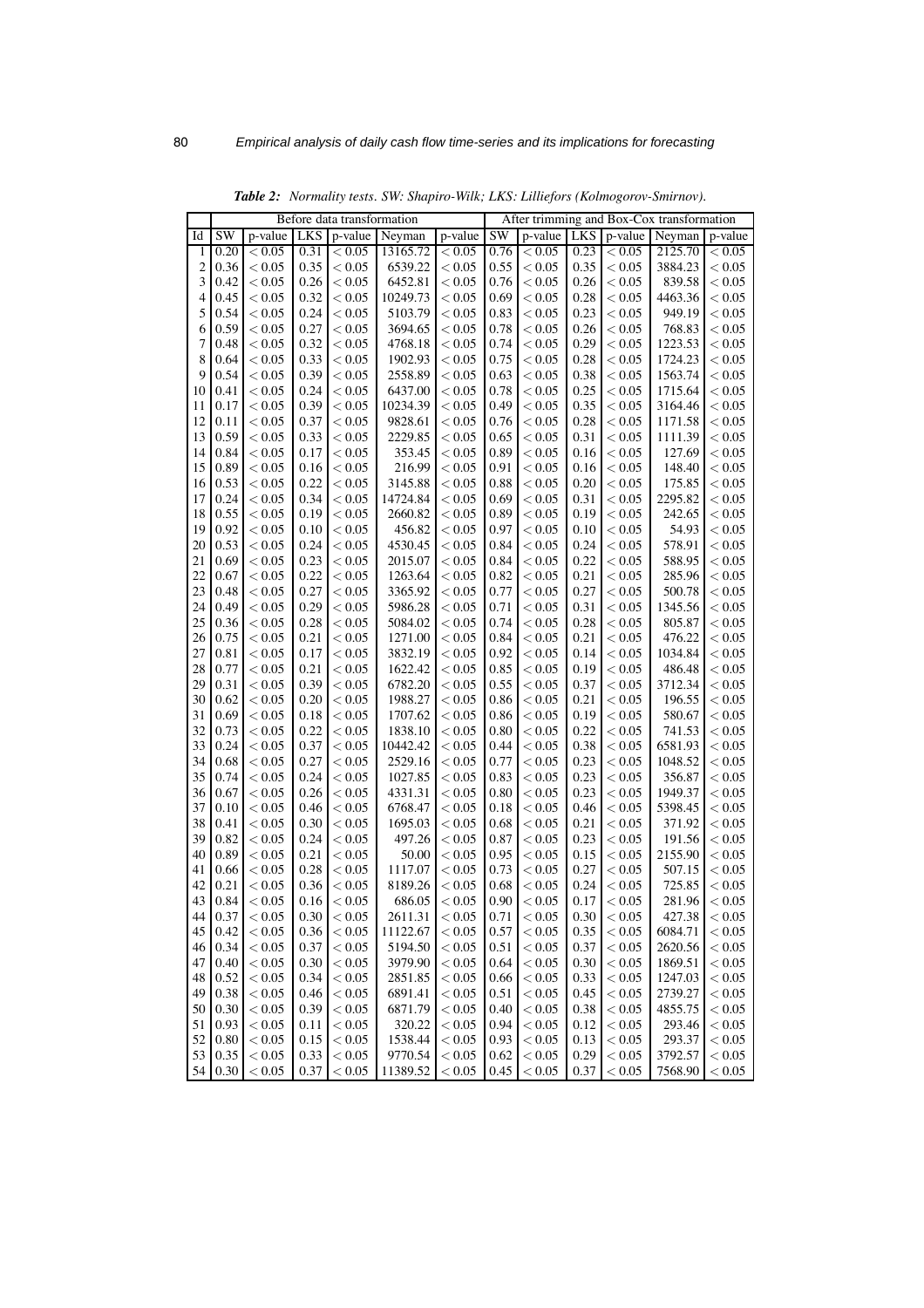#### *2.2. Correlation and seasonality*

In what follows, we test the correlation of cash flows and we also explore if seasonality is present. Autoregressive Integrated Moving Average (ARIMA) models by Box and Jenkins (1976), have been extensively used for time-series analysis and forecasting. When dealing with time-series, the autocorrelation coefficient,  $r_k$ , describes the relationship between observations that are lagged *k* time periods (Makridakis et al., 2008). We say that a time-series is not autocorrelated when the  $r_k$  values for different lags are close to zero. An example of an independent time-series is the so-called white-noise model where each observation is made by adding a random component to a certain level.

An intuitive plot to assess correlation is the Poincaré map (Kantz and Schreiber, 2004), which is a scatter plot of the original time-series and a *k*-periods lagged timeseries as in Figure 2, which shows a lag of 1 day for time-series 1 and 2 from Table 1. As a reference, we also include the Poincaré map for a white-noise and for a sinusoidal time-series. A cloud of points suggests lack of correlation, as for time-series 1 and white-noise, and the presence of any form suggests a more complex relationship, as for time-series 2 and the sinusoidal. For comparative purposes, we present in Figure 3 the classical plots showing autocorrelation and partial autocorrelation functions for different lags within the range 1-20 with dashed horizontal lines representing 95% confidence intervals. From the analysis of Figure 3, we note correlation for time-seres 1 and 2 at lags 1 and 15, respectively.



*Figure 2: Poincaré map with lag 1 for time-series 1 and 2.*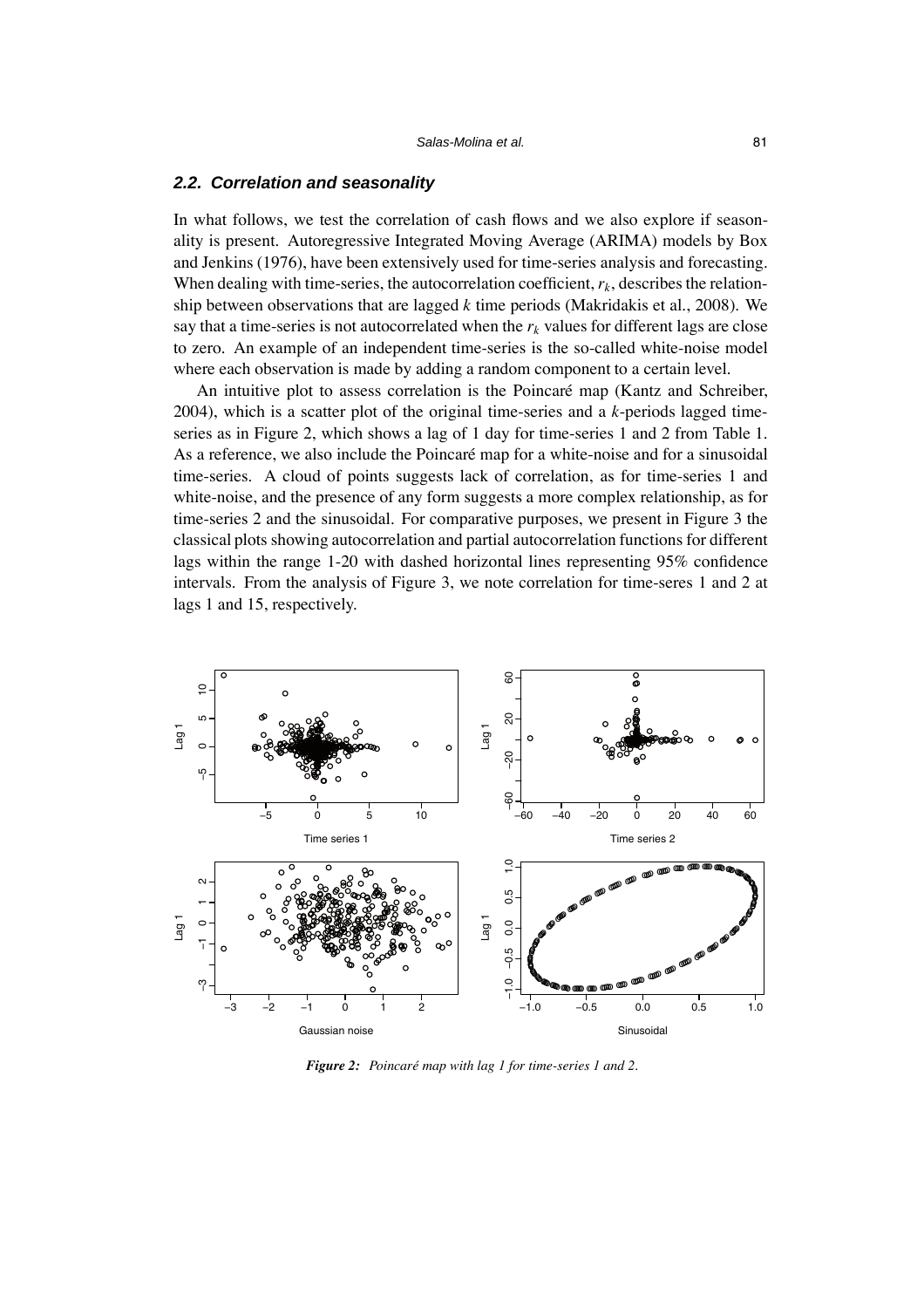

*Figure 3: Autocorrelation plots for time-series 1 and 2.*

A more general approach is to consider a set of the first  $r_k$  values as a whole as in the Ljung and Box (1978) test, which we applied to the original time-series and produced mixed results. More precisely, we found that the null hypothesis of independence could not be rejected in 24 out of 54 companies as summarized in Table 3. These results imply that some kind of serial correlation is likely to be present in the case of companies presenting a certain degree of autocorrelation in the sample. A plausible type of serial correlation is seasonality, that is, the existence of a pattern that repeats itself over fixed time intervals in the data (Makridakis et al., 2008). It can be identified by significant autocorrelation coefficients. Seasonal trend decomposition methods Cleveland et al., 1990), seasonal ARIMA models (Box and Jenkins, 1976; Franses and Van Dijk, 2005) or linear (and non-linear) regression models based on seasonal variables are available options to deal with seasonality. In cash flow forecasting, the distribution approach by Miller and Stone (1985) also deserves to be mentioned.

As mentioned in the introduction, previous works by Emery (1981), Miller and Stone (1985), Stone and Miller (1987), and Pindado and Vico (1996), reported the influence of day-of-month and day-of-week effects on cash flow patterns. Here, we test the presence of seasonality by fitting a regression model on raw daily cash flows using day-of-month and day-of-week dummy variables. To avoid co-linearity issues in regression, we use thirty day-of-month dummy variables from the 2nd to the 31st day of the month and four day-of-week variables from Monday to Thursday up to a total of 34 regression variables. At each time step  $t$ , predictor  $x_{ti}$  is set to one if the corresponding day-of-month is  $i$ , zero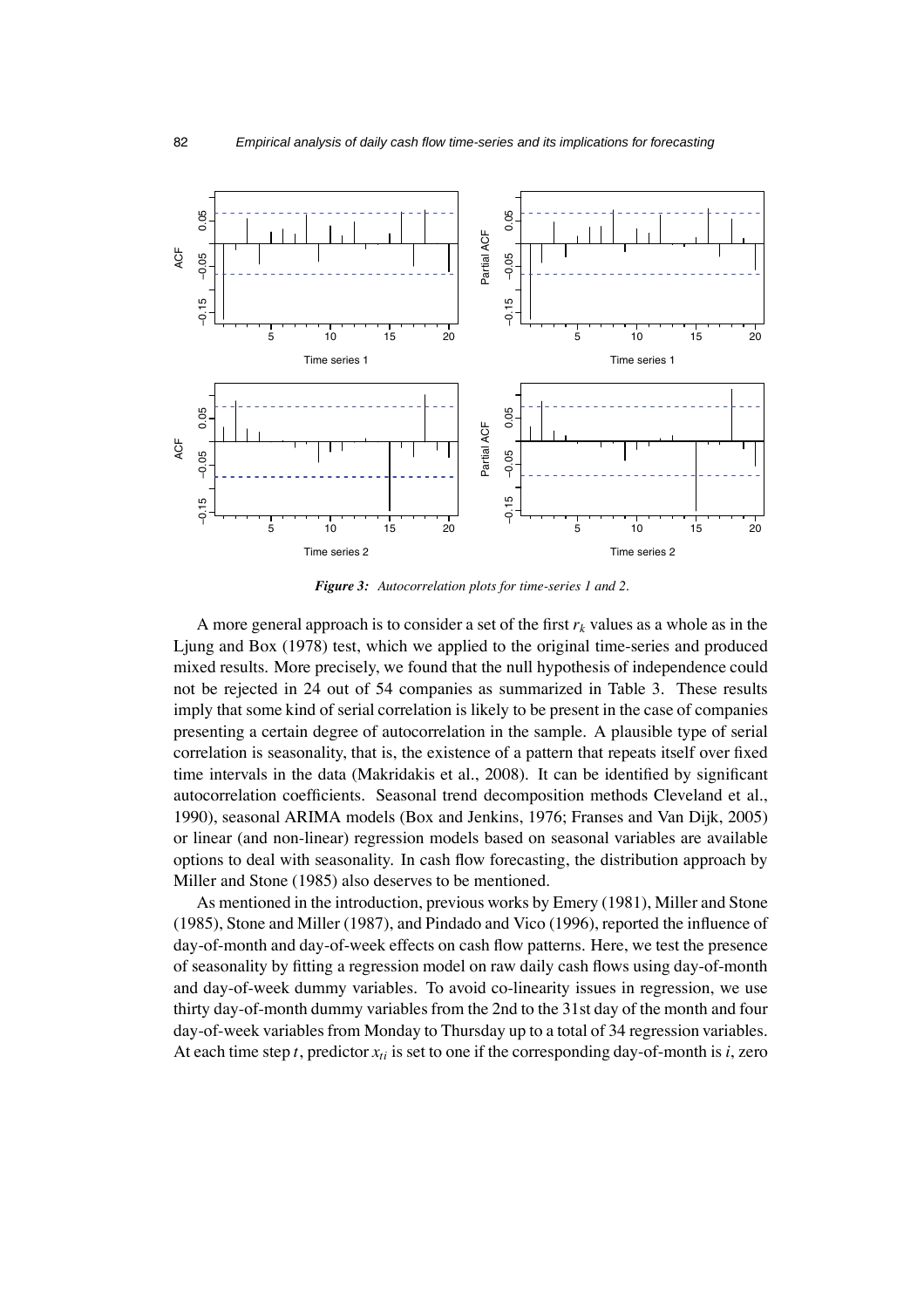otherwise, and  $x_{t}$  is set to one if the corresponding day-of-week is *j*, with *j* ranging from 1 for Monday to 4 for Thursday. Mathematically, the linear regression model used to test seasonality is expressed as follows:

$$
y_{t} = \sum_{i=2}^{31} \beta_{i} x_{ti} + \sum_{j=1}^{4} \beta_{j} x_{tj} + \epsilon.
$$
 (2)

Table 3 reports, on the one hand, the Ljung-Box correlation test applied to raw data and, on the other hand, the F-statistic, the *p*-value and the coefficient of determination  $R<sup>2</sup>$ , derived from the regression model. One may expect that the rejection of the correlation null hypothesis results in better regressions. Our results, however, show a different behavior. Non-linear patterns, non-periodical temporal correlations, and the effect of outliers become possible explanations as we will see below.

#### *2.3. Stationarity*

In this section, we analyse if cash flows from our data set can be labelled as stationary. More precisely, we focus on weak stationarity that considers the change over time of the first (mean) and second moment (variance) of a random process. We can visually assess stationarity by inspecting a time-series plot as the one shown in Figure 1. Virtually, every process we find in nature is non-stationary, since its parameters depend on time (Kantz and Schreiber, 2004). However, a minimum requirement is that basic statistical properties of a distribution, such as mean and variance, remain constant over time, when measured through appropriately long time windows. It is important to highlight that seasonality is a particular case of non-stationarity, at least, within each periodic fluctuation when we focus on short-term changes in parameters. In what follows, we pay attention to long-term changes (periods longer than a month) as a way to assess stationarity.

Following the recommendations in Kantz and Schreiber (2004), we perform a stationarity test based on the fluctuations of a sample mean and variance. More precisely, we compute the sample mean and variance of each original time-series by months and obtain the standard errors for both. If the observed fluctuations of the running mean and variance are within these errors, then we consider the time-series stationary. The results from this test shows that none of the time-series is stationary. These results are consistent with the fact that most of the *p*-values of the regression models used for checking seasonality are below 0.05 as summarized in Table 3.

One way of removing non-stationarity is time-series differencing, which is defined as the change between two consecutive observations. Similarly, seasonal differencing is the change between corresponding observations from two consecutive seasonal periods. Since the presence of seasonality is likely (see Table 3), we next explore three alternative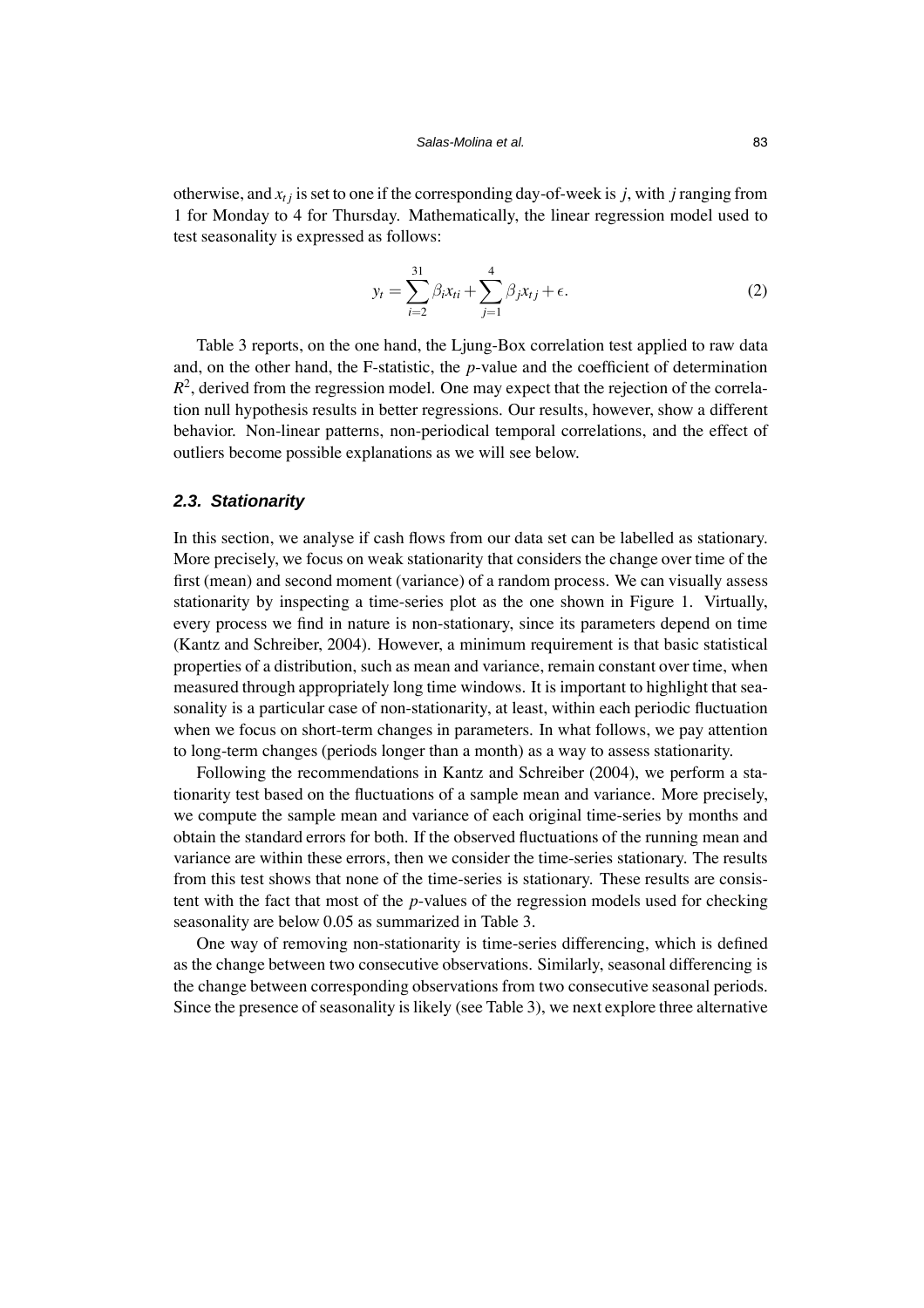| Non-rejected<br>1.00<br>1<br>11.05<br>1.99<br>< 0.05<br>0.08<br>$\overline{\mathbf{c}}$<br>65.99<br>< 0.05<br>0.39<br>0.05<br>Rejected<br>1.05<br>3<br>0.72<br>0.07<br>Non-rejected<br>34.47<br>1.87<br>< 0.05<br>4<br>< 0.05<br>0.04<br>Rejected<br>120.15<br>< 0.05<br>1.51<br>5<br>1.85<br>0.07<br>120.91<br>< 0.05<br>< 0.05<br>Rejected<br>6<br>46.96<br>0.21<br>0.29<br>0.05<br>Non-rejected<br>1.12<br>7<br>< 0.05<br>5.47<br>< 0.05<br>0.20<br>Rejected<br>166.97<br>8<br>0.79<br>0.04<br>Rejected<br>67.15<br>< 0.05<br>0.80<br>9<br>0.18<br>Rejected<br>97.32<br>< 0.05<br>5.30<br>< 0.05<br>10<br>145.00<br>2.04<br>< 0.05<br>0.09<br>Rejected<br>< 0.05<br>11<br>10.57<br>1.00<br>0.97<br>0.51<br>0.05<br>Non-rejected<br>12<br>3.25<br>1.00<br>0.51<br>0.07<br>Non-rejected<br>0.98<br>13<br>139.26<br>< 0.05<br>5.21<br>< 0.05<br>0.21<br>Rejected<br>14<br>7.13<br>$< 0.05$<br>0.30<br>74.58<br>< 0.05<br>Rejected<br>15<br>1.92<br>0.10<br>Rejected<br>87.67<br>< 0.05<br>< 0.05<br>16<br>0.21<br>Non-rejected<br>38.12<br>0.56<br>4.31<br>< 0.05<br>17<br>1.00<br>4.91<br>0.14<br>Non-rejected<br>14.49<br>< 0.05<br>18<br>< 0.05<br>2.99<br>< 0.05<br>0.16<br>Rejected<br>57.25<br>19<br>75.16<br>< 0.05<br>2.58<br>< 0.05<br>0.16<br>Rejected<br>20<br>0.33<br>2.71<br>$< 0.05$<br>0.10<br>Non-rejected<br>43.37<br>21<br>0.22<br>1.37<br>Non-rejected<br>46.65<br>0.08<br>0.06<br>22<br>Non-rejected<br>33.35<br>0.76<br>1.49<br>< 0.05<br>0.10<br>23<br>< 0.05<br>< 0.05<br>0.25<br>Rejected<br>68.36<br>5.60<br>24<br>41.30<br>0.41<br>0.33<br>15.41<br>< 0.05<br>Non-rejected<br>25<br>33.35<br>0.76<br>4.23<br>0.21<br>Non-rejected<br>< 0.05<br>26<br>95.79<br>< 0.05<br>0.05<br>1.22<br>0.18<br>Rejected<br>27<br>0.28<br>1.24<br>0.12<br>44.66<br>0.18<br>Non-rejected<br>28<br>< 0.05<br>Rejected<br>112.21<br>5.64<br>< 0.05<br>0.19<br>29<br>0.36<br>0.08<br>Non-rejected<br>42.55<br>1.37<br>0.08<br>30<br>< 0.05<br>< 0.05<br>0.29<br>Rejected<br>107.46<br>6.18<br>31<br>47.51<br>0.19<br>1.25<br>0.11<br>Non-rejected<br>0.16<br>32<br>105.26<br>< 0.05<br>< 0.05<br>Rejected<br>4.81<br>0.13<br>33<br>1.57<br>0.06<br>Rejected<br>201.50<br>< 0.05<br>< 0.05<br>34<br>130.53<br>0.21<br>< 0.05<br>11.61<br>< 0.05<br>Rejected<br>35<br>0.99<br>Rejected<br>66.04<br>< 0.05<br>0.49<br>0.07<br>36<br>0.28<br>0.16<br>44.66<br>1.82<br>< 0.05<br>Non-rejected<br>37<br>< 0.05<br>Rejected<br>96.75<br>1.58<br>< 0.05<br>0.14<br>38<br>0.26<br>0.39<br>0.21<br>Non-rejected<br>45.37<br>1.06<br>39<br>192.30<br>< 0.05<br>< 0.05<br>0.16<br>Rejected<br>6.11<br>40<br>78.81<br>< 0.05<br>0.86<br>0.68<br>0.15<br>Rejected<br>41<br>Non-rejected<br>39.05<br>0.51<br>1.72<br>< 0.05<br>0.16<br>42<br>22.85<br>0.99<br>< 0.05<br>0.20<br>Non-rejected<br>3.90<br>43<br>Rejected<br>80.56<br>< 0.05<br>2.96<br>< 0.05<br>0.12<br>44<br>Non-rejected<br>19.56<br>1.00<br>1.89<br>< 0.05<br>0.20<br>45<br>Rejected<br>< 0.05<br>1.26<br>0.03<br>82.69<br>0.15<br>46<br>0.80<br>1.32<br>0.08<br>Non-rejected<br>32.23<br>0.11<br>47<br>Non-rejected<br>35.67<br>0.67<br>0.90<br>0.63<br>0.06<br>48<br>42.53<br>0.36<br>0.09<br>Non-rejected<br>1.71<br>< 0.05<br>49<br>Rejected<br>< 0.05<br>26.15<br>0.48<br>105.02<br>< 0.05<br>50<br>Rejected<br>< 0.05<br>1.24<br>0.07<br>135.48<br>0.17<br>51<br>16.66<br>0.32<br>Rejected<br>131.27<br>< 0.05<br>< 0.05<br>52<br>Rejected<br>66.68<br>< 0.05<br>5.01<br>< 0.05<br>0.13<br>53<br>Non-rejected<br>1.00<br>1.59<br>0.04<br>18.62<br>< 0.05 | Id | ravie s.<br>Ljung-Box Test | Statistic | <i>p</i> -value | Corretation and seasonally lest results.<br>F-statistic | <i>p</i> -value | $R^2$ |
|-------------------------------------------------------------------------------------------------------------------------------------------------------------------------------------------------------------------------------------------------------------------------------------------------------------------------------------------------------------------------------------------------------------------------------------------------------------------------------------------------------------------------------------------------------------------------------------------------------------------------------------------------------------------------------------------------------------------------------------------------------------------------------------------------------------------------------------------------------------------------------------------------------------------------------------------------------------------------------------------------------------------------------------------------------------------------------------------------------------------------------------------------------------------------------------------------------------------------------------------------------------------------------------------------------------------------------------------------------------------------------------------------------------------------------------------------------------------------------------------------------------------------------------------------------------------------------------------------------------------------------------------------------------------------------------------------------------------------------------------------------------------------------------------------------------------------------------------------------------------------------------------------------------------------------------------------------------------------------------------------------------------------------------------------------------------------------------------------------------------------------------------------------------------------------------------------------------------------------------------------------------------------------------------------------------------------------------------------------------------------------------------------------------------------------------------------------------------------------------------------------------------------------------------------------------------------------------------------------------------------------------------------------------------------------------------------------------------------------------------------------------------------------------------------------------------------------------------------------------------------------------------------------------------------------------------------------------------------------------------------------------------------------------------------------------------------------------------------------------------------------------------------------------------------------------------------------------------------------------------------------------------------------------------------------------------------------------------------------------------------------------------------------------------------------------------------------------------------------------------------------------------------|----|----------------------------|-----------|-----------------|---------------------------------------------------------|-----------------|-------|
|                                                                                                                                                                                                                                                                                                                                                                                                                                                                                                                                                                                                                                                                                                                                                                                                                                                                                                                                                                                                                                                                                                                                                                                                                                                                                                                                                                                                                                                                                                                                                                                                                                                                                                                                                                                                                                                                                                                                                                                                                                                                                                                                                                                                                                                                                                                                                                                                                                                                                                                                                                                                                                                                                                                                                                                                                                                                                                                                                                                                                                                                                                                                                                                                                                                                                                                                                                                                                                                                                                                         |    |                            |           |                 |                                                         |                 |       |
|                                                                                                                                                                                                                                                                                                                                                                                                                                                                                                                                                                                                                                                                                                                                                                                                                                                                                                                                                                                                                                                                                                                                                                                                                                                                                                                                                                                                                                                                                                                                                                                                                                                                                                                                                                                                                                                                                                                                                                                                                                                                                                                                                                                                                                                                                                                                                                                                                                                                                                                                                                                                                                                                                                                                                                                                                                                                                                                                                                                                                                                                                                                                                                                                                                                                                                                                                                                                                                                                                                                         |    |                            |           |                 |                                                         |                 |       |
|                                                                                                                                                                                                                                                                                                                                                                                                                                                                                                                                                                                                                                                                                                                                                                                                                                                                                                                                                                                                                                                                                                                                                                                                                                                                                                                                                                                                                                                                                                                                                                                                                                                                                                                                                                                                                                                                                                                                                                                                                                                                                                                                                                                                                                                                                                                                                                                                                                                                                                                                                                                                                                                                                                                                                                                                                                                                                                                                                                                                                                                                                                                                                                                                                                                                                                                                                                                                                                                                                                                         |    |                            |           |                 |                                                         |                 |       |
|                                                                                                                                                                                                                                                                                                                                                                                                                                                                                                                                                                                                                                                                                                                                                                                                                                                                                                                                                                                                                                                                                                                                                                                                                                                                                                                                                                                                                                                                                                                                                                                                                                                                                                                                                                                                                                                                                                                                                                                                                                                                                                                                                                                                                                                                                                                                                                                                                                                                                                                                                                                                                                                                                                                                                                                                                                                                                                                                                                                                                                                                                                                                                                                                                                                                                                                                                                                                                                                                                                                         |    |                            |           |                 |                                                         |                 |       |
|                                                                                                                                                                                                                                                                                                                                                                                                                                                                                                                                                                                                                                                                                                                                                                                                                                                                                                                                                                                                                                                                                                                                                                                                                                                                                                                                                                                                                                                                                                                                                                                                                                                                                                                                                                                                                                                                                                                                                                                                                                                                                                                                                                                                                                                                                                                                                                                                                                                                                                                                                                                                                                                                                                                                                                                                                                                                                                                                                                                                                                                                                                                                                                                                                                                                                                                                                                                                                                                                                                                         |    |                            |           |                 |                                                         |                 |       |
|                                                                                                                                                                                                                                                                                                                                                                                                                                                                                                                                                                                                                                                                                                                                                                                                                                                                                                                                                                                                                                                                                                                                                                                                                                                                                                                                                                                                                                                                                                                                                                                                                                                                                                                                                                                                                                                                                                                                                                                                                                                                                                                                                                                                                                                                                                                                                                                                                                                                                                                                                                                                                                                                                                                                                                                                                                                                                                                                                                                                                                                                                                                                                                                                                                                                                                                                                                                                                                                                                                                         |    |                            |           |                 |                                                         |                 |       |
|                                                                                                                                                                                                                                                                                                                                                                                                                                                                                                                                                                                                                                                                                                                                                                                                                                                                                                                                                                                                                                                                                                                                                                                                                                                                                                                                                                                                                                                                                                                                                                                                                                                                                                                                                                                                                                                                                                                                                                                                                                                                                                                                                                                                                                                                                                                                                                                                                                                                                                                                                                                                                                                                                                                                                                                                                                                                                                                                                                                                                                                                                                                                                                                                                                                                                                                                                                                                                                                                                                                         |    |                            |           |                 |                                                         |                 |       |
|                                                                                                                                                                                                                                                                                                                                                                                                                                                                                                                                                                                                                                                                                                                                                                                                                                                                                                                                                                                                                                                                                                                                                                                                                                                                                                                                                                                                                                                                                                                                                                                                                                                                                                                                                                                                                                                                                                                                                                                                                                                                                                                                                                                                                                                                                                                                                                                                                                                                                                                                                                                                                                                                                                                                                                                                                                                                                                                                                                                                                                                                                                                                                                                                                                                                                                                                                                                                                                                                                                                         |    |                            |           |                 |                                                         |                 |       |
|                                                                                                                                                                                                                                                                                                                                                                                                                                                                                                                                                                                                                                                                                                                                                                                                                                                                                                                                                                                                                                                                                                                                                                                                                                                                                                                                                                                                                                                                                                                                                                                                                                                                                                                                                                                                                                                                                                                                                                                                                                                                                                                                                                                                                                                                                                                                                                                                                                                                                                                                                                                                                                                                                                                                                                                                                                                                                                                                                                                                                                                                                                                                                                                                                                                                                                                                                                                                                                                                                                                         |    |                            |           |                 |                                                         |                 |       |
|                                                                                                                                                                                                                                                                                                                                                                                                                                                                                                                                                                                                                                                                                                                                                                                                                                                                                                                                                                                                                                                                                                                                                                                                                                                                                                                                                                                                                                                                                                                                                                                                                                                                                                                                                                                                                                                                                                                                                                                                                                                                                                                                                                                                                                                                                                                                                                                                                                                                                                                                                                                                                                                                                                                                                                                                                                                                                                                                                                                                                                                                                                                                                                                                                                                                                                                                                                                                                                                                                                                         |    |                            |           |                 |                                                         |                 |       |
|                                                                                                                                                                                                                                                                                                                                                                                                                                                                                                                                                                                                                                                                                                                                                                                                                                                                                                                                                                                                                                                                                                                                                                                                                                                                                                                                                                                                                                                                                                                                                                                                                                                                                                                                                                                                                                                                                                                                                                                                                                                                                                                                                                                                                                                                                                                                                                                                                                                                                                                                                                                                                                                                                                                                                                                                                                                                                                                                                                                                                                                                                                                                                                                                                                                                                                                                                                                                                                                                                                                         |    |                            |           |                 |                                                         |                 |       |
|                                                                                                                                                                                                                                                                                                                                                                                                                                                                                                                                                                                                                                                                                                                                                                                                                                                                                                                                                                                                                                                                                                                                                                                                                                                                                                                                                                                                                                                                                                                                                                                                                                                                                                                                                                                                                                                                                                                                                                                                                                                                                                                                                                                                                                                                                                                                                                                                                                                                                                                                                                                                                                                                                                                                                                                                                                                                                                                                                                                                                                                                                                                                                                                                                                                                                                                                                                                                                                                                                                                         |    |                            |           |                 |                                                         |                 |       |
|                                                                                                                                                                                                                                                                                                                                                                                                                                                                                                                                                                                                                                                                                                                                                                                                                                                                                                                                                                                                                                                                                                                                                                                                                                                                                                                                                                                                                                                                                                                                                                                                                                                                                                                                                                                                                                                                                                                                                                                                                                                                                                                                                                                                                                                                                                                                                                                                                                                                                                                                                                                                                                                                                                                                                                                                                                                                                                                                                                                                                                                                                                                                                                                                                                                                                                                                                                                                                                                                                                                         |    |                            |           |                 |                                                         |                 |       |
|                                                                                                                                                                                                                                                                                                                                                                                                                                                                                                                                                                                                                                                                                                                                                                                                                                                                                                                                                                                                                                                                                                                                                                                                                                                                                                                                                                                                                                                                                                                                                                                                                                                                                                                                                                                                                                                                                                                                                                                                                                                                                                                                                                                                                                                                                                                                                                                                                                                                                                                                                                                                                                                                                                                                                                                                                                                                                                                                                                                                                                                                                                                                                                                                                                                                                                                                                                                                                                                                                                                         |    |                            |           |                 |                                                         |                 |       |
|                                                                                                                                                                                                                                                                                                                                                                                                                                                                                                                                                                                                                                                                                                                                                                                                                                                                                                                                                                                                                                                                                                                                                                                                                                                                                                                                                                                                                                                                                                                                                                                                                                                                                                                                                                                                                                                                                                                                                                                                                                                                                                                                                                                                                                                                                                                                                                                                                                                                                                                                                                                                                                                                                                                                                                                                                                                                                                                                                                                                                                                                                                                                                                                                                                                                                                                                                                                                                                                                                                                         |    |                            |           |                 |                                                         |                 |       |
|                                                                                                                                                                                                                                                                                                                                                                                                                                                                                                                                                                                                                                                                                                                                                                                                                                                                                                                                                                                                                                                                                                                                                                                                                                                                                                                                                                                                                                                                                                                                                                                                                                                                                                                                                                                                                                                                                                                                                                                                                                                                                                                                                                                                                                                                                                                                                                                                                                                                                                                                                                                                                                                                                                                                                                                                                                                                                                                                                                                                                                                                                                                                                                                                                                                                                                                                                                                                                                                                                                                         |    |                            |           |                 |                                                         |                 |       |
|                                                                                                                                                                                                                                                                                                                                                                                                                                                                                                                                                                                                                                                                                                                                                                                                                                                                                                                                                                                                                                                                                                                                                                                                                                                                                                                                                                                                                                                                                                                                                                                                                                                                                                                                                                                                                                                                                                                                                                                                                                                                                                                                                                                                                                                                                                                                                                                                                                                                                                                                                                                                                                                                                                                                                                                                                                                                                                                                                                                                                                                                                                                                                                                                                                                                                                                                                                                                                                                                                                                         |    |                            |           |                 |                                                         |                 |       |
|                                                                                                                                                                                                                                                                                                                                                                                                                                                                                                                                                                                                                                                                                                                                                                                                                                                                                                                                                                                                                                                                                                                                                                                                                                                                                                                                                                                                                                                                                                                                                                                                                                                                                                                                                                                                                                                                                                                                                                                                                                                                                                                                                                                                                                                                                                                                                                                                                                                                                                                                                                                                                                                                                                                                                                                                                                                                                                                                                                                                                                                                                                                                                                                                                                                                                                                                                                                                                                                                                                                         |    |                            |           |                 |                                                         |                 |       |
|                                                                                                                                                                                                                                                                                                                                                                                                                                                                                                                                                                                                                                                                                                                                                                                                                                                                                                                                                                                                                                                                                                                                                                                                                                                                                                                                                                                                                                                                                                                                                                                                                                                                                                                                                                                                                                                                                                                                                                                                                                                                                                                                                                                                                                                                                                                                                                                                                                                                                                                                                                                                                                                                                                                                                                                                                                                                                                                                                                                                                                                                                                                                                                                                                                                                                                                                                                                                                                                                                                                         |    |                            |           |                 |                                                         |                 |       |
|                                                                                                                                                                                                                                                                                                                                                                                                                                                                                                                                                                                                                                                                                                                                                                                                                                                                                                                                                                                                                                                                                                                                                                                                                                                                                                                                                                                                                                                                                                                                                                                                                                                                                                                                                                                                                                                                                                                                                                                                                                                                                                                                                                                                                                                                                                                                                                                                                                                                                                                                                                                                                                                                                                                                                                                                                                                                                                                                                                                                                                                                                                                                                                                                                                                                                                                                                                                                                                                                                                                         |    |                            |           |                 |                                                         |                 |       |
|                                                                                                                                                                                                                                                                                                                                                                                                                                                                                                                                                                                                                                                                                                                                                                                                                                                                                                                                                                                                                                                                                                                                                                                                                                                                                                                                                                                                                                                                                                                                                                                                                                                                                                                                                                                                                                                                                                                                                                                                                                                                                                                                                                                                                                                                                                                                                                                                                                                                                                                                                                                                                                                                                                                                                                                                                                                                                                                                                                                                                                                                                                                                                                                                                                                                                                                                                                                                                                                                                                                         |    |                            |           |                 |                                                         |                 |       |
|                                                                                                                                                                                                                                                                                                                                                                                                                                                                                                                                                                                                                                                                                                                                                                                                                                                                                                                                                                                                                                                                                                                                                                                                                                                                                                                                                                                                                                                                                                                                                                                                                                                                                                                                                                                                                                                                                                                                                                                                                                                                                                                                                                                                                                                                                                                                                                                                                                                                                                                                                                                                                                                                                                                                                                                                                                                                                                                                                                                                                                                                                                                                                                                                                                                                                                                                                                                                                                                                                                                         |    |                            |           |                 |                                                         |                 |       |
|                                                                                                                                                                                                                                                                                                                                                                                                                                                                                                                                                                                                                                                                                                                                                                                                                                                                                                                                                                                                                                                                                                                                                                                                                                                                                                                                                                                                                                                                                                                                                                                                                                                                                                                                                                                                                                                                                                                                                                                                                                                                                                                                                                                                                                                                                                                                                                                                                                                                                                                                                                                                                                                                                                                                                                                                                                                                                                                                                                                                                                                                                                                                                                                                                                                                                                                                                                                                                                                                                                                         |    |                            |           |                 |                                                         |                 |       |
|                                                                                                                                                                                                                                                                                                                                                                                                                                                                                                                                                                                                                                                                                                                                                                                                                                                                                                                                                                                                                                                                                                                                                                                                                                                                                                                                                                                                                                                                                                                                                                                                                                                                                                                                                                                                                                                                                                                                                                                                                                                                                                                                                                                                                                                                                                                                                                                                                                                                                                                                                                                                                                                                                                                                                                                                                                                                                                                                                                                                                                                                                                                                                                                                                                                                                                                                                                                                                                                                                                                         |    |                            |           |                 |                                                         |                 |       |
|                                                                                                                                                                                                                                                                                                                                                                                                                                                                                                                                                                                                                                                                                                                                                                                                                                                                                                                                                                                                                                                                                                                                                                                                                                                                                                                                                                                                                                                                                                                                                                                                                                                                                                                                                                                                                                                                                                                                                                                                                                                                                                                                                                                                                                                                                                                                                                                                                                                                                                                                                                                                                                                                                                                                                                                                                                                                                                                                                                                                                                                                                                                                                                                                                                                                                                                                                                                                                                                                                                                         |    |                            |           |                 |                                                         |                 |       |
|                                                                                                                                                                                                                                                                                                                                                                                                                                                                                                                                                                                                                                                                                                                                                                                                                                                                                                                                                                                                                                                                                                                                                                                                                                                                                                                                                                                                                                                                                                                                                                                                                                                                                                                                                                                                                                                                                                                                                                                                                                                                                                                                                                                                                                                                                                                                                                                                                                                                                                                                                                                                                                                                                                                                                                                                                                                                                                                                                                                                                                                                                                                                                                                                                                                                                                                                                                                                                                                                                                                         |    |                            |           |                 |                                                         |                 |       |
|                                                                                                                                                                                                                                                                                                                                                                                                                                                                                                                                                                                                                                                                                                                                                                                                                                                                                                                                                                                                                                                                                                                                                                                                                                                                                                                                                                                                                                                                                                                                                                                                                                                                                                                                                                                                                                                                                                                                                                                                                                                                                                                                                                                                                                                                                                                                                                                                                                                                                                                                                                                                                                                                                                                                                                                                                                                                                                                                                                                                                                                                                                                                                                                                                                                                                                                                                                                                                                                                                                                         |    |                            |           |                 |                                                         |                 |       |
|                                                                                                                                                                                                                                                                                                                                                                                                                                                                                                                                                                                                                                                                                                                                                                                                                                                                                                                                                                                                                                                                                                                                                                                                                                                                                                                                                                                                                                                                                                                                                                                                                                                                                                                                                                                                                                                                                                                                                                                                                                                                                                                                                                                                                                                                                                                                                                                                                                                                                                                                                                                                                                                                                                                                                                                                                                                                                                                                                                                                                                                                                                                                                                                                                                                                                                                                                                                                                                                                                                                         |    |                            |           |                 |                                                         |                 |       |
|                                                                                                                                                                                                                                                                                                                                                                                                                                                                                                                                                                                                                                                                                                                                                                                                                                                                                                                                                                                                                                                                                                                                                                                                                                                                                                                                                                                                                                                                                                                                                                                                                                                                                                                                                                                                                                                                                                                                                                                                                                                                                                                                                                                                                                                                                                                                                                                                                                                                                                                                                                                                                                                                                                                                                                                                                                                                                                                                                                                                                                                                                                                                                                                                                                                                                                                                                                                                                                                                                                                         |    |                            |           |                 |                                                         |                 |       |
|                                                                                                                                                                                                                                                                                                                                                                                                                                                                                                                                                                                                                                                                                                                                                                                                                                                                                                                                                                                                                                                                                                                                                                                                                                                                                                                                                                                                                                                                                                                                                                                                                                                                                                                                                                                                                                                                                                                                                                                                                                                                                                                                                                                                                                                                                                                                                                                                                                                                                                                                                                                                                                                                                                                                                                                                                                                                                                                                                                                                                                                                                                                                                                                                                                                                                                                                                                                                                                                                                                                         |    |                            |           |                 |                                                         |                 |       |
|                                                                                                                                                                                                                                                                                                                                                                                                                                                                                                                                                                                                                                                                                                                                                                                                                                                                                                                                                                                                                                                                                                                                                                                                                                                                                                                                                                                                                                                                                                                                                                                                                                                                                                                                                                                                                                                                                                                                                                                                                                                                                                                                                                                                                                                                                                                                                                                                                                                                                                                                                                                                                                                                                                                                                                                                                                                                                                                                                                                                                                                                                                                                                                                                                                                                                                                                                                                                                                                                                                                         |    |                            |           |                 |                                                         |                 |       |
|                                                                                                                                                                                                                                                                                                                                                                                                                                                                                                                                                                                                                                                                                                                                                                                                                                                                                                                                                                                                                                                                                                                                                                                                                                                                                                                                                                                                                                                                                                                                                                                                                                                                                                                                                                                                                                                                                                                                                                                                                                                                                                                                                                                                                                                                                                                                                                                                                                                                                                                                                                                                                                                                                                                                                                                                                                                                                                                                                                                                                                                                                                                                                                                                                                                                                                                                                                                                                                                                                                                         |    |                            |           |                 |                                                         |                 |       |
|                                                                                                                                                                                                                                                                                                                                                                                                                                                                                                                                                                                                                                                                                                                                                                                                                                                                                                                                                                                                                                                                                                                                                                                                                                                                                                                                                                                                                                                                                                                                                                                                                                                                                                                                                                                                                                                                                                                                                                                                                                                                                                                                                                                                                                                                                                                                                                                                                                                                                                                                                                                                                                                                                                                                                                                                                                                                                                                                                                                                                                                                                                                                                                                                                                                                                                                                                                                                                                                                                                                         |    |                            |           |                 |                                                         |                 |       |
|                                                                                                                                                                                                                                                                                                                                                                                                                                                                                                                                                                                                                                                                                                                                                                                                                                                                                                                                                                                                                                                                                                                                                                                                                                                                                                                                                                                                                                                                                                                                                                                                                                                                                                                                                                                                                                                                                                                                                                                                                                                                                                                                                                                                                                                                                                                                                                                                                                                                                                                                                                                                                                                                                                                                                                                                                                                                                                                                                                                                                                                                                                                                                                                                                                                                                                                                                                                                                                                                                                                         |    |                            |           |                 |                                                         |                 |       |
|                                                                                                                                                                                                                                                                                                                                                                                                                                                                                                                                                                                                                                                                                                                                                                                                                                                                                                                                                                                                                                                                                                                                                                                                                                                                                                                                                                                                                                                                                                                                                                                                                                                                                                                                                                                                                                                                                                                                                                                                                                                                                                                                                                                                                                                                                                                                                                                                                                                                                                                                                                                                                                                                                                                                                                                                                                                                                                                                                                                                                                                                                                                                                                                                                                                                                                                                                                                                                                                                                                                         |    |                            |           |                 |                                                         |                 |       |
|                                                                                                                                                                                                                                                                                                                                                                                                                                                                                                                                                                                                                                                                                                                                                                                                                                                                                                                                                                                                                                                                                                                                                                                                                                                                                                                                                                                                                                                                                                                                                                                                                                                                                                                                                                                                                                                                                                                                                                                                                                                                                                                                                                                                                                                                                                                                                                                                                                                                                                                                                                                                                                                                                                                                                                                                                                                                                                                                                                                                                                                                                                                                                                                                                                                                                                                                                                                                                                                                                                                         |    |                            |           |                 |                                                         |                 |       |
|                                                                                                                                                                                                                                                                                                                                                                                                                                                                                                                                                                                                                                                                                                                                                                                                                                                                                                                                                                                                                                                                                                                                                                                                                                                                                                                                                                                                                                                                                                                                                                                                                                                                                                                                                                                                                                                                                                                                                                                                                                                                                                                                                                                                                                                                                                                                                                                                                                                                                                                                                                                                                                                                                                                                                                                                                                                                                                                                                                                                                                                                                                                                                                                                                                                                                                                                                                                                                                                                                                                         |    |                            |           |                 |                                                         |                 |       |
|                                                                                                                                                                                                                                                                                                                                                                                                                                                                                                                                                                                                                                                                                                                                                                                                                                                                                                                                                                                                                                                                                                                                                                                                                                                                                                                                                                                                                                                                                                                                                                                                                                                                                                                                                                                                                                                                                                                                                                                                                                                                                                                                                                                                                                                                                                                                                                                                                                                                                                                                                                                                                                                                                                                                                                                                                                                                                                                                                                                                                                                                                                                                                                                                                                                                                                                                                                                                                                                                                                                         |    |                            |           |                 |                                                         |                 |       |
|                                                                                                                                                                                                                                                                                                                                                                                                                                                                                                                                                                                                                                                                                                                                                                                                                                                                                                                                                                                                                                                                                                                                                                                                                                                                                                                                                                                                                                                                                                                                                                                                                                                                                                                                                                                                                                                                                                                                                                                                                                                                                                                                                                                                                                                                                                                                                                                                                                                                                                                                                                                                                                                                                                                                                                                                                                                                                                                                                                                                                                                                                                                                                                                                                                                                                                                                                                                                                                                                                                                         |    |                            |           |                 |                                                         |                 |       |
|                                                                                                                                                                                                                                                                                                                                                                                                                                                                                                                                                                                                                                                                                                                                                                                                                                                                                                                                                                                                                                                                                                                                                                                                                                                                                                                                                                                                                                                                                                                                                                                                                                                                                                                                                                                                                                                                                                                                                                                                                                                                                                                                                                                                                                                                                                                                                                                                                                                                                                                                                                                                                                                                                                                                                                                                                                                                                                                                                                                                                                                                                                                                                                                                                                                                                                                                                                                                                                                                                                                         |    |                            |           |                 |                                                         |                 |       |
|                                                                                                                                                                                                                                                                                                                                                                                                                                                                                                                                                                                                                                                                                                                                                                                                                                                                                                                                                                                                                                                                                                                                                                                                                                                                                                                                                                                                                                                                                                                                                                                                                                                                                                                                                                                                                                                                                                                                                                                                                                                                                                                                                                                                                                                                                                                                                                                                                                                                                                                                                                                                                                                                                                                                                                                                                                                                                                                                                                                                                                                                                                                                                                                                                                                                                                                                                                                                                                                                                                                         |    |                            |           |                 |                                                         |                 |       |
|                                                                                                                                                                                                                                                                                                                                                                                                                                                                                                                                                                                                                                                                                                                                                                                                                                                                                                                                                                                                                                                                                                                                                                                                                                                                                                                                                                                                                                                                                                                                                                                                                                                                                                                                                                                                                                                                                                                                                                                                                                                                                                                                                                                                                                                                                                                                                                                                                                                                                                                                                                                                                                                                                                                                                                                                                                                                                                                                                                                                                                                                                                                                                                                                                                                                                                                                                                                                                                                                                                                         |    |                            |           |                 |                                                         |                 |       |
|                                                                                                                                                                                                                                                                                                                                                                                                                                                                                                                                                                                                                                                                                                                                                                                                                                                                                                                                                                                                                                                                                                                                                                                                                                                                                                                                                                                                                                                                                                                                                                                                                                                                                                                                                                                                                                                                                                                                                                                                                                                                                                                                                                                                                                                                                                                                                                                                                                                                                                                                                                                                                                                                                                                                                                                                                                                                                                                                                                                                                                                                                                                                                                                                                                                                                                                                                                                                                                                                                                                         |    |                            |           |                 |                                                         |                 |       |
|                                                                                                                                                                                                                                                                                                                                                                                                                                                                                                                                                                                                                                                                                                                                                                                                                                                                                                                                                                                                                                                                                                                                                                                                                                                                                                                                                                                                                                                                                                                                                                                                                                                                                                                                                                                                                                                                                                                                                                                                                                                                                                                                                                                                                                                                                                                                                                                                                                                                                                                                                                                                                                                                                                                                                                                                                                                                                                                                                                                                                                                                                                                                                                                                                                                                                                                                                                                                                                                                                                                         |    |                            |           |                 |                                                         |                 |       |
|                                                                                                                                                                                                                                                                                                                                                                                                                                                                                                                                                                                                                                                                                                                                                                                                                                                                                                                                                                                                                                                                                                                                                                                                                                                                                                                                                                                                                                                                                                                                                                                                                                                                                                                                                                                                                                                                                                                                                                                                                                                                                                                                                                                                                                                                                                                                                                                                                                                                                                                                                                                                                                                                                                                                                                                                                                                                                                                                                                                                                                                                                                                                                                                                                                                                                                                                                                                                                                                                                                                         |    |                            |           |                 |                                                         |                 |       |
|                                                                                                                                                                                                                                                                                                                                                                                                                                                                                                                                                                                                                                                                                                                                                                                                                                                                                                                                                                                                                                                                                                                                                                                                                                                                                                                                                                                                                                                                                                                                                                                                                                                                                                                                                                                                                                                                                                                                                                                                                                                                                                                                                                                                                                                                                                                                                                                                                                                                                                                                                                                                                                                                                                                                                                                                                                                                                                                                                                                                                                                                                                                                                                                                                                                                                                                                                                                                                                                                                                                         |    |                            |           |                 |                                                         |                 |       |
|                                                                                                                                                                                                                                                                                                                                                                                                                                                                                                                                                                                                                                                                                                                                                                                                                                                                                                                                                                                                                                                                                                                                                                                                                                                                                                                                                                                                                                                                                                                                                                                                                                                                                                                                                                                                                                                                                                                                                                                                                                                                                                                                                                                                                                                                                                                                                                                                                                                                                                                                                                                                                                                                                                                                                                                                                                                                                                                                                                                                                                                                                                                                                                                                                                                                                                                                                                                                                                                                                                                         |    |                            |           |                 |                                                         |                 |       |
|                                                                                                                                                                                                                                                                                                                                                                                                                                                                                                                                                                                                                                                                                                                                                                                                                                                                                                                                                                                                                                                                                                                                                                                                                                                                                                                                                                                                                                                                                                                                                                                                                                                                                                                                                                                                                                                                                                                                                                                                                                                                                                                                                                                                                                                                                                                                                                                                                                                                                                                                                                                                                                                                                                                                                                                                                                                                                                                                                                                                                                                                                                                                                                                                                                                                                                                                                                                                                                                                                                                         |    |                            |           |                 |                                                         |                 |       |
|                                                                                                                                                                                                                                                                                                                                                                                                                                                                                                                                                                                                                                                                                                                                                                                                                                                                                                                                                                                                                                                                                                                                                                                                                                                                                                                                                                                                                                                                                                                                                                                                                                                                                                                                                                                                                                                                                                                                                                                                                                                                                                                                                                                                                                                                                                                                                                                                                                                                                                                                                                                                                                                                                                                                                                                                                                                                                                                                                                                                                                                                                                                                                                                                                                                                                                                                                                                                                                                                                                                         |    |                            |           |                 |                                                         |                 |       |
|                                                                                                                                                                                                                                                                                                                                                                                                                                                                                                                                                                                                                                                                                                                                                                                                                                                                                                                                                                                                                                                                                                                                                                                                                                                                                                                                                                                                                                                                                                                                                                                                                                                                                                                                                                                                                                                                                                                                                                                                                                                                                                                                                                                                                                                                                                                                                                                                                                                                                                                                                                                                                                                                                                                                                                                                                                                                                                                                                                                                                                                                                                                                                                                                                                                                                                                                                                                                                                                                                                                         |    |                            |           |                 |                                                         |                 |       |
|                                                                                                                                                                                                                                                                                                                                                                                                                                                                                                                                                                                                                                                                                                                                                                                                                                                                                                                                                                                                                                                                                                                                                                                                                                                                                                                                                                                                                                                                                                                                                                                                                                                                                                                                                                                                                                                                                                                                                                                                                                                                                                                                                                                                                                                                                                                                                                                                                                                                                                                                                                                                                                                                                                                                                                                                                                                                                                                                                                                                                                                                                                                                                                                                                                                                                                                                                                                                                                                                                                                         |    |                            |           |                 |                                                         |                 |       |
|                                                                                                                                                                                                                                                                                                                                                                                                                                                                                                                                                                                                                                                                                                                                                                                                                                                                                                                                                                                                                                                                                                                                                                                                                                                                                                                                                                                                                                                                                                                                                                                                                                                                                                                                                                                                                                                                                                                                                                                                                                                                                                                                                                                                                                                                                                                                                                                                                                                                                                                                                                                                                                                                                                                                                                                                                                                                                                                                                                                                                                                                                                                                                                                                                                                                                                                                                                                                                                                                                                                         |    |                            |           |                 |                                                         |                 |       |
|                                                                                                                                                                                                                                                                                                                                                                                                                                                                                                                                                                                                                                                                                                                                                                                                                                                                                                                                                                                                                                                                                                                                                                                                                                                                                                                                                                                                                                                                                                                                                                                                                                                                                                                                                                                                                                                                                                                                                                                                                                                                                                                                                                                                                                                                                                                                                                                                                                                                                                                                                                                                                                                                                                                                                                                                                                                                                                                                                                                                                                                                                                                                                                                                                                                                                                                                                                                                                                                                                                                         | 54 | Rejected                   | 129.11    | < 0.05          | 0.88                                                    | 0.67            | 0.02  |

*Table 3: Correlation and seasonality test results.*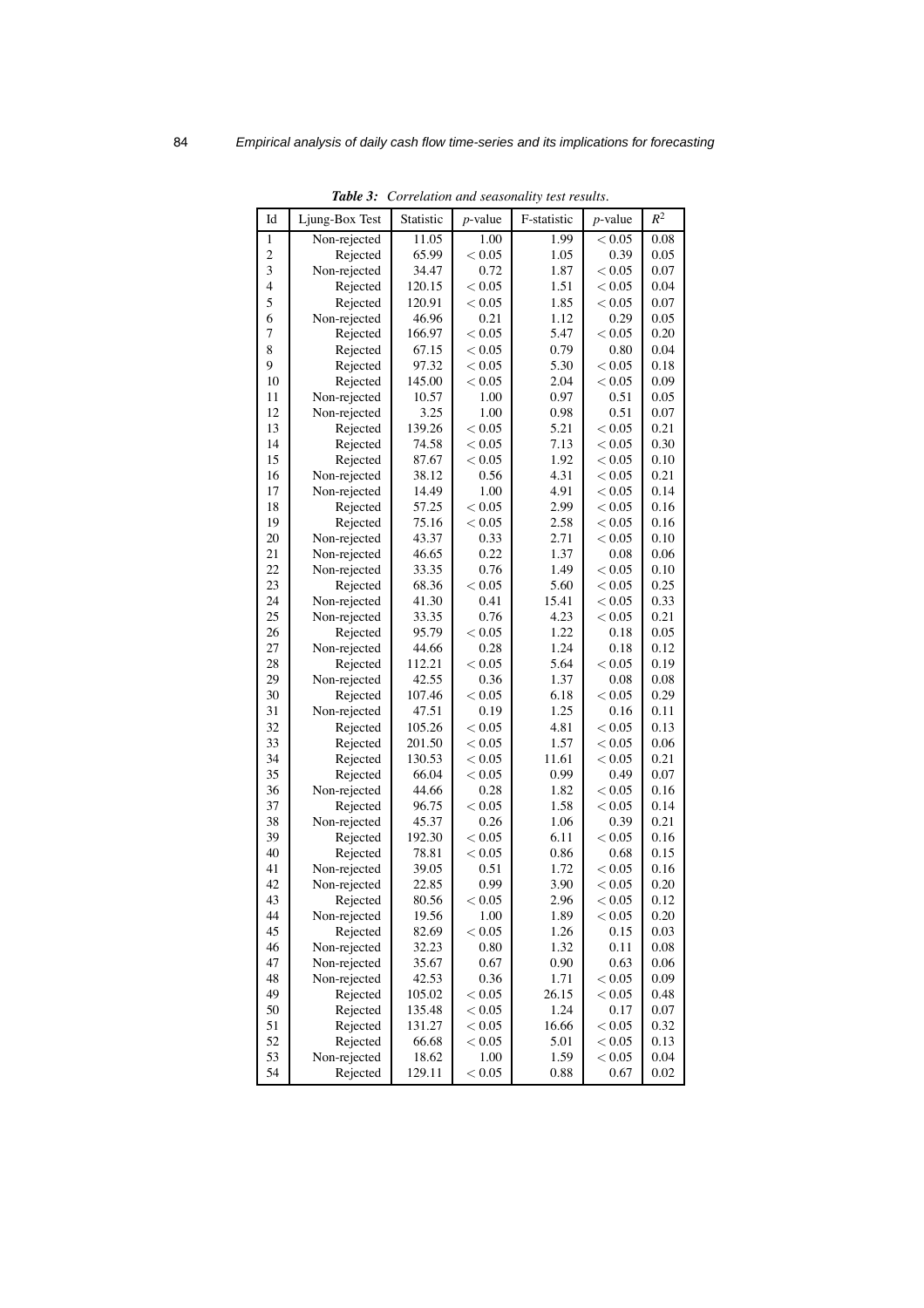seasons (or periods) to apply differencing: 1) one day, equivalent to no seasonality; 2) five days, to account for day-of-week seasonality; and 3) twenty days, to account for day-of-month seasonality. Finally, differencing can be applied only once to data, twice or a number *n* of times defining the order of differencing. In Table 4, we summarize stationarity results for our data set in terms of the number of time-series that are labelled as stationary in mean and variance according to the test described above. Only a small fraction of time-series can be considered stationary in mean (but not in variance) after first and second-order differencing. From this analysis, we conclude that our cash flow time-series are non-stationary, even after differencing.

| Differencing | Zero-order |     | First-Order |     | Second-Order |     |
|--------------|------------|-----|-------------|-----|--------------|-----|
| Seasonality  | Mean       | Var | Mean        | Var | Mean         | Var |
|              | U          |     | 18.5        |     | 18.5         |     |
|              | O          |     | 3.7         |     | 5.6          |     |
| 20           | O          |     |             |     |              |     |

*Table 4: Percentage of time-series labelled as stationary in mean and variance.*

## *2.4. Discussion*

Our results show that the widely extended hypothesis of cash flow normality is not present in our data sets. The presence of high abnormal values does not explain this behavior since non-normality persisted after removing these abnormal values. Nonlinearity could be a possible explanation as we will see below. We also reported mixed results on autocorrelation and the influence of day-of-month and day-of-week effects on cash flow along the lines of the literature. We additionally report that common solutions to non-normality and non-stationarity such as data transformation and differencing produced little benefit when applied to our time-series. Since seasonality and serial correlation are also present in our data set, we further explore the usefulness of alternative forecasting models. More precisely, we next study linearity and data transformation as an additional part of our empirical analysis for cash flow forecasting.

# **3. A simple cross-validated test for non-linearity**

Most forecasting models are linear for computational convenience. However, non-linear patterns are likely to be present in finance and business time-series. A time-series linear model is defined as a variable *yt* that depends on the additive contribution of a number of explanatory variables in vector  $x_t$  for any time *t* as follows:

$$
y_t = \boldsymbol{\beta}^{\mathsf{T}} \mathbf{x}_t + e_t \tag{3}
$$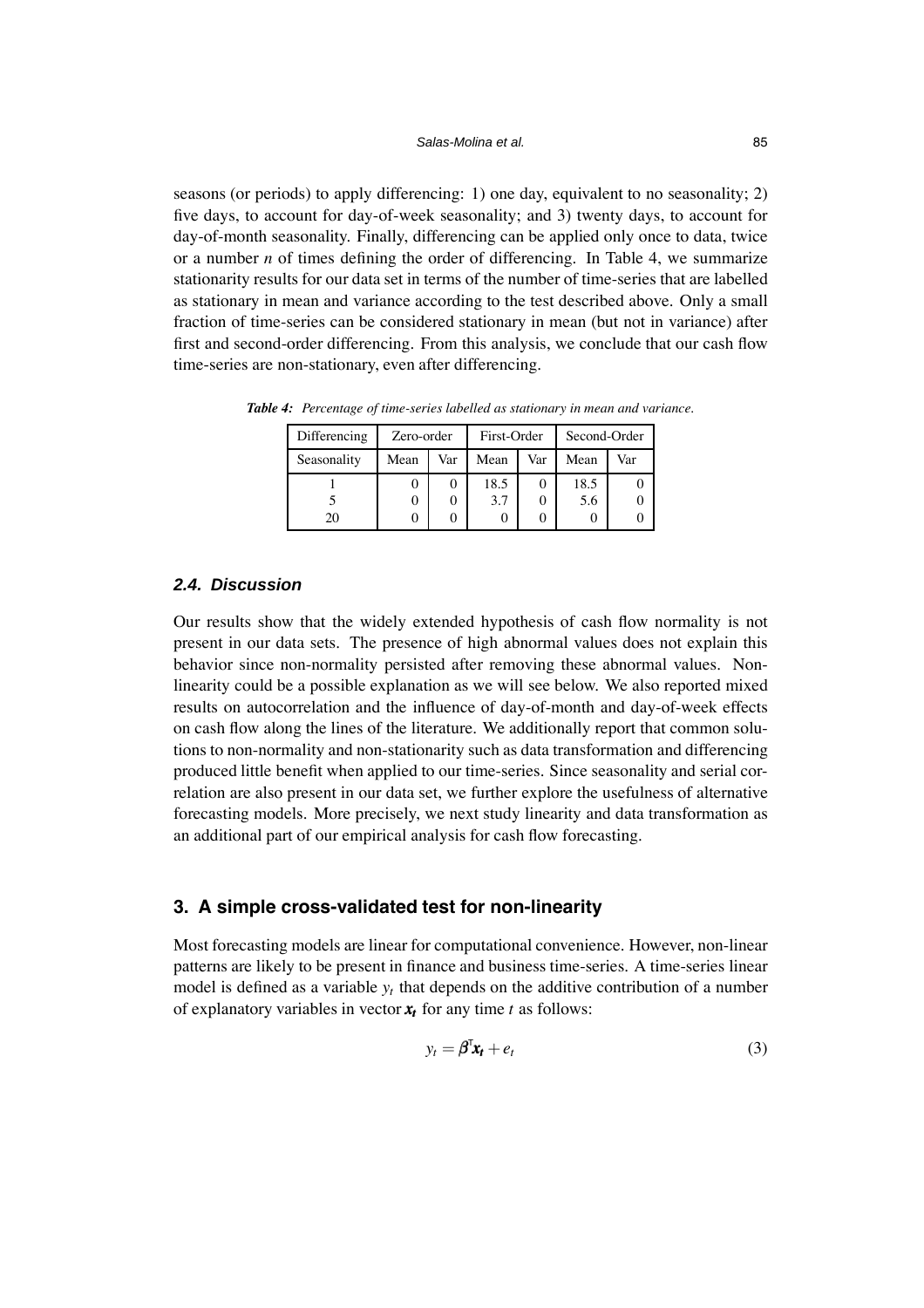where  $\beta^{\dagger}$  is a transposed vector of coefficients, and  $e_t$  is the error or the residual component. An alternative and more general model can also be considered:

<span id="page-13-0"></span>
$$
y_t = g(\mathbf{x}_t) + \epsilon_t \tag{4}
$$

where  $g(\mathbf{x}_t)$  is any function that aims to describe the underlying time-series. By considering non-linear relationships between the set of predictors and the cash flow dependent variable, more complex patterns such as interactions between the day-of-week and the day-of-month may be captured.

Different tests of linearity can be found in Ramsey (1969), Keenan (1985), Lee, White and Granger (1993), and Castle and Hendry (2010). Basically, all of them follow a common approach: first, they choose a function  $g(\mathbf{x}_t)$  in equation [\(4\)](#page-13-0) including linear and non-linear terms and, second, they test for the significance of the non-linear terms. However, these approaches are not suitable for forecasting purposes owing to the following reasons: (i) the assumption of a specific form  $g(x_t)$  for the regression equation such as quadratic, cubic or exponential forms; (ii) cross-validation is neglected.

If we relax the assumption of linearity, different non-linear models such as random forests (Breiman, 2001), neural networks (Hornik, Stinchcombe and White, 1989; Zhang, Patuwo and Hu, 1998), or radial basis functions (Broomhead and Lowe, 1988), could also be considered. However, the consideration of non-linear functions may lead to overfitting to the original time-series. To prevent this problem, we propose the use of time-series cross-validation. Cross-validation is a method to assess the predictive performance of a forecasting model that circumvents the problem of overfitting the data by testing the accuracy of the model on subset of data not used in the estimation (Hyndman and Athanasopoulos, 2013). As a result, we here propose a simple cross-validated test for non-linearity based on the following steps:

- 1. Estimate two alternative forecasting models, one linear and another one non-linear.
- 2. Cross-validate the predictive accuracy of both models with respect to a baseline.
- 3. Label as trivial<sup>2</sup> if both models are significantly worse than the baseline.
- 4. Label as non-linear if the error of the non-linear model is significantly lower than that of the linear model. Otherwise, label as linear as described in Figure 4.

Since we do not assume any distribution for the forecasting results, we use the twosided Wilcoxon rank-based for statistically significant differences in performance between models. More precisely, we test the null hypothesis that the distribution of the difference is symmetric about zero with a 95% confidence interval (Wilcoxon, Katti and Wilcox, 1970). Approximate *p*-values are computed based on the asymptotic distribution of the two-sided Wilcoxon test statistic and used to label data sets as detailed in Algorithm 1.

<sup>2.</sup> Trivial is here used with the meaning of very little value with respect to a basic standard.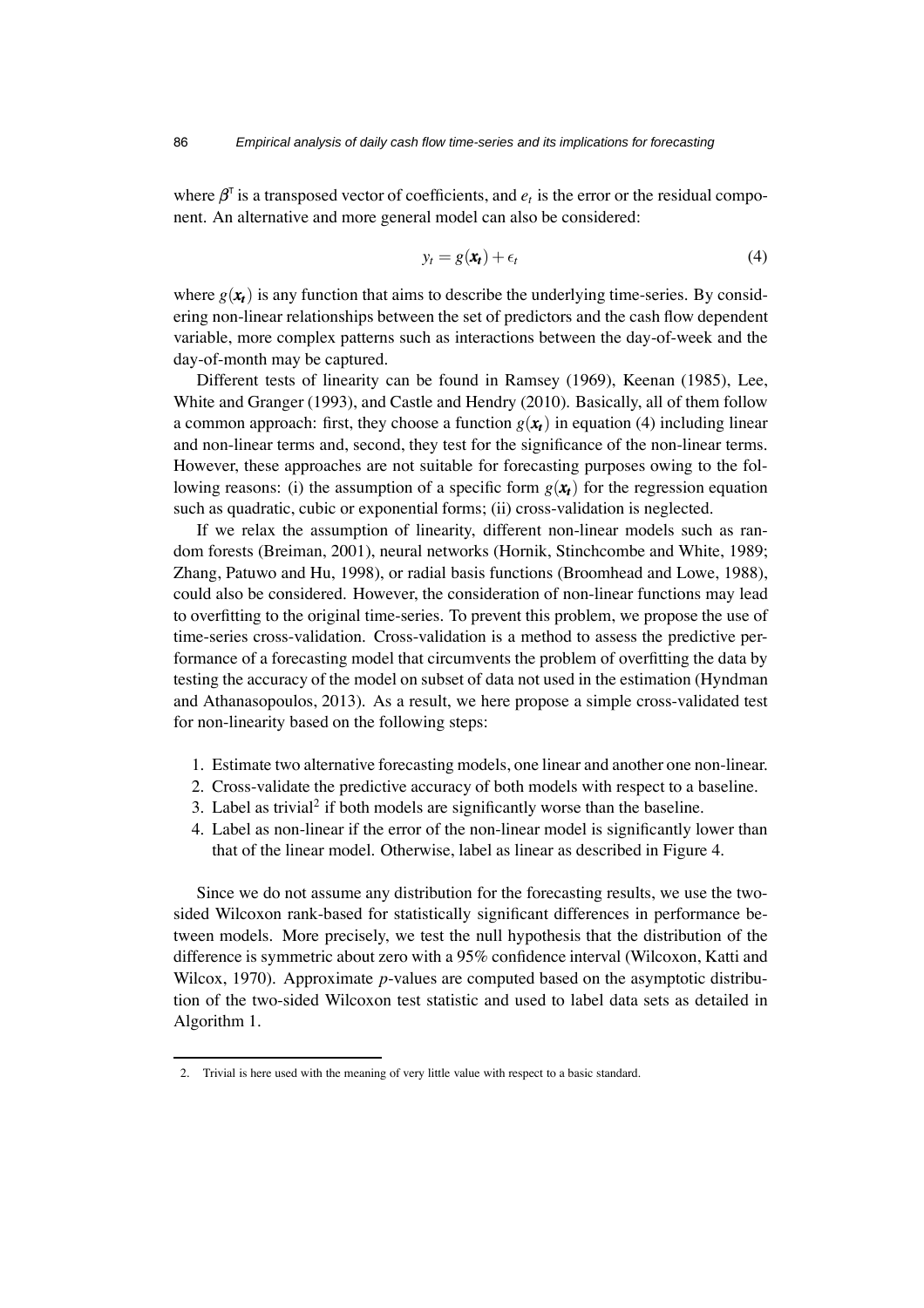

*Figure 4: Simplified flow chart for our cross-validated test for non-linearity.*

**Algorithm 1** Algorithm for a simple cross-validation test for non-linearity

- 1: **Input:** Cash flow data set of *T* instances, minimum number *k* of instances to estimate a model, baseline  $m_0$ , linear model  $m_1$ , non-linear model  $m_2$ , prediction horizon *h*, level of significance  $\alpha$ .
- 2: **Output:** Average prediction error, statistic for the difference in mean errors, confidence interval.
- 3: **for** *i* = 1,2,...,*T* −*k* −*h*+1 **do**
- 4: Select the instances from time  $k + i$  to  $k + h + i 1$ , for the test set;
- 5: Estimate  $m_0$  with instances at times  $1, 2, \ldots, k + i 1$ ;
- 6: Estimate  $m_1$  with instances at times  $1, 2, \ldots, k + i 1$ ;
- 7: Estimate  $m_2$  with instances at times  $1, 2, \ldots, k + i 1$ ;
- 8: Compute test errors  $\varepsilon_0$ ,  $\varepsilon_1$ ,  $\varepsilon_2$  from time  $k + i$  to  $k + h + i 1$ ;
- 9: Compute average *h*-step errors  $\varepsilon_0(h)$ ,  $\varepsilon_1(h)$ ,  $\varepsilon_2(h)$ ;
- 10: Test for  $\alpha$  significant differences between  $\varepsilon_0(h)$ ,  $\varepsilon_1(h)$ ,  $\varepsilon_2(h)$ ;
- 11: **if**  $\varepsilon_0(h) < \varepsilon_1(h)$  and  $\varepsilon_0(h) < \varepsilon_2(h)$  then
- 12: Label as trivial;
- 13: **else if**  $\varepsilon_2(h) < \varepsilon_1(h)$  **then**
- 14: Label as non-linear;
- 15: **else**
- 16: Label as linear.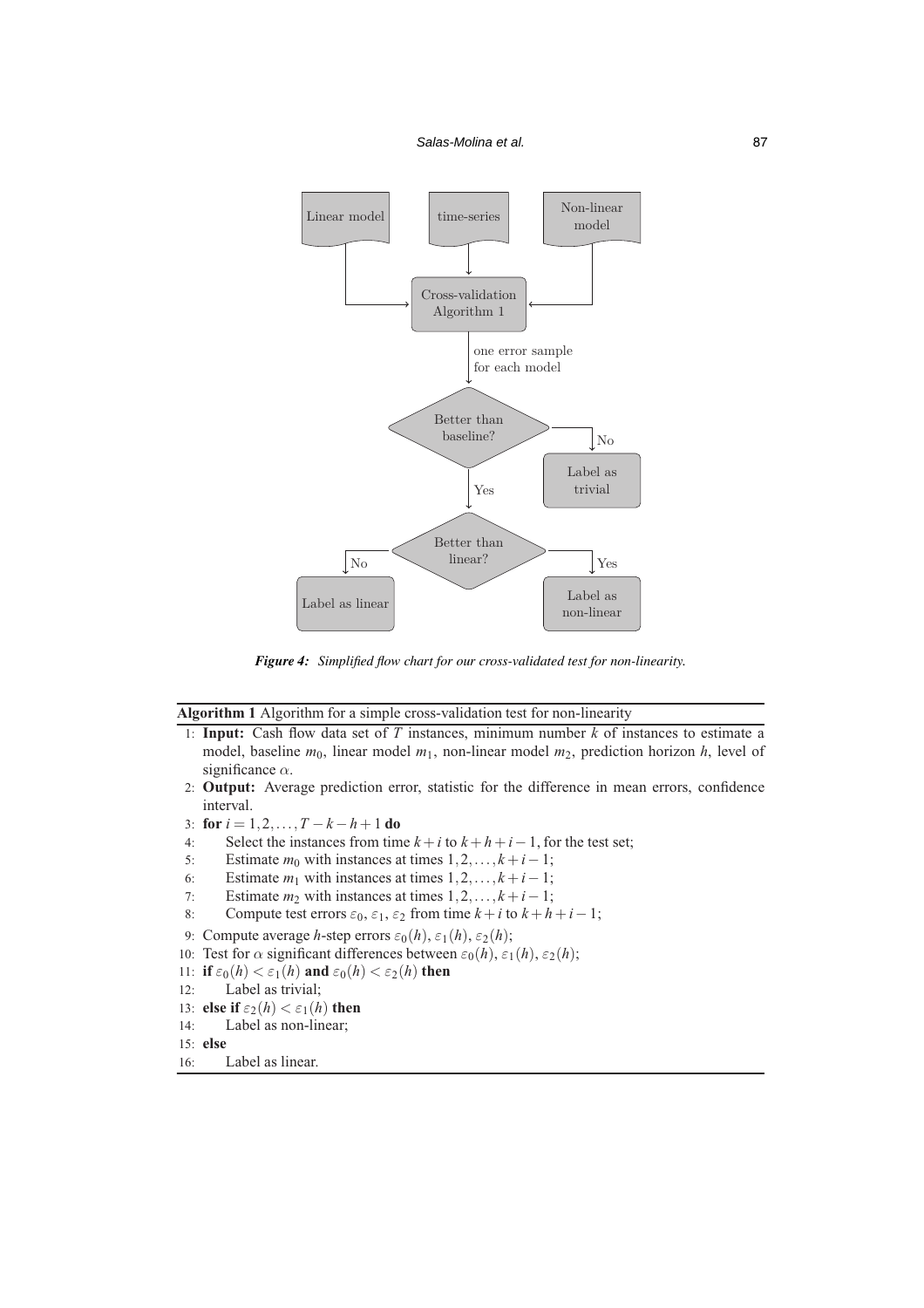A common practice to assess the usefulness of forecasts derived from any model is to compare its accuracy to that of a baseline forecasting model. The use of a baseline model allows us to label our data sets as trivial if neither the linear model nor the non-linear model are able to improve the accuracy of the baseline. We here report accuracy results with respect to a mean forecaster, meaning that forecasts are always the average of all past observations. We also tried with an additional baseline forecaster using the last observed value as a forecast (persistence model) with much worse results in comparison to the mean forecaster.

We consider the minimum length  $k$  to estimate a model as the 80% of the oldest instances forming the training set. The remaining 20% of the instances form the test set for cross-validation. Initially, both the linear and the non-linear model are estimated using the first 80% of the instances. Then, forecasts for a prediction horizon up to 20 days are computed using the estimated models and squared errors are recorded. Then, forecasting accuracy is evaluated on a rolling basis, since both the last observation of the training set and the first observation of the test set roll forward in time. As a result, forecasting errors are recorded for each remaining observation in the test set resulting into two paired error samples, one for the linear model and one for non-linear model.

A critical point when using our cross-validated test for non-linearity is the selection of both the linear and the non-linear forecast model. In essence, our test is a comparative tool based on forecasting accuracy as a proxy for non-linearity. Given a set of explanatory variables, a linear label result from our test implies that the non-linear model is not able to capture non-linearity. However, chances are that alternative non-linear models might perform differently. In this sense, if the time-series is not a white-noise process, then the search for a more informative set of features is meant to play a key role. As a result, multiple runs of our test are necessary to discard/assess non-linearity by using alternative linear and non-linear models

For illustrative purposes, we here restrict ourselves to a linear regression model and a non-linear random forest model, both using day-of-month and day-of-week variables as predictors. Salas-Molina et al. (2017) report that these two models perform significantly better than autoregressive models when producing forecasts for usual prediction horizons up to one hundred days. Here, we are interested in comparing forecasting models that perform well for a wide range of planning horizons from the information available at some point in time. Thus, we expect that forecasting models based on seasonal variables capture patterns for common prediction horizons better than time-series models based on previous observations due to lack of relevant information as reported by Salas-Molina et al. (2017).

In the case of the linear regression model, each instance contains 34 dummy predictor variables, 30 for day-of-month and 4 for day-of week, and a cash flow observation. This linear regression model is the same that we used in Section 2.2 to check seasonality. In the case of random forests, each instance contains two categorical variables, one for day-of-month and one for day-of-week. Random forests are ensembles of slightly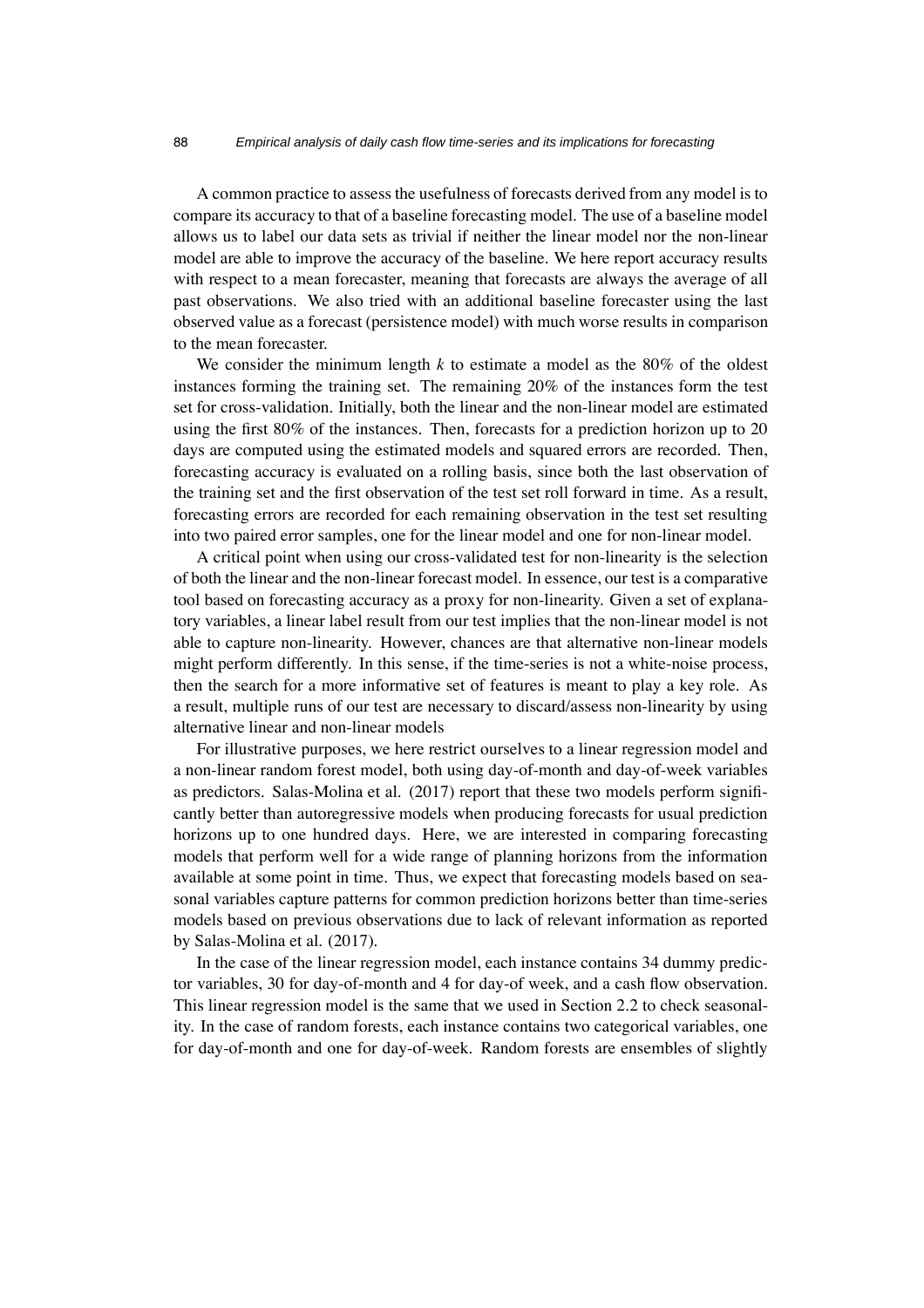*Salas-Molina et al.* 89



*Figure 5: A basic decision tree. DOM = Day-of-month; DOW = Day-of-week.*

different decision trees (Ho, 1998; Breiman, 2001). An ensemble methodology is able to construct a predictive model by integrating multiple trees in what is called a decision forest (Dietterich, 2000). Decision trees split the input space in subsets based on the value of features such as the day-of-month and day-of-month. In the example in Figure 5, for days comprised between the 25th (node S1) and the 29th of each month (node S2) occurring on Friday (node S3), the predicted cash flow is  $-1$ .

Recent examples of time-series forecasting using random forests can be found in Booth, Gerding and Mcgroarty (2014), Zagorecki (2015) and Salas-Molina et al. (2017). Summarizing, random forests are used to forecast variables based on an ensemble of different trees. Unlike linear regression, random forests allow to capture (if any) more complex relationships between predictor variables allowing us to identify possible nonlinearities in the underlying cash flow process represented by our sample data sets.

In Table 5, we summarize results only for data sets that can be labelled as trivial because neither the linear model nor the non-linear model were able to significantly beat the baseline forecaster. As described in Algorithm 1, we label time-series as linear when lower normalized squared errors are obtained using the regression model. Similarly, we label time-series as non-linear when lower errors are obtained using the random forest model. In addition, we test the significance of the difference in performance between regression and random forest models. When *p*-values from these tests are below 0.05, we consider that sample errors for the linear and the non-linear model are significantly different.

From those time-series in which the absence of correlation could no be rejected (see Ljung-Box test at Table 3), 20 out of 24 were labelled as trivial. On the other hand, only 6 of them were labelled as non-linear according to our cross-validated definition. As mentioned above, these results depend on the selected forecasting models. Instead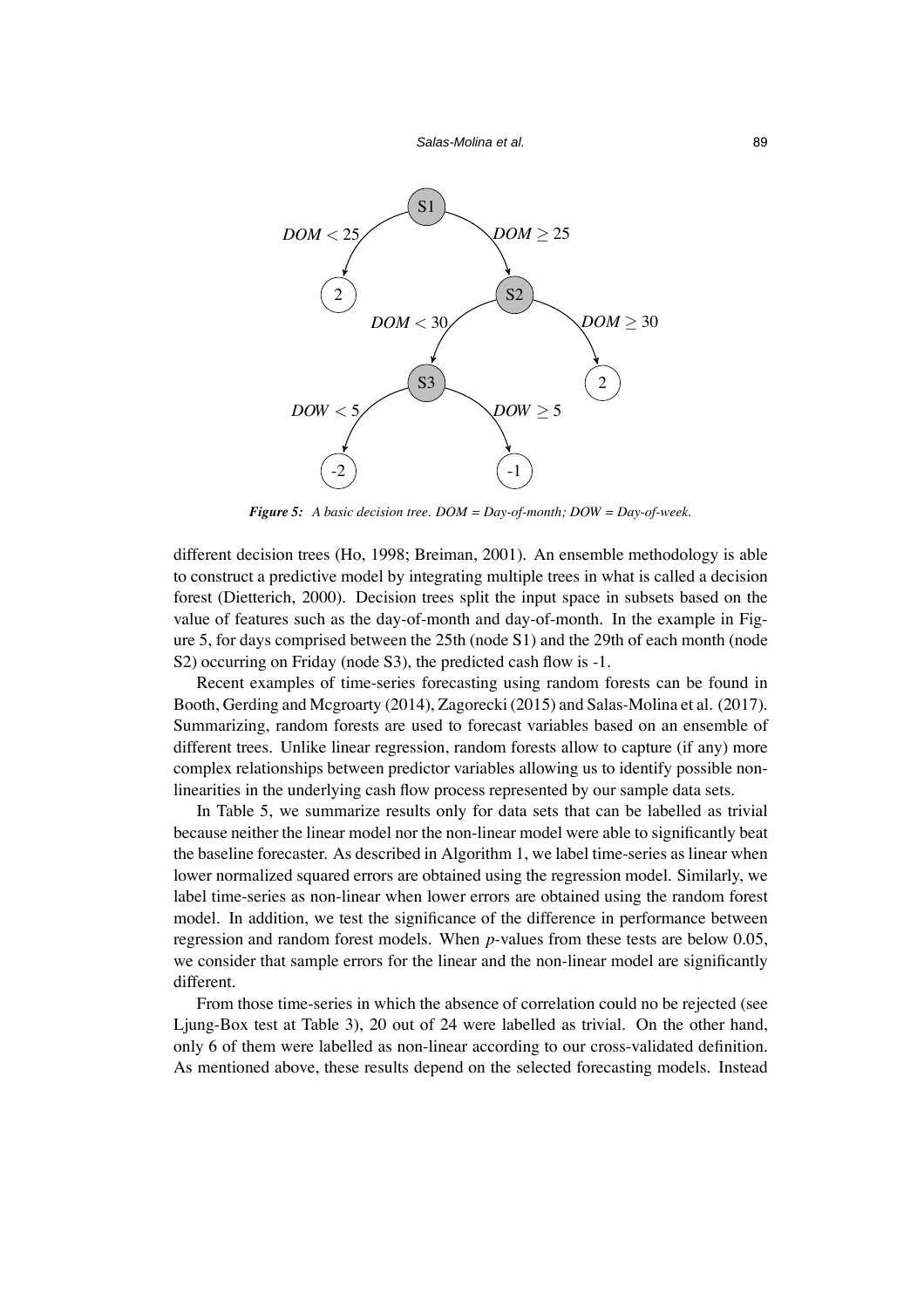| Id           | Reg NSE | <b>RF NSE</b> | Statistic      | p-value | Triviality  | Linearity  |
|--------------|---------|---------------|----------------|---------|-------------|------------|
| $\mathbf{1}$ | 0.99    | 1.00          | 26             | < 0.05  | Non-Trivial | Linear     |
| 3            | 0.99    | 1.01          | 8              | < 0.05  | Non-Trivial | Linear     |
| 4            | 1.00    | 1.01          | $\Omega$       | < 0.05  | Non-Trivial | Linear     |
| 7            | 0.81    | 0.83          | $\Omega$       | < 0.05  | Non-Trivial | Linear     |
| 9            | 0.90    | 0.93          | 3              | < 0.05  | Non-Trivial | Linear     |
| 13           | 0.86    | 0.88          | 13             | < 0.05  | Non-Trivial | Linear     |
| 14           | 0.76    | 0.77          | 45             | < 0.05  | Non-Trivial | Linear     |
| 16           | 0.85    | 0.86          | 64             | 0.13    | Non-Trivial | Linear     |
| 18           | 0.86    | 0.88          | 63             | 0.12    | Non-Trivial | Linear     |
| 19           | 0.96    | 0.94          | 182            | < 0.05  | Non-Trivial | Non-linear |
| 20           | 0.99    | 0.98          | 209            | < 0.05  | Non-Trivial | Non-linear |
| 23           | 0.78    | 0.79          | 78             | 0.33    | Non-Trivial | Linear     |
| 24           | 0.73    | 0.79          | $\Omega$       | < 0.05  | Non-Trivial | Linear     |
| 25           | 0.77    | 0.81          | 21             | < 0.05  | Non-Trivial | Linear     |
| 28           | 0.84    | 0.90          | $\Omega$       | < 0.05  | Non-Trivial | Linear     |
| 29           | 0.99    | 0.99          | 30             | < 0.05  | Non-Trivial | Linear     |
| 30           | 0.73    | 0.80          | $\overline{5}$ | < 0.05  | Non-Trivial | Linear     |
| 33           | 0.94    | 0.93          | 166            | < 0.05  | Non-Trivial | Non-linear |
| 34           | 0.97    | 0.95          | 172            | < 0.05  | Non-Trivial | Non-linear |
| 39           | 0.96    | 0.96          | 36             | < 0.05  | Non-Trivial | Linear     |
| 42           | 0.88    | 0.87          | 149            | 0.11    | Non-Trivial | Linear     |
| 43           | 0.99    | 0.96          | 210            | < 0.05  | Non-Trivial | Non-linear |
| 48           | 1.01    | 0.99          | 191            | < 0.05  | Non-Trivial | Non-linear |
| 49           | 0.63    | 0.65          | 7              | < 0.05  | Non-Trivial | Linear     |
| 51           | 0.77    | 0.80          | $\Omega$       | < 0.05  | Non-Trivial | Linear     |
| 52           | 0.94    | 0.94          | 116            | 0.70    | Non-Trivial | Linear     |

*Table 5: Results of the test for non-linearity. Reg NSE = Regression normalized squared error; RF NSE = Random forest normalized squared error.*

of claiming that random forests are able to better capture non-linear patterns than alternative models, we encourage practitioners to consider additional combinations of both linear and non-linear models.

One may assume either linearity or non-linearity from the results of our non-linearity test, but it is important to analyse the robustness of these results to both the presence of outliers and the impact of other data transformations.

# **4. The impact of data transformations**

In this section, we aim to analyse the impact of outlier treatments on noise reduction, as intended, and on information loss, as an undesirable effect. We also study the influence of Box-Cox data transformations on the results of our cross-validated non-linearity test. Detection and treatment of outliers is an ongoing issue in data mining (Rousseeuw and Leroy, 1987; Hodge and Austin, 2004). An outlier is an observation that appears to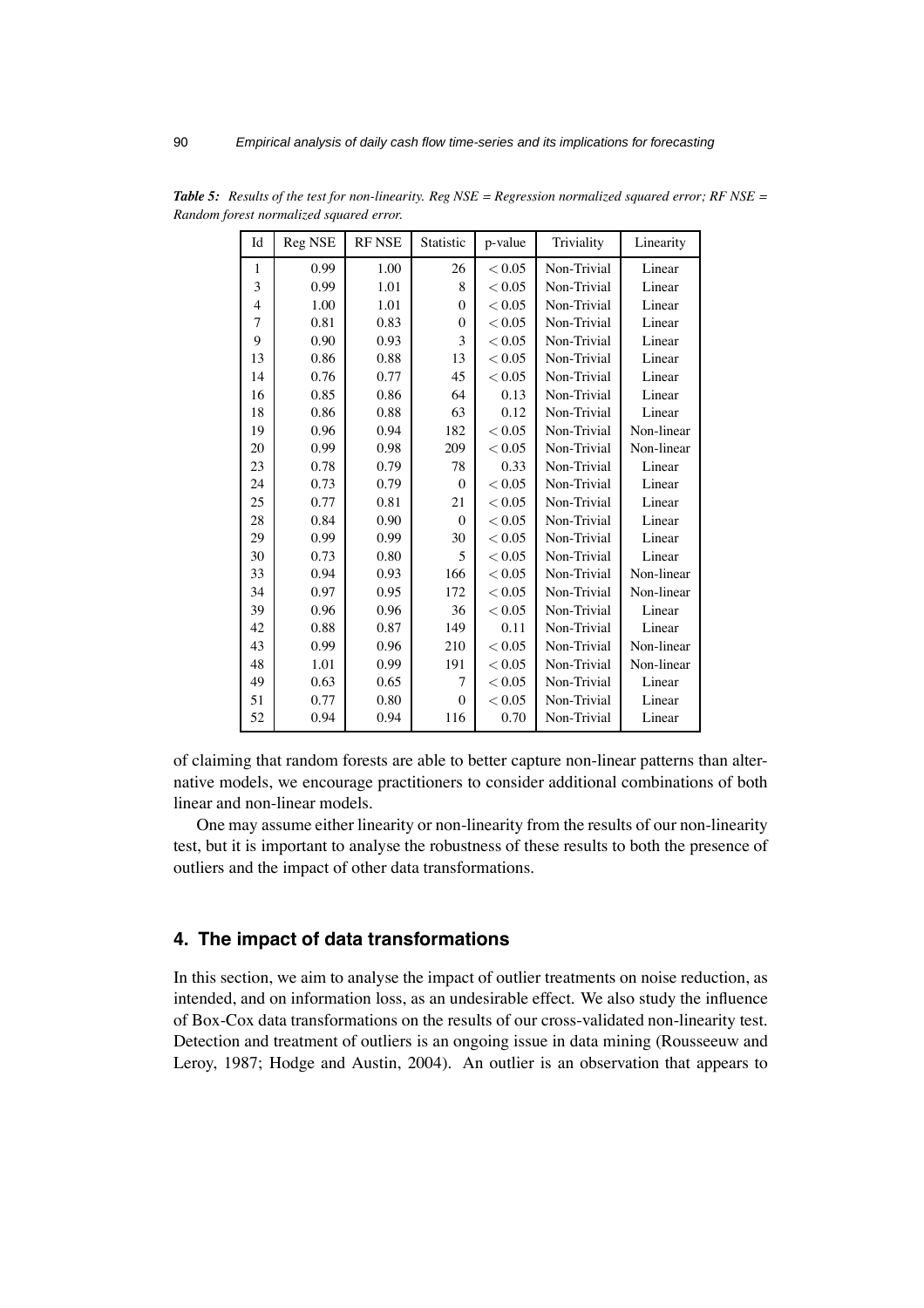significantly deviate from other members of the sample in which it occurs (Grubbs, 1969). Outliers arise due to changes in systems, measurement errors or simply due to deviations from average activity. It is also important to note that an outlier may also be the most interesting part of the data.

On the one hand, from the set of cash flow time-series labelled as trivial, some of them may be labelled as non-trivial after removing outliers as a way of noise reduction. On the other hand, from those data sets labelled as non-trivial, some of them may be labelled as trivial due to the information loss produced by the treatment. We here measure the effect of removing outliers on the prediction error using time-series cross validation for different thresholds of outlier replacement. For each data set, we progressively identify as outliers cash flow observations greater than 5, 4, and 3 times the standard deviation in a training set with the 80% oldest observations. We replace outliers with a linear interpolation of the previous and the posterior observation and we proceed as detailed in Algorithm 1 to cross-validate triviality and linearity. The results from this analysis are summarized in Table 6, where global performance after treatments is assessed by averaging noise (error) reduction. Note that some time-series in Table 6 are not present in Table 5 because outlier treatment and Box-Cox transformation produced a improvement in accuracy.

By following this procedure, we identify data sets 5, 10, 17, 32, 44 and 54 (6 out of 28), initially labelled as trivial that, after outlier treatment, can be labelled as nontrivial due to noise reduction. Similarly, data sets 4 and 48 that were initially labelled as non-trivial can be labelled as trivial after outlier treatment due to information loss. If we measure noise reduction by the error reduction and information loss by the error increase, then we can assess the impact of outlier treatment. Following this approach, we obtained mixed results for non-trivial data sets after outlier treatment: an average noise reduction of 22%, and an average information loss of 14%. It is important to recall that unexpected observations are often the most interesting part of the data to predict, e.g., when the goal is to forecast unusual but genuine cash flows.

Non-linearity and outliers are closely linked. Indeed, Castle and Hendry (2012) hypothesized that non-linear functions can align with outliers, causing functions to be considered relevant spuriously, which can be detrimental for generalizing and forecasting. If this hypothesis is correct, the relative forecasting ability of a linear model in comparison to a non-linear model would increase as the presence of outliers in a training set is reduced. From the set of time-series finally labelled as non-trivial, data sets 33, 34 and 54, initially labelled as non-linear changed their labels to linear. Surprisingly, data sets 17, 18, 23, 25, 39, 44 and 49 (7 out of 30), could be labelled as non-linear after outlier treatment. Except for data sets 17 and 44, in all cases there was information loss, i.e., error increase, suggesting that non-linear models can deal better with information loss.

We also considered a Box-Cox transformation to analyse if this kind of data transformation may influence the results from our cross-validated non-linearity test. From the set of non-trivial data sets we compare linearity labels, first, after outlier treatment,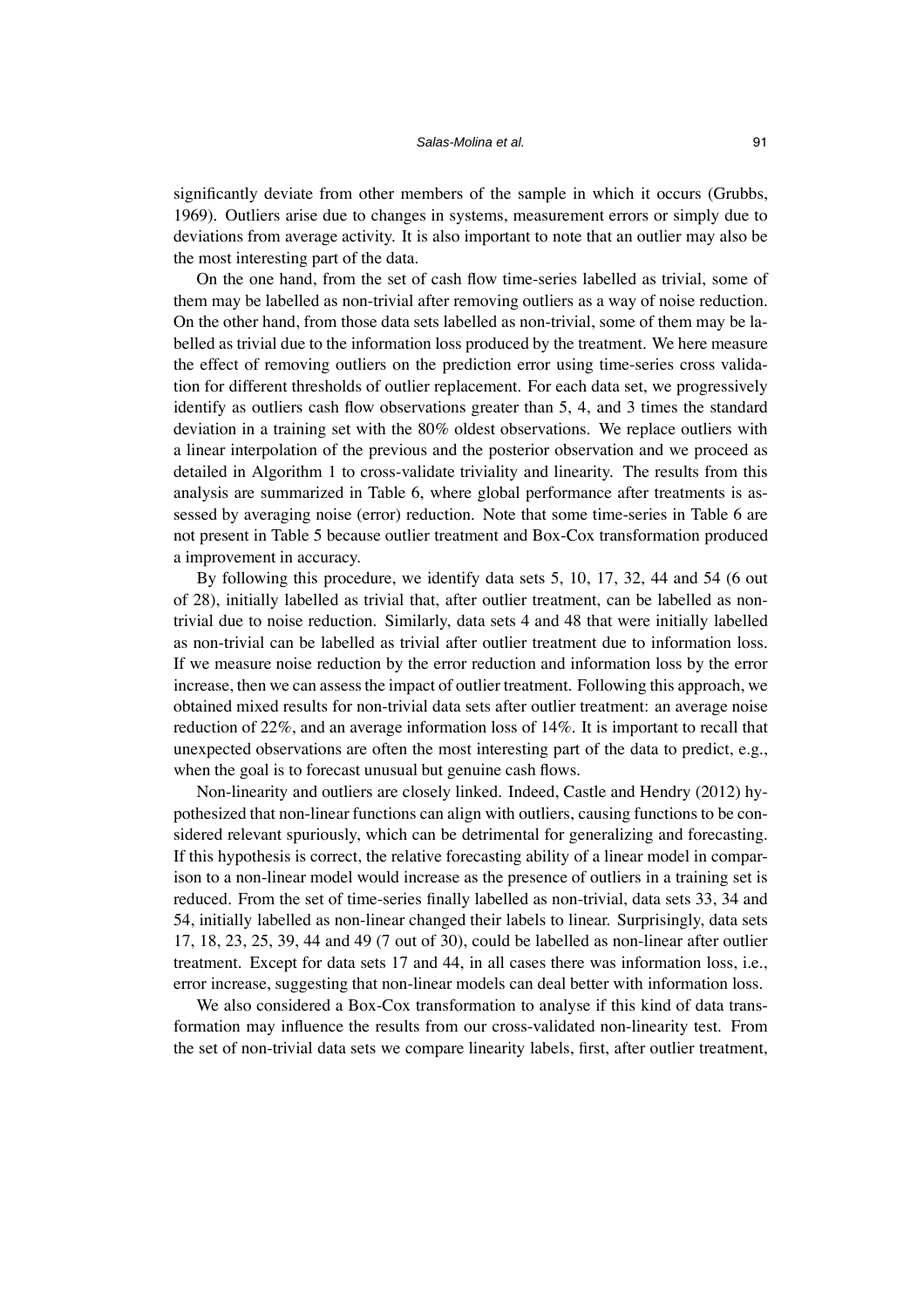|              |                     |             | After outliers  | After outliers and Box-Cox |                 |  |
|--------------|---------------------|-------------|-----------------|----------------------------|-----------------|--|
| Id           | Triviality          | Linearity   | Noise reduction | Linearity                  | Noise reduction |  |
| $\mathbf{1}$ | Non-Trivial         | Linear      | 0.00            | Non-linear*                | $-0.01$         |  |
| 3            | Non-Trivial         | Linear      | 0.02            | Non-linear*                | 0.00            |  |
| 5            | Non-Trivial         | Non-linear  | 0.40            | Non-linear                 | 0.41            |  |
| 7            | Non-Trivial         | Linear      | $-0.10$         | Linear                     | $-0.13$         |  |
| 9            | Non-Trivial         | Linear      | $-0.04$         | Linear                     | $-0.04$         |  |
| 10           | Non-Trivial         | Non-linear  | 0.46            | Non-linear                 | 0.47            |  |
| 13           | Non-Trivial         | Linear      | $-0.18$         | Linear                     | $-0.21$         |  |
| 14           | Non-Trivial         | Linear      | $-0.05$         | Linear                     | $-0.07$         |  |
| 16           | Non-Trivial         | Linear      | $-0.18$         | Linear                     | $-0.17$         |  |
| 17           | Non-Trivial         | Non-linear* | 0.71            | Non-linear                 | 0.71            |  |
| 18           | Non-Trivial         | Non-linear* | $-0.20$         | Non-linear                 | $-0.20$         |  |
| 19           | Non-Trivial         | Non-linear  | $-0.03$         | Non-linear                 | $-0.04$         |  |
| 20           | Non-Trivial         | Non-linear  | $-0.02$         | Non-linear                 | $-0.02$         |  |
| 23           | Non-Trivial         | Non-linear* | $-0.22$         | Non-linear                 | $-0.22$         |  |
| 24           | Non-Trivial         | Linear      | $-0.20$         | Linear                     | $-0.06$         |  |
| 25           | Non-Trivial         | Non-linear* | $-0.26$         | Non-linear                 | $-0.25$         |  |
| 28           | Non-Trivial         | Linear      | $-0.05$         | Linear                     | $-0.04$         |  |
| 29           | Non-Trivial         | Linear      | 0.07            | Non-linear*                | 0.00            |  |
| 30           | Non-Trivial         | Linear      | $-0.06$         | Linear                     | $-0.04$         |  |
| 32           | Non-Trivial         | Non-linear  | 0.18            | Non-linear                 | 0.21            |  |
| 33           | Non-Trivial         | Linear*     | $-0.12$         | Linear                     | $-0.11$         |  |
| 34           | Non-Trivial         | Linear*     | 0.12            | Linear                     | 0.09            |  |
| 39           | Non-Trivial         | Non-linear* | $-0.02$         | Linear*                    | $-0.01$         |  |
| 42           | Non-Trivial         | Linear      | $-0.23$         | Linear                     | $-0.14$         |  |
| 43           | Non-Trivial         | Non-linear  | 0.04            | Non-linear                 | 0.03            |  |
| 44           | Non-Trivial         | Non-linear* | 0.48            | Non-linear                 | 0.82            |  |
| 49           | Non-Trivial         | Non-linear* | $-0.56$         | Non-linear                 | $-0.61$         |  |
| 51           | Non-Trivial         | Linear      | $-0.03$         | Linear                     | $-0.03$         |  |
| 52           | Non-Trivial         | Linear      | 0.01            | Linear                     | 0.03            |  |
| 54           | Non-Trivial         | Linear*     | 0.17            | Linear                     | 0.17            |  |
|              | Average performance |             | 0.00            |                            | 0.02            |  |

*Table 6: Results of the test for non-linearity after outlier treatment and Box-Cox transformation. Changes in labels are marked with* ∗*.*

and second, after outlier treatment and Box-Cox transformation as described in equation [\(1\)](#page-6-0). In addition, we compare information loss computed as the difference between the sum of errors of the linear and non-linear forecasting models before and after the outlier treatment. A positive value means noise reduction or error reduction while a negative value means information loss or error increase. Results from Table 6 show a similar performance after Box-Cox transformation since the change in labels occurs in data sets with similar linear and non-linear noise reduction.

Table 7 shows the impact of outlier treatment and data transformation on the classification of time-series derived from our cross-validated non-linearity summarized in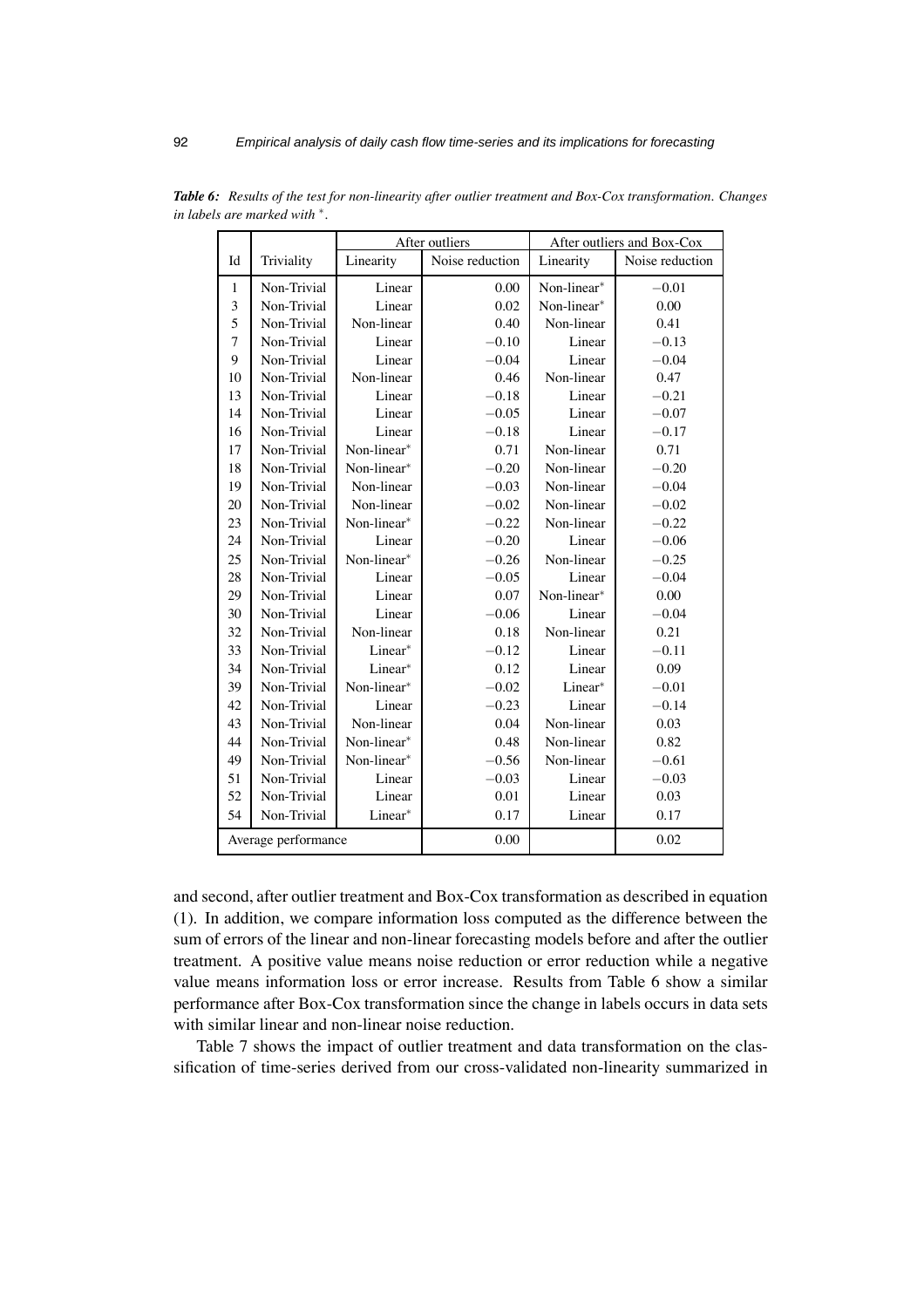| Label       | Raw data | After OT | After OT and DT |
|-------------|----------|----------|-----------------|
| Trivial     | 28       | 24       | 24              |
| Non-trivial | 26       | 30       | 30              |
| -Linear     | 20       | 17       | 15              |
| -Non-linear |          | 13       | 15              |

*Table 7: Number of time-series data sets and their labels after transformation. OT=Outlier treatment; DT=Data transformation.*

Table 6. The high number of trivial data sets may be caused by the general inherent randomness of cash flows. In addition, an increase in the number of time-series classified as non-trivial after treatments suggests a positive impact. However, non-linear models seem to obtain a higher benefit from treatments. First, outlier treatment produced a small improvement in non-triviality but also an outstanding increase in non-linearity. Second, after both outlier treatment and Box-Cox data transformation, resulted in similar results but with better performance for non-linear models.

It is worth mentioning that global performance in terms of error reduction remained unchanged after outlier treatment and slightly improved after data transformation (see Table 6). Thus, we conclude that: (i) common data transformations had little impact on our time-series in terms of linearity and accuracy; and (ii) outlier treatment and Box-Cox transformation were unable to transform non-linear into linear cash flows.

## **5. Concluding remarks**

Small and medium companies contribute to a high percentage of all enterprises, value added and employment in Europe. In this paper, we provide a complete empirical study of the statistical properties of daily cash flows based on 54 real-world time-series for small and medium companies. To the best of our knowledge, this work is the most comprehensive empirical study on daily cash flows so far in terms of the range of statistical properties considered, and also in terms of the number and the length of the data sets. Particularly, we focus on the implications of our analysis for forecasting due to its key role in cash management. An additional contribution of this work is to make all data publicly available online for further research.

#### *5.1. Summary of findings*

Our results show that the extended hypotheses of normal, stationary and uncorrelated cash flows are hardly present in our cash flow data set. Thus, we conclude that the standard assumptions of normality, stationarity and uncorrelatedness that have been extensively used in the cash management literature must be verified before the deployment of any cash management model based on them. We do not claim that these results can be generalized to all small and medium companies. Indeed, we hypothesize that companies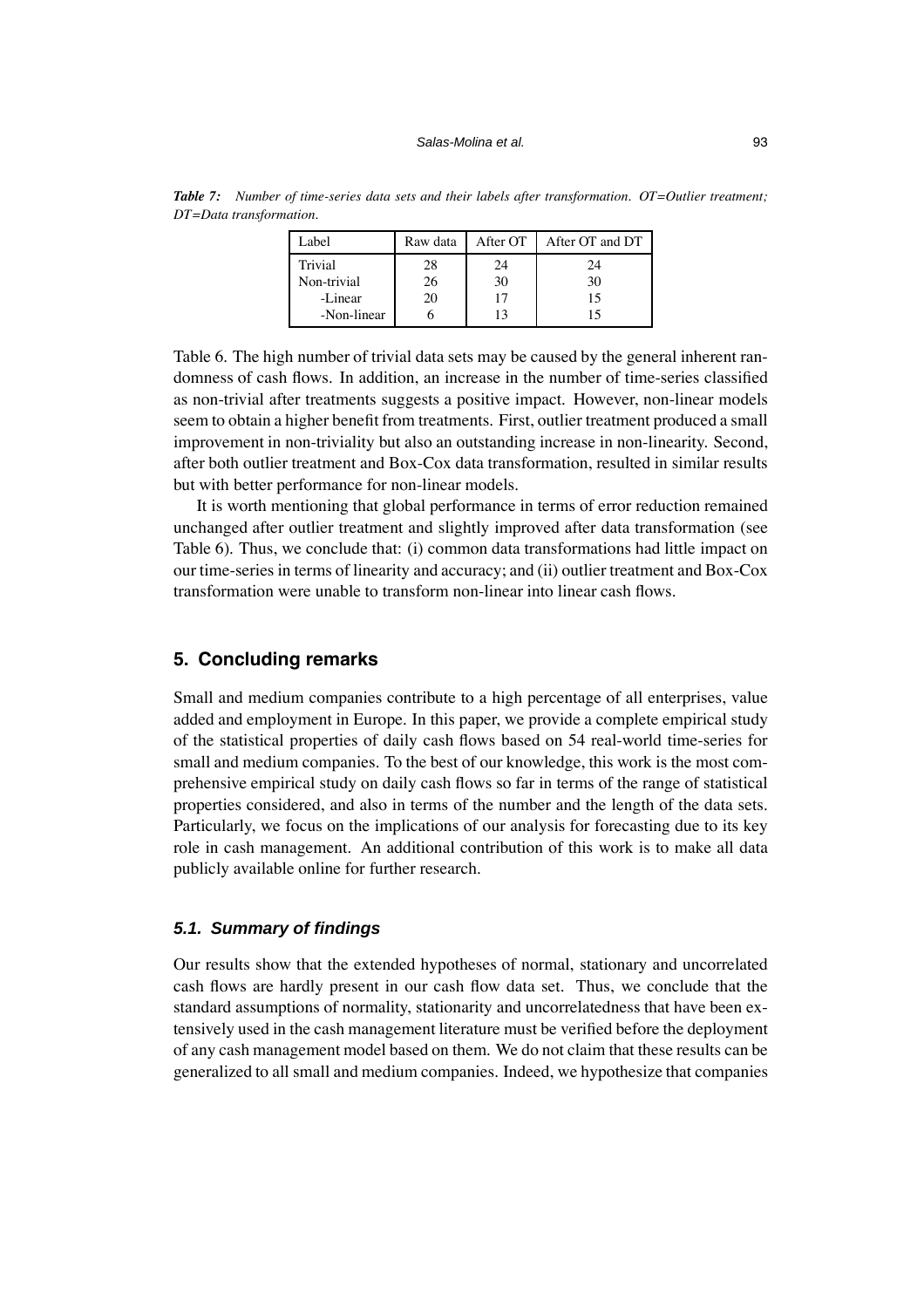with a larger number of daily cash flows may be closer to satisfy these usual assumptions than small and medium companies. This hypothesis represents an interesting subject of future research and we here set the path to this research by providing the methods to verify such hypothesis. We also highlight that common solutions to non-normality and non-stationarity such as data transformation and differencing produce little benefit when applied to our data sets, with the risk of losing important information on extreme cash flows. Alternative and more complex data transformations are nevertheless an option to consider in further research to achieve Gaussian cash flows.

In an attempt to discover the attributes of actual-world cash flows, we also studied the presence of non-linearity. To this end, we proposed a new simple test for non-linearity with two main advantages in comparison to alternative approaches. First, our test does not assume any non-linear function. Second, it is based on time-series cross validation to increase robustness and to avoid overfitting. It is important to note that our crossvalidated definition of non-linearity depends on the alternative models considered, one linear and another one non-linear.

Our cross-validated non-linearity test labelled as either trivial, linear or non-linear our cash flow data set after outlier treatment resulting in an important increase in the number of data sets labelled as non-linear. After both outlier treatment and Box-Cox transformation, linearity could not be achieved and non-linear models showed more robust. However, the overall impact of data transformations on forecasting performance was limited. The application of our test to provide further evidence on these topics when using alternative cash flow data sets represents a natural extension of our work.

#### *5.2. Implications*

Our results raise questions about two common assumptions in cash flow time-series since we found that: (i) the usual assumption of normality, absence of correlation and stationarity is hardly present; and (ii) common data transformations such as outlier treatment and Box-Cox transformation have little impact on normality and linearity. Contrary to the rather common assumption in the literature, these results imply that neither it is always possible to achieve a Gaussian, white-noise and linear time-series through data transformation nor it is always desirable due to information loss. In this paper, we are interested in models that produce forecasts for a wide range of planning horizons. Thus, autoregressive and linear models should be considered as an initial step towards more realistic ones which are better adapted to real cash flow situations. The results from our cross-validated test for non-linearity suggest that non-linear models represent a justifiable alternative for time-series forecasting. Moreover, since our test is both model and outlier dependent, a promising line of future work is the integration of outlier treatment in the test itself in an attempt to assess noise reduction or information loss.

We claim that a number of preliminary steps are necessary in cash flow forecasting before model selection: (i) statistical summary including normality, correlation and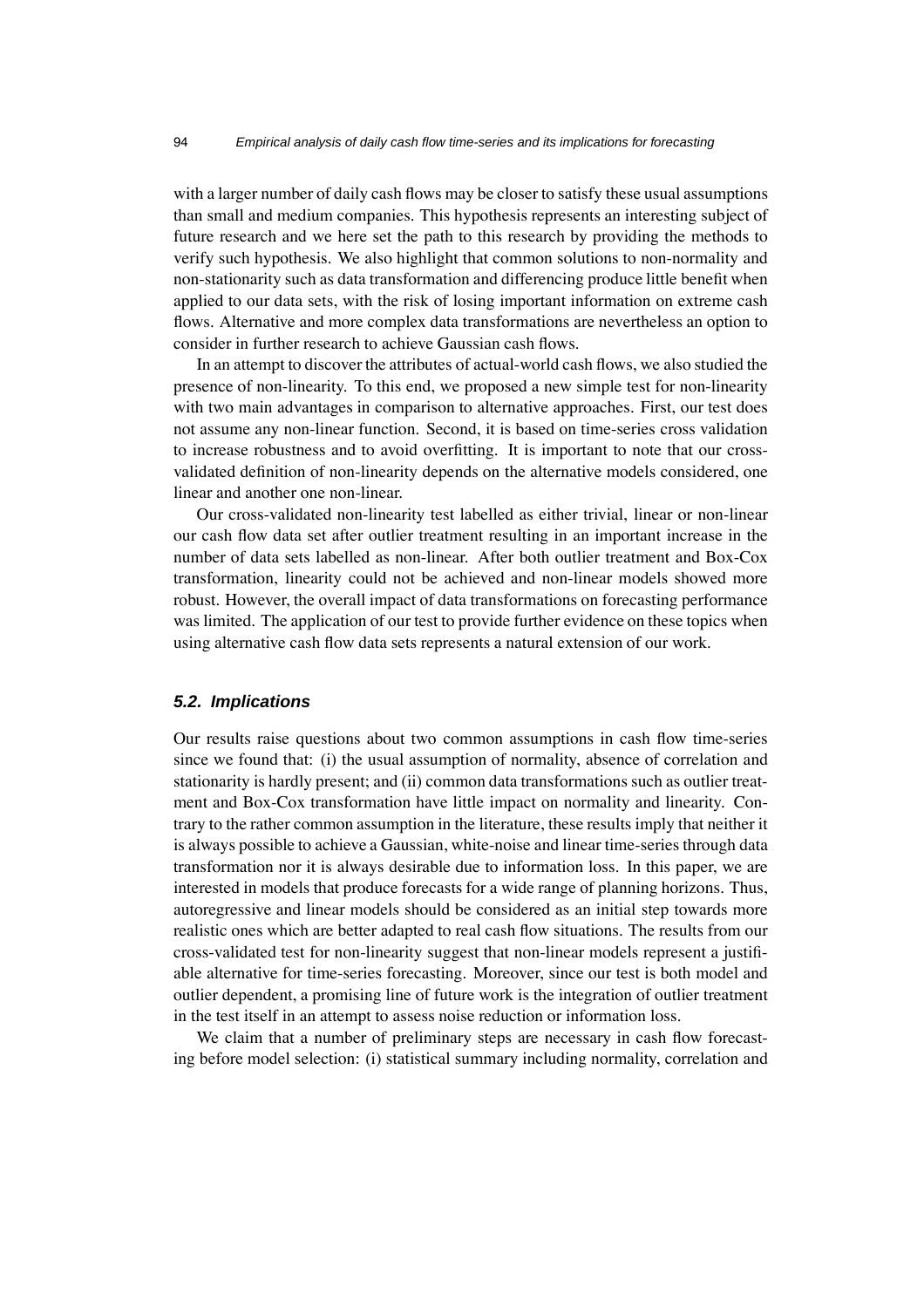stationarity; (ii) impact of data transformations such as outlier treatment and Box-Cox transformation; (iii) non-linearity test to determine the type of model which is expected to deliver a better performance. This process is not limited to daily cash flow, since it can also be applied to any other time-series data set when cross-validation is required.

## **Acknowledgements**

Work partially funded by projects Collectiveware TIN2015-66863-C2-1-R (MINECO/ FEDER) and 2014 SGR 118.

#### **References**

- Arratia, A., Cabana, A. and Cabana, E.M. (2016). A construction of continuous-time arma models by iterations of ornstein-uhlenbeck processes. *SORT-Statistics and Operations Research Transactions*, 1, 267–302.
- Baccarin, S. (2009). Optimal impulse control for a multidimensional cash management system with generalized cost functions. *European Journal of Operational Research*, 196, 198–206.
- Baumol, W.J. (1952). The transactions demand for cash: An inventory theoretic approach. *The Quarterly Journal of Economics*, 66, 545–556.
- Booth, A., Gerding, E. and Mcgroarty, F. (2014). Automated trading with performance weighted random forests and seasonality. *Expert Systems with Applications*, 41, 3651–3661.
- Box, G.E. and D.R. Cox (1964). An analysis of transformations. *Journal of the Royal Statistical Society. Series B (Methodological)*, 211–252.
- Box, G.E. and Jenkins, G.M. (1976). *Time Series Analysis: Forecasting and Control*, revised ed. Holden-Day.
- Breiman, L. (2001). Random forests. *Machine Learning*, 45, 5–32.
- Broomhead, D. and Lowe, D. (1988). Multivariable functional interpolation and adaptive networks. *Complex Systems*, 2, 321–355.
- Castle, J.L. and Hendry, D.F. (2010). A low-dimension portmanteau test for non-linearity. *Journal of Econometrics*, 158, 231–245.
- Castle, J.L. and Hendry, D.F. (2012). Automatic selection for non-linear models. In *System Identification, Environmental Modelling, and Control System Design*, pp. 229–250. Springer.
- Cavaliere, G. and Xu, F. (2014). Testing for unit roots in bounded time series. *Journal of Econometrics*, 178, 259–272.
- Cleveland, R.B., Cleveland, W.S., McRae, J.E. and Terpenning, I. (1990). Stl: A seasonal-trend decomposition procedure based on loess. *Journal of Official Statistics*, 6, 3–73.
- Constantinides, G.M. and Richard, S.F. (1978). Existence of optimal simple policies for discounted-cost inventory and cash management in continuous time. *Operations Research*, 26, 620–636.
- da Costa Moraes, M.B., Nagano, M.S. and Sobreiro, V.A. (2015). Stochastic cash flow management models: A literature review since the 1980s. In *Decision Models in Engineering and Management*, pp. 11–28. Springer International Publishing.
- Dietterich, T.G. (2000). Ensemble methods in machine learning. In *Multiple Classifier Systems*, pp. 1–15. Springer.
- Ducharme, G.R. and Lafaye de Micheaux, P. (2004). Goodness-of-fit tests of normality for the innovations in arma models. *Journal of Time Series Analysis*, 25, 373–395.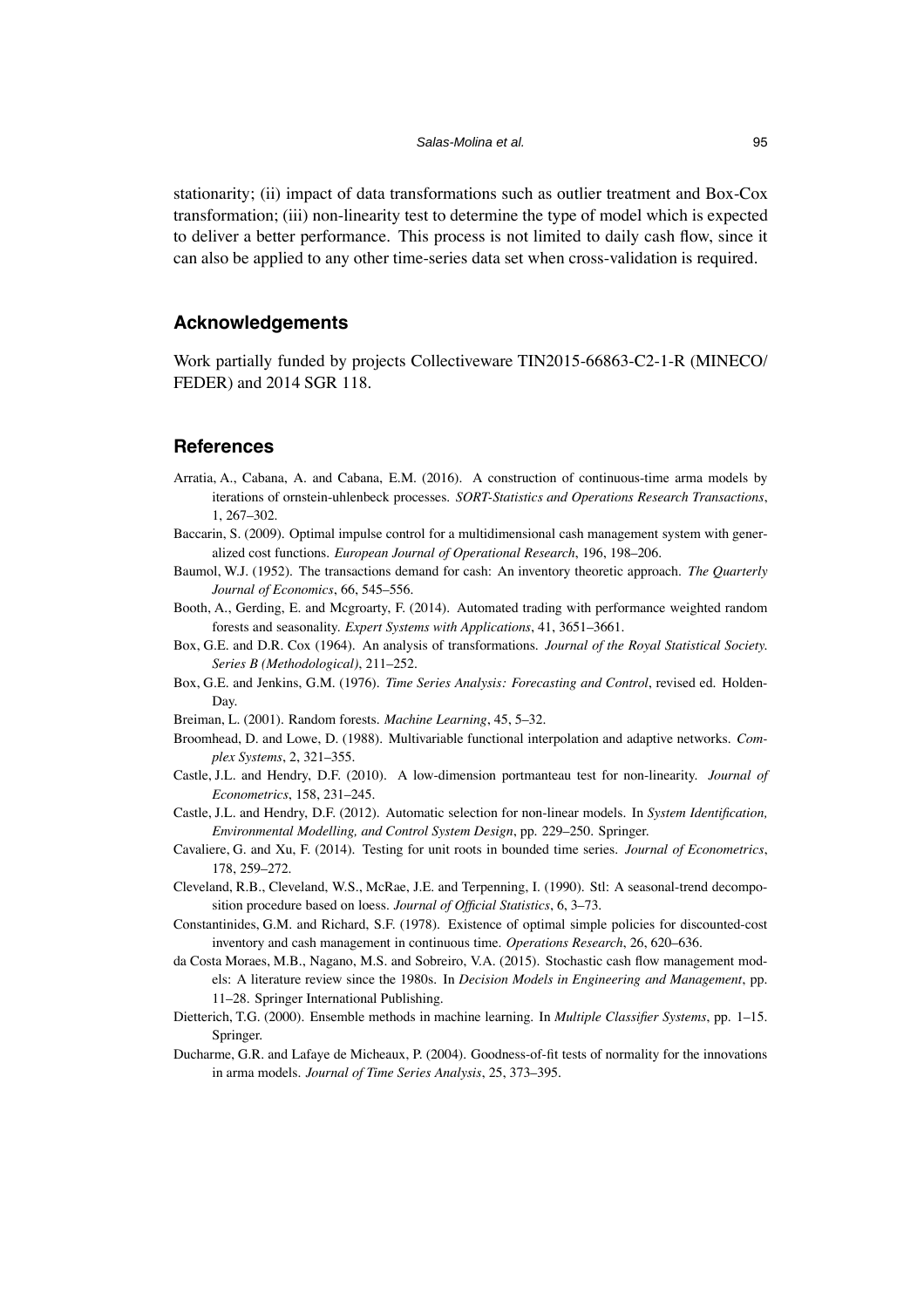- Duchesne, P., Lafaye de Micheaux, P. and Tagne Tatsinkou, J. (2016). Estimating the mean and its effects on neyman smooth tests of normality for arma models. *Canadian Journal of Statistics*, 44, 241–270.
- Emery, G.W. (1981). Some empirical evidence on the properties of daily cash flow. *Financial Management*, 10, 21–28.
- Ewing, B.T. and Thompson, M.A. (2007). Symmetric and asymmetric stationarity tests of productivity. *The Engineering Economist*, 52, 355–365.
- Franses, P.H. and Van Dijk, D. (2005). The forecasting performance of various models for seasonality and nonlinearity for quarterly industrial production. *International Journal of Forecasting*, 21, 87–102.
- Gormley, F.M. and Meade, N. (2007). The utility of cash flow forecasts in the management of corporate cash balances. *European Journal of Operational Research*, 182, 923–935.
- Gregory, G. (1976). Cash flow models: a review. *Omega*, 4, 643–656.
- Grubbs, F.E. (1969). Procedures for detecting outlying observations in samples. *Technometrics*, 11, 1–21.
- Ho, T.K. (1998). The random subspace method for constructing decision forests. *IEEE Transactions on Pattern Analysis and Machine Intelligence*, 20, 832–844.
- Hodge, V.J. and Austin, J. (2004). A survey of outlier detection methodologies. *Artificial Intelligence Review*, 22, 85–126.
- Homonoff, R. and Mullins, D.W. (1975). *Cash Management: an Inventory Control Limit Approach*. Lexington Books.
- Hornik, K., Stinchcombe, M. and White, H. (1989). Multilayer feedforward networks are universal approximators. *Neural Networks*, 2, 359–366.
- Horváth, L., Kokoszka, P. and Rice, G. (2014). Testing stationarity of functional time series. *Journal of Econometrics*, 179, 66–82.
- Hyndman, R. and Athanasopoulos, G. (2013). *Forecasting: Principles and Practice*. [http://otexts.org/fpp/.](http://otexts.org/fpp/) Last accessed: 2017-05-01.
- Hyndman, R.J. and Khandakar, Y. (2008). *Automatic Time Series for Forecasting: the Forecast Package for R*.
- Kantz, H. and Schreiber, T. (2004). *Nonlinear Time Series Analysis*, Volume 7. Cambridge University Press.
- Keenan, D.M. (1985). A tukey nonadditivity-type test for time series nonlinearity. *Biometrika*, 72, 39–44.
- Lee, T.-H., White, H. and Granger, C.W. (1993). Testing for neglected non-linearity in time series models: A comparison of neural network methods and alternative tests. *Journal of Econometrics*, 56, 269– 290.
- Lilliefors, H.W. (1967). On the kolmogorov-smirnov test for normality with mean and variance unknown. *Journal of the American Statistical Association*, 62, 399–402.
- Ljung, G.M. and Box, G.E. (1978). On a measure of lack of fit in time series models. *Biometrika*, 65, 297–303.
- Makridakis, S., Wheelwright, S.C. and Hyndman, R.J. (2008). *Forecasting Methods and Applications*. John Wiley & Sons.
- Marathe, R.R. and Ryan, S.M. (2005). On the validity of the geometric brownian motion assumption. *The Engineering Economist*, 50, 159–192.
- Miller, M.H. and Orr, D. (1966). A model of the demand for money by firms. *The Quarterly Journal of Economics*, 80, 413–435.
- Miller, T.W. and Stone, B.K. (1985). Daily cash forecasting and seasonal resolution: Alternative models and techniques for using the distribution approach. *Journal of Financial and Quantitative Analysis*, 20, 335–351.
- Moriña, D., Puig, P. and Valero, J. (2015). A characterization of the innovations of first order autoregressive models. *Metrika*, 78, 219–225.